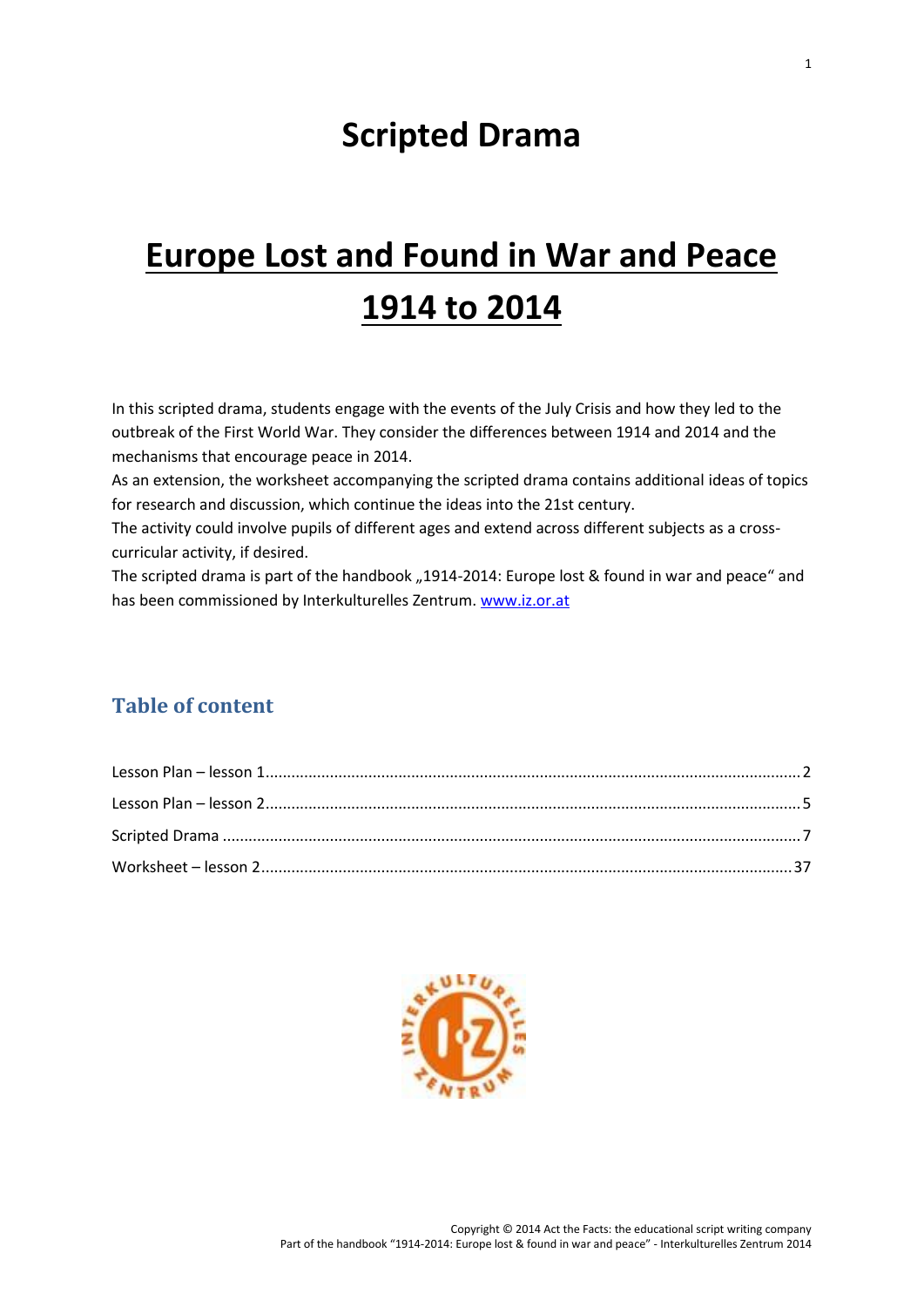|                                                                                                           | <b>Europe Lost and Found in War and Peace</b> |             |                         |                                                                                                                                                                                   |
|-----------------------------------------------------------------------------------------------------------|-----------------------------------------------|-------------|-------------------------|-----------------------------------------------------------------------------------------------------------------------------------------------------------------------------------|
| 1914 - 2014                                                                                               |                                               |             |                         |                                                                                                                                                                                   |
| <b>Class</b>                                                                                              | Room                                          | <b>Date</b> |                         | <b>Lesson context</b>                                                                                                                                                             |
|                                                                                                           |                                               |             |                         | Lesson 1:                                                                                                                                                                         |
| <b>Student info/Differentiation</b><br>Character Cards are differentiated and allocated using prior data. |                                               |             |                         | Students act out the script<br><b>Europe Lost and Found in</b><br>War and Peace, 1914 to 2014.                                                                                    |
| <b>Learning Outcomes</b>                                                                                  |                                               |             |                         | Understanding the roles of militarism, nationalism, 'brinksmanship' and mutual fear in the                                                                                        |
| build up to World War One                                                                                 | Group work and collaborative skills           |             |                         | Exploration of the pre war alliance systems and the significance of the Schlieffen Plan<br>A recognition of the mechanisms that encourage peace in 2014 and their absence in 1914 |
| <b>Key Concepts:</b>                                                                                      |                                               |             | <b>Properties:</b>      | Large false moustache                                                                                                                                                             |
| International relations in the pre-war period                                                             |                                               |             | 5 suitcases             |                                                                                                                                                                                   |
| The failure of 'brinksmanship'<br>Peace and the avoidance of war                                          |                                               |             | Postcard                | School chairs/benches                                                                                                                                                             |
|                                                                                                           |                                               |             | Scroll<br>Sound Effects | Computer, iPod or CD player to play                                                                                                                                               |
| Pre-lesson planning:                                                                                      |                                               |             |                         |                                                                                                                                                                                   |
| Photocopy a class set of: 'Europe Lost and Found in War<br>Peace,<br>and                                  | 1914<br>2014'                                 | scripts.    |                         |                                                                                                                                                                                   |
| Print out and laminate Character Cards (retain the<br>master copy for reference).                         |                                               |             |                         |                                                                                                                                                                                   |
| Use prior data to allocate character parts according to<br>literacy levels and confidence.                |                                               |             |                         |                                                                                                                                                                                   |
| Make a sound file of sound effects (SFX).<br>Collect props (see Properties above).                        |                                               |             |                         |                                                                                                                                                                                   |

<sup>&</sup>lt;sup>1</sup>The term 'brinksmanship' was not coined until the Cold War, but it does describe the tactics employed by certain European powers in the period up to 1914.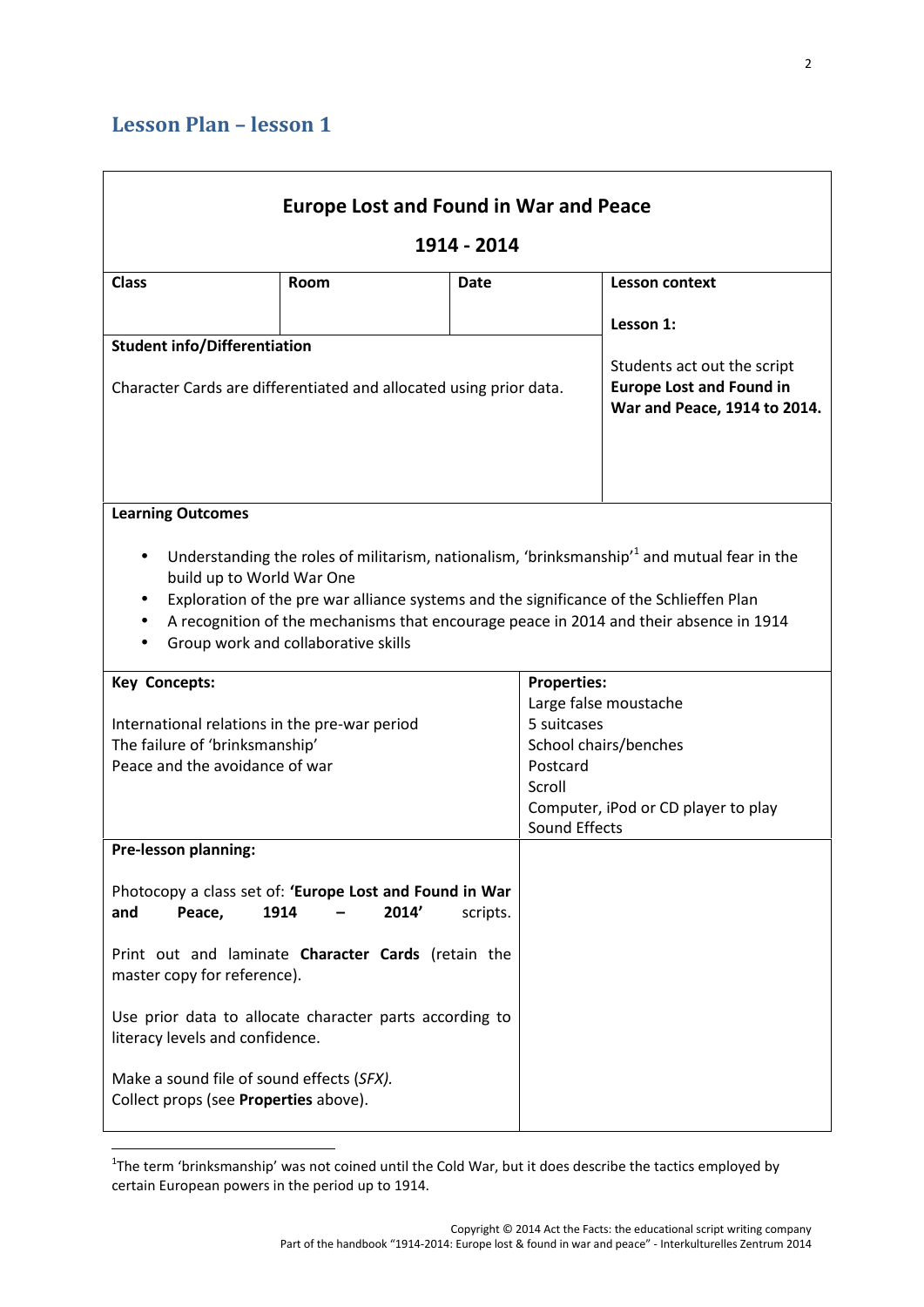|          | Lesson structure                                                                                                                                                                                                                                                  | <b>Points arising</b>                                                                                                                                        | <b>Timing</b>               |  |
|----------|-------------------------------------------------------------------------------------------------------------------------------------------------------------------------------------------------------------------------------------------------------------------|--------------------------------------------------------------------------------------------------------------------------------------------------------------|-----------------------------|--|
| Starter: |                                                                                                                                                                                                                                                                   |                                                                                                                                                              |                             |  |
| 2.       | 1. Distribute copies of the script: Europe Lost and<br>Found in War and Peace, 1914 - 2014.<br>Discuss what students already know about the<br>build up to and outbreak of the First World War.                                                                   | Each member of the class<br>needs a copy of the script to<br>refer to later, when they<br>break into discussion groups<br>or start work on the<br>worksheet. | $10 - 15$<br>mins<br>approx |  |
| 3.       | Explain that everyone in the class will act out a<br>short scripted drama that explores this topic.                                                                                                                                                               |                                                                                                                                                              |                             |  |
| 4.       | Use prior data to allocate parts according to<br>literacy levels.                                                                                                                                                                                                 |                                                                                                                                                              |                             |  |
| 5.       | Hand out laminated Character Cards for students<br>to read as you register the class.                                                                                                                                                                             | Asterisks indicate the<br>complexity and size of each<br>part - the more asterisks, the<br>more challenging the part.                                        |                             |  |
|          | <b>Scripted drama role play:</b>                                                                                                                                                                                                                                  |                                                                                                                                                              |                             |  |
|          | 1. Let the Sound Effects Operator act as Stage<br>Manager and create the stage set at the front of<br>the classroom, using school chairs or benches.                                                                                                              |                                                                                                                                                              | 15 mins<br>approx           |  |
| 2.       | Position all the characters for Scene 1:                                                                                                                                                                                                                          | N.B. The nations of Europe<br>arrive with their 'baggage'.                                                                                                   |                             |  |
| ٠        | Ottoman Empire snoozes Downstage Left<br>Austria, Hungary and Count Andrássy prepare to<br>enter from the railway platform<br>Franz Ferdinand, Bosnia and Slovenia prepare to<br>enter on Page 9<br>Russia, Serbia and Sukhomlinov prepare to enter<br>on Page 11 | There is a double meaning<br>here: a person is described<br>as 'having a lot of baggage'<br>if they have unresolved<br>issues from a former<br>relationship. |                             |  |
|          | Poincaré and France enter on Page 13<br>Great Britain, Sir Edward Grey and Belgium enter<br>on Page 14                                                                                                                                                            | Timings are approximate.                                                                                                                                     |                             |  |
|          | Germany and Von Moltke enter on Page 14<br>Sound Effect Operator turns off the lights and<br>plays the train sound effect on Page 15 and<br>brings up the lights on Page 16                                                                                       |                                                                                                                                                              |                             |  |
| 3.       | Act out pages 8 to 18                                                                                                                                                                                                                                             |                                                                                                                                                              |                             |  |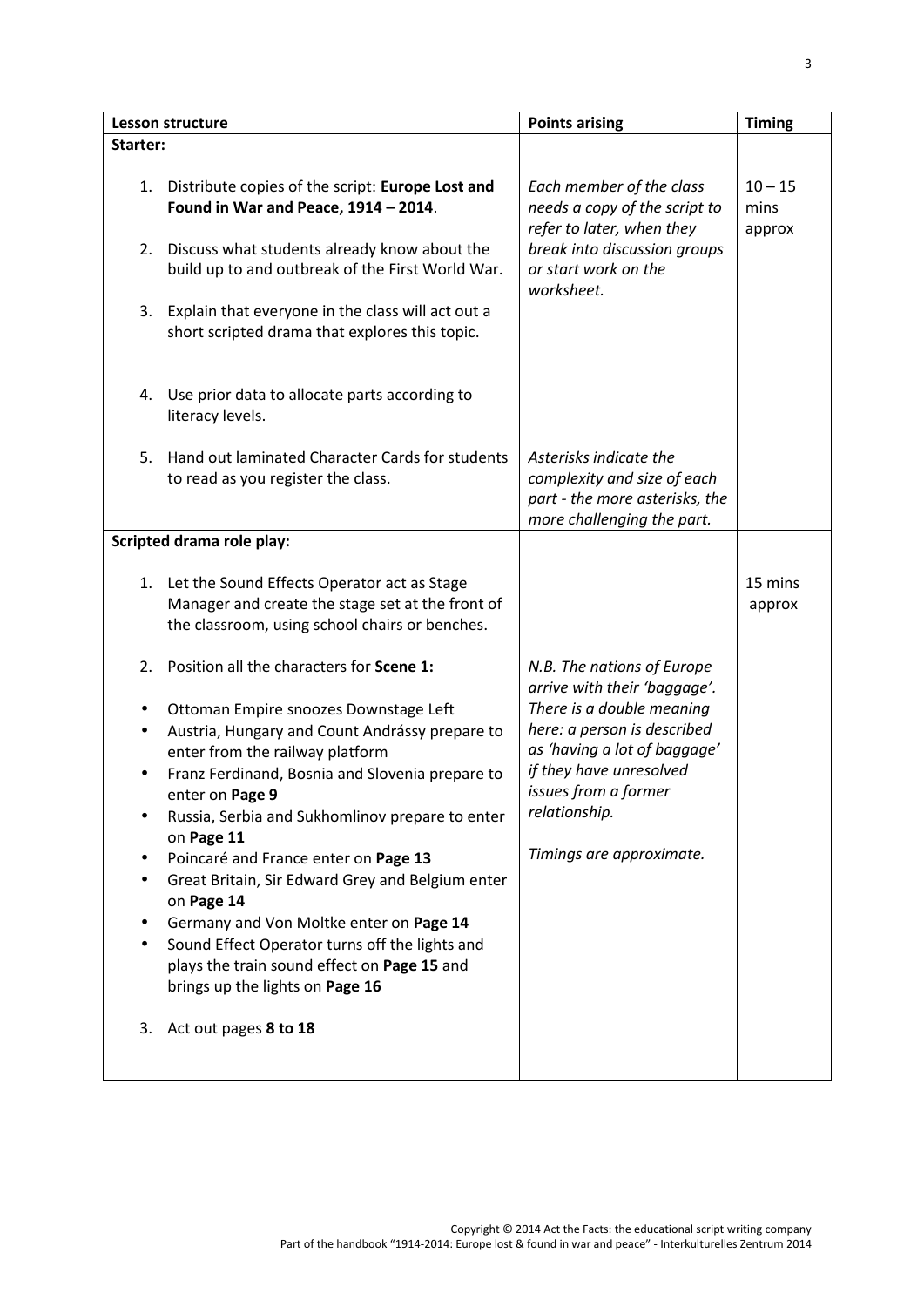|    | 4. The creation of barricades on Page 18 can<br>provide a useful moment to discuss where the<br>barricades should be positioned and which<br>countries help which:<br>Should Belgium get involved?<br>What should Bosnia, Serbia, Slovenia do?                                                                                                                           | If students wish to discuss<br>tactics or reflect on what<br>their<br>character/country<br>would do, allow time for<br>this. | 5-20 mins<br>depending<br>on your<br>group |  |
|----|--------------------------------------------------------------------------------------------------------------------------------------------------------------------------------------------------------------------------------------------------------------------------------------------------------------------------------------------------------------------------|------------------------------------------------------------------------------------------------------------------------------|--------------------------------------------|--|
| 5. | Make sure that students see how Germany has<br>to split its defences between Russia in the east<br>and France in the west, leaving them facing a<br>potential war on two fronts.                                                                                                                                                                                         |                                                                                                                              |                                            |  |
|    | 6. Russia must defend itself against both Austria                                                                                                                                                                                                                                                                                                                        |                                                                                                                              |                                            |  |
|    | Hungary and Germany.<br>7. Great Britain will not throw its suitcase in with<br>France and Belgium until it is almost too late. In<br>1914, Britain and France are forced to dig<br>trenches in a desperate attempt to hold back the<br>German advance after the Battles of Mons and<br>Marne. For now, Britain remains on the railway<br>platform, an anxious outsider. |                                                                                                                              |                                            |  |
|    | 8. Sound Effect Operator and teacher check the<br>safety of the barricades.                                                                                                                                                                                                                                                                                              |                                                                                                                              | $8 - 10$<br>mins                           |  |
|    | 9. Place all countries beside their barricades with<br>Germany standing in open space between Russia<br>and France.                                                                                                                                                                                                                                                      |                                                                                                                              | approx                                     |  |
|    | 10. Have Chuck Morris, Arnold Schwarzenfeffer and<br>Jean Claude fan Damn standing by for a dramatic<br>entrance on Page 22                                                                                                                                                                                                                                              |                                                                                                                              |                                            |  |
|    | 11. Prepare Sound effects Operator for SFX on Pages<br>22, 24 and 25                                                                                                                                                                                                                                                                                                     |                                                                                                                              |                                            |  |
|    | 12. Resume the action from the bottom of Page 18                                                                                                                                                                                                                                                                                                                         |                                                                                                                              |                                            |  |
|    | Plenary/ future learning                                                                                                                                                                                                                                                                                                                                                 |                                                                                                                              |                                            |  |
|    | Discuss matters arising from the script.<br>Use worksheet or teacher-led discussion on the issues<br>raised in the scripted drama.                                                                                                                                                                                                                                       | Timings will vary depending<br>on the class.                                                                                 | 10<br>mins<br>approx                       |  |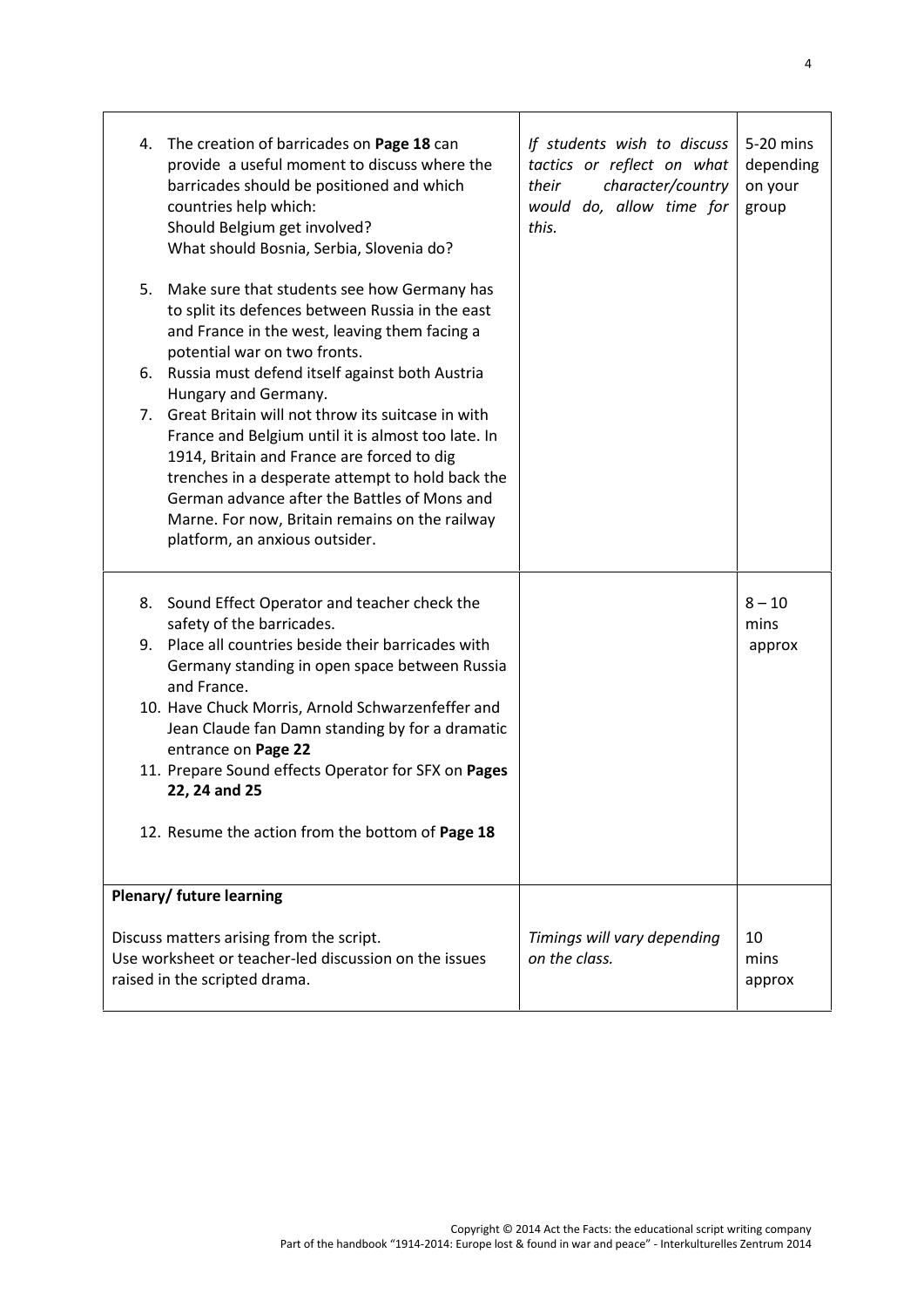| <b>Class</b><br>Room                                                                                              |      |                                                                                                                                                                                                                                                                         |
|-------------------------------------------------------------------------------------------------------------------|------|-------------------------------------------------------------------------------------------------------------------------------------------------------------------------------------------------------------------------------------------------------------------------|
|                                                                                                                   | Date | <b>Lesson context</b>                                                                                                                                                                                                                                                   |
|                                                                                                                   |      | Lesson 2:                                                                                                                                                                                                                                                               |
| <b>Student information/Differentiation</b>                                                                        |      | Students have acted out the<br>script Europe Lost and Found<br>in War and Peace, 1914 to<br>2014.                                                                                                                                                                       |
| <b>Learning Outcomes</b><br>up to World War One.<br>Group work and collaborative skills.                          |      | Reflection on the roles of militarism, nationalism, 'brinksmanship' and mutual fear in the build<br>Exploration of the pre war alliance systems and the significance of the Schlieffen Plan.<br>Exploration of the factors and mechanisms that encourage peace in 2014. |
| <b>Key Concepts:</b>                                                                                              |      | <b>Properties:</b>                                                                                                                                                                                                                                                      |
| International relations in the pre-war period<br>The failure of 'brinksmanship'<br>Peace and the avoidance of war |      |                                                                                                                                                                                                                                                                         |
| <b>Pre-lesson planning:</b>                                                                                       |      |                                                                                                                                                                                                                                                                         |
| Source a political map of Europe in 1914 to display on<br>the whiteboard.                                         |      |                                                                                                                                                                                                                                                                         |
| Print copies of: Worksheet Europe Lost and Found in<br>War and Peace, 1914 - 2014                                 |      |                                                                                                                                                                                                                                                                         |
| Large pieces of plain paper for mind maps and diagrams<br>(Questions 1 to 4).                                     |      |                                                                                                                                                                                                                                                                         |
| Class sets of scissors, pens, coloured pens/pencils.                                                              |      |                                                                                                                                                                                                                                                                         |
| Class set of the script: Europe Lost and Found in War                                                             |      | Every member of the class needs a copy of<br>refer<br>the<br>script<br>to<br>during<br>to                                                                                                                                                                               |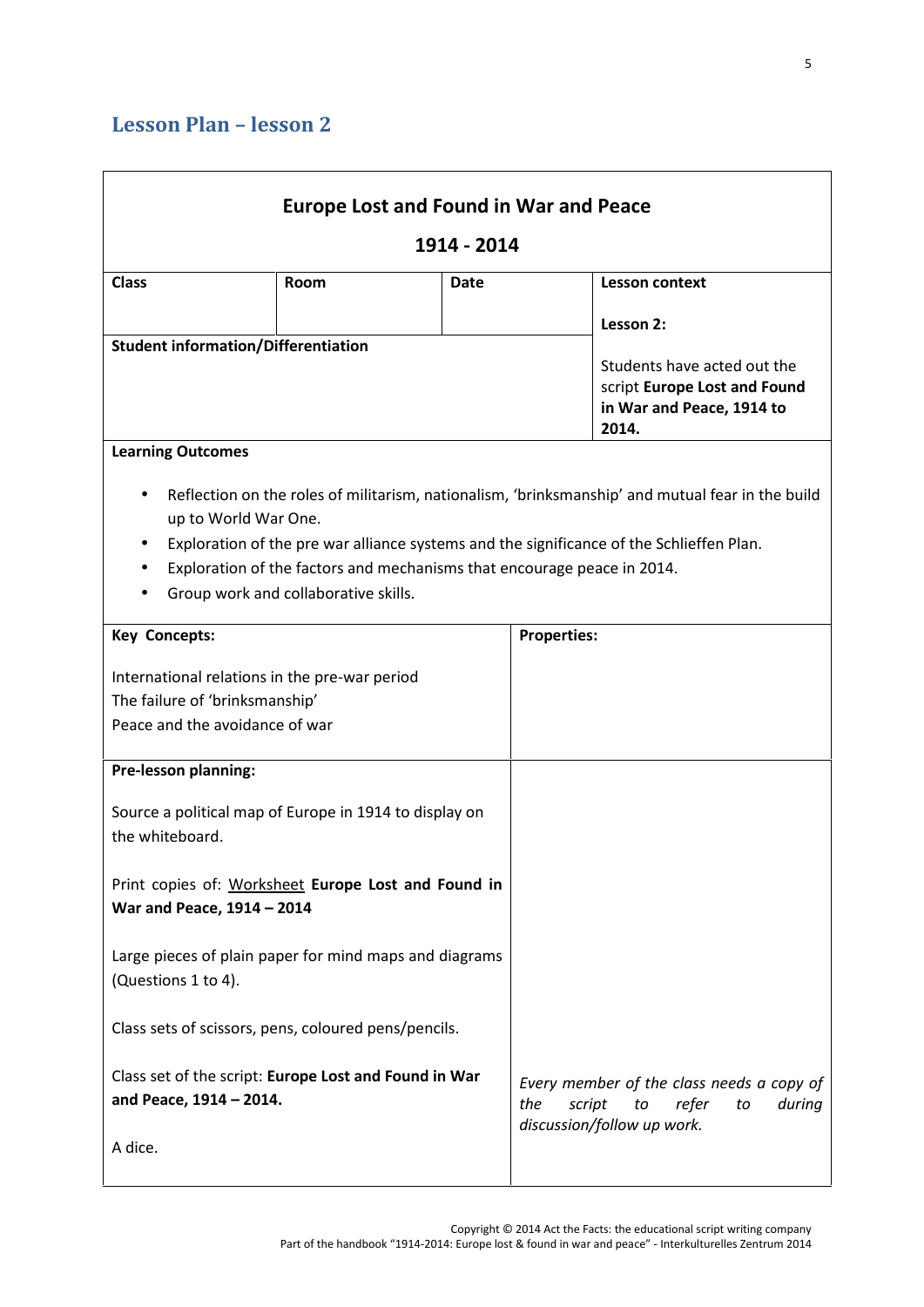| Lesson structure |                                                                                               | <b>Points arising</b>                            | <b>Timing</b>               |  |
|------------------|-----------------------------------------------------------------------------------------------|--------------------------------------------------|-----------------------------|--|
| Starter:         |                                                                                               |                                                  |                             |  |
|                  | 1. Distribute copies of the worksheet and the<br>script: Europe Lost and Found in War and     |                                                  | 5 mins<br>approx            |  |
|                  | Peace, 1914 - 2014.                                                                           |                                                  |                             |  |
|                  | 2. Recap on the previous scripted drama lesson.                                               |                                                  |                             |  |
| 3.               | Explain that everyone in the class will develop<br>ideas and responses on the contrast and    |                                                  |                             |  |
|                  | similarities between Europe in 2014 and in                                                    |                                                  |                             |  |
|                  | 1914.                                                                                         |                                                  |                             |  |
|                  | 4. Allow students to begin Questions 1 to 6 in the<br>worksheet                               |                                                  |                             |  |
| 5.               | Patrol and check the diagrams as the students                                                 |                                                  | 15 mins                     |  |
|                  | work.                                                                                         |                                                  | approx                      |  |
|                  | 6. Stop the class when the majority has completed<br>Question 6.                              |                                                  |                             |  |
|                  | 7. In a question and answer session, go back<br>through students' responses to the questions. |                                                  |                             |  |
|                  |                                                                                               |                                                  |                             |  |
|                  | 8. Read aloud the instructions that follow                                                    | The intention is for students                    | 5 mins                      |  |
|                  | Question 6.                                                                                   | to defuse the pre-war                            |                             |  |
|                  | 9. Break the class up in to the six groups.<br>10. Distribute scissors and pens if required.  | European tensions by<br>eliminating mistrust and |                             |  |
|                  | 11. Display the political map of Europe on the                                                | fear.                                            |                             |  |
|                  | whiteboard to help students see the strategic                                                 | Encourage groups to be                           |                             |  |
|                  | threats to the countries they represent.                                                      | generous and trusting. (You                      |                             |  |
|                  | 12. In their groups, the students follow the                                                  | can discuss how realistic                        |                             |  |
|                  | instructions for Question 7, the Collaborative<br><b>Card Game</b>                            | such attitudes are in your<br>plenary session)   |                             |  |
|                  | 13. Allow 10 -15 minutes for the students to                                                  |                                                  | 10 - 15 mins                |  |
|                  | complete Tasks 1 to 3.                                                                        |                                                  |                             |  |
|                  | 14. Check that everyone has completed their cards<br>and is ready to play.                    |                                                  |                             |  |
|                  | 15. Follow the bullet point instructions for playing                                          |                                                  | $15 - 25$ mins              |  |
|                  | the game.                                                                                     |                                                  | depending                   |  |
|                  |                                                                                               |                                                  | on level of<br>negotiations |  |
|                  | <b>Plenary/ future learning</b>                                                               |                                                  |                             |  |
|                  |                                                                                               |                                                  |                             |  |
|                  | On the final pages of the worksheet, there are 5 topics                                       |                                                  | 5 mins                      |  |
|                  | for further research and discussion.<br>Allocate, or allow students to choose, the topic that |                                                  | approx                      |  |
|                  | most interests them.                                                                          |                                                  |                             |  |
|                  | Students prepare presentations to be given to the rest                                        |                                                  |                             |  |
|                  | of the class the following lesson.                                                            |                                                  |                             |  |
|                  |                                                                                               |                                                  |                             |  |
|                  |                                                                                               |                                                  |                             |  |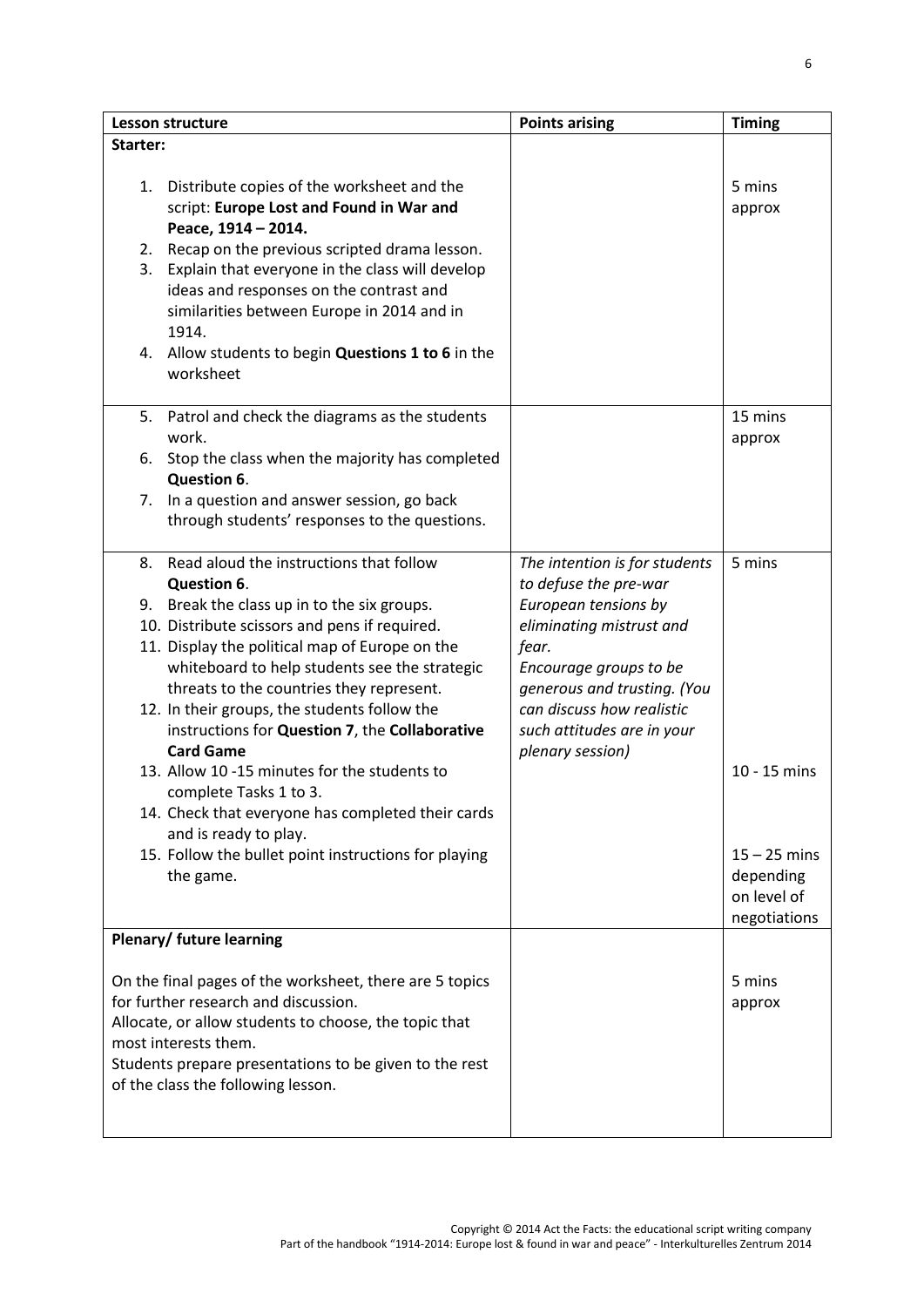# **Europe Lost and Found in War and Peace 1914 to 2014**

#### **Note to teachers/directors:**

*All action takes place in a railway station waiting room in 1914. The station platform is Stage Right<sup>2</sup> and the waiting room takes up the rest of the stage area. There is seating around the edge for all the countries except Germany. The actors can, of course, get up and move about; they do not have to remain seated.*

*The Ottoman Empire spends most of the play asleep on a bench in the corner, Downstage Left. This is to remind students of the existence of the Ottoman Empire, ('The Sick Man of Europe'),which once controlled Bosnia and Serbia and whose collapse encouraged Austria- Hungary and Russia to muscle in on the Balkans.*

*Allow the actors to move freely as they act: the Character positions shown below mirror the geographical layout of Europe and become significant on Page 13, when the crisis of July 1914 starts to unfold. This physical map of Europe is intended to help students understand why Germany feels encircled, why France feels vulnerable and how Britain remains slightly detached until the invasion of Belgium.*



<sup>&</sup>lt;sup>2</sup> Stage directions are designed for those involved in the action onstage, so 'Stage Right' refers to the right hand side of the stage from the actors' point of view.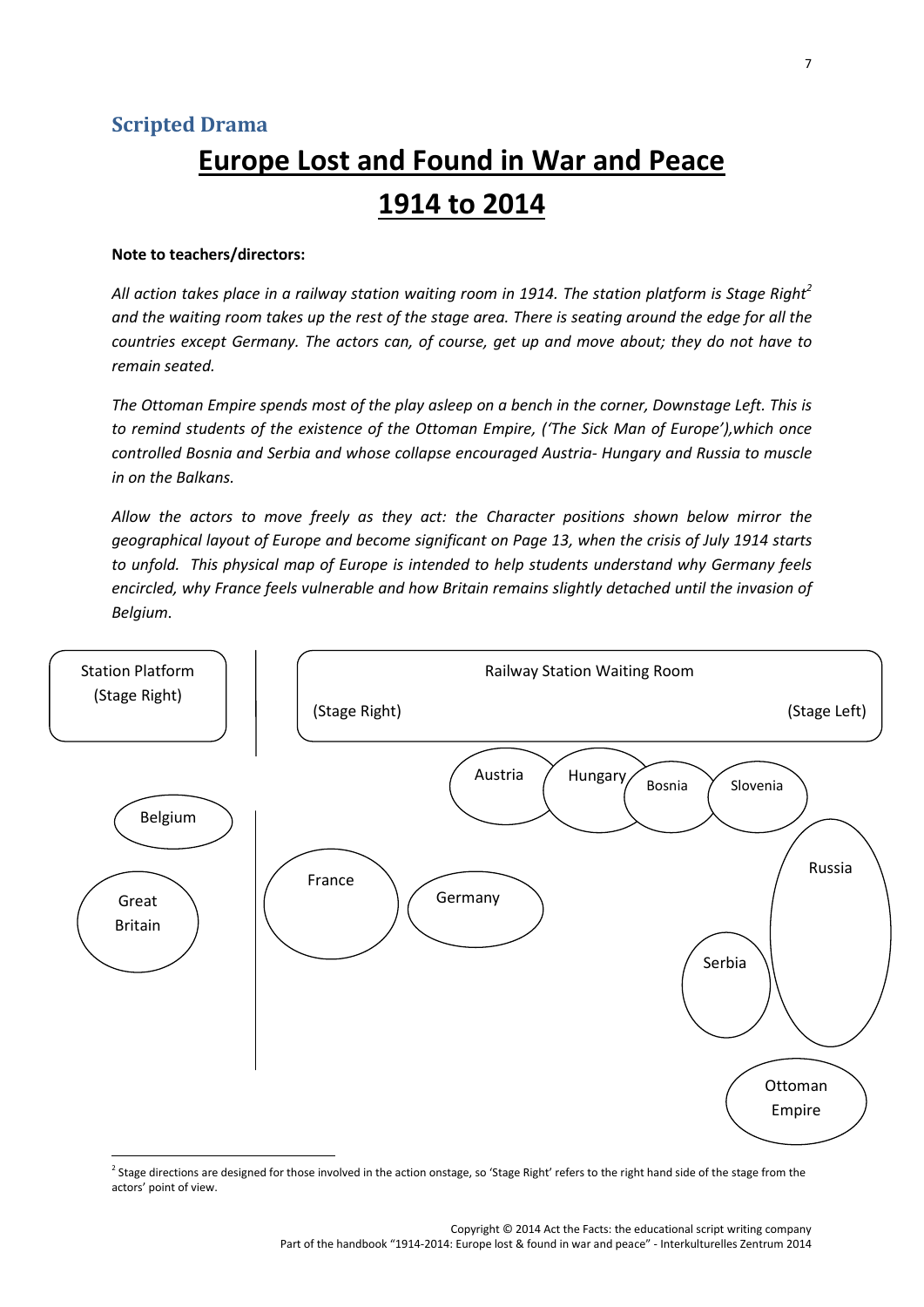**N1:** Interkulturelles Zentrum presents:

#### **N2: Europe Lost and Found in War and Peace**

#### **1914 to 2014**

#### **N3: A railway station waiting room, 1914**

**N4:** *(The Ottoman Empire, dressed in the dusty old uniform of a 17th century military commander, sleeps fitfully in the corner of the room.)*

**N1:** *(Enter Austria, a whiskered old man, and Hungary, his resentful wife. Count Andrássy* <sup>3</sup> *follows, dragging Austria Hungary's huge suitcase. He leans it against the wall.)*

**Andrássy:** There are so many nationalities packed into this suitcase, it is about to burst at the seams.

**Hungary:** Why can't Hungary have a suitcase of its own?

**Austria:** Because we are the Dual Monarchy. We are a partnership.

**N2:** *(Andrássy snorts in derision.)*

**Andrássy:** It is not an equal partnership.

**Hungary:** No: Austria keeps control over all important matters of state.

**N3:** *(Austria snaps at Hungary.)*

**Austria:** Like what?

**Hungary:** Like the army. And the navy. And foreign policy.

**N4:** *(Austria feels angry and defensive.)*

**Austria:** Austria consults Hungary! Austria has been consulting Hungary since 1867.<sup>4</sup>

**Andrássy:** And then goes ahead and does what is best for Austria.

**N1:** *(Hungary tosses her magnificent hair and twirls her brightly embroidered costume.)*

**Hungary:** I have my own identity you know! I have my own language and my own culture. I'm fed up of this relationship. I want more autonomy.

 $3$  The first minister-president of Hungary and Imperial foreign minister, Andrássy was a Hungarian nationalist who resented Austrian dominance and feared Pan Slavism.<br><sup>4</sup> After the Austro-Hungarian Compromise of 1867, which followed their defeat in the Austro-Prussian War, the Imperial foreign minister

was obliged to take account of the views on the minister-president of Hungary.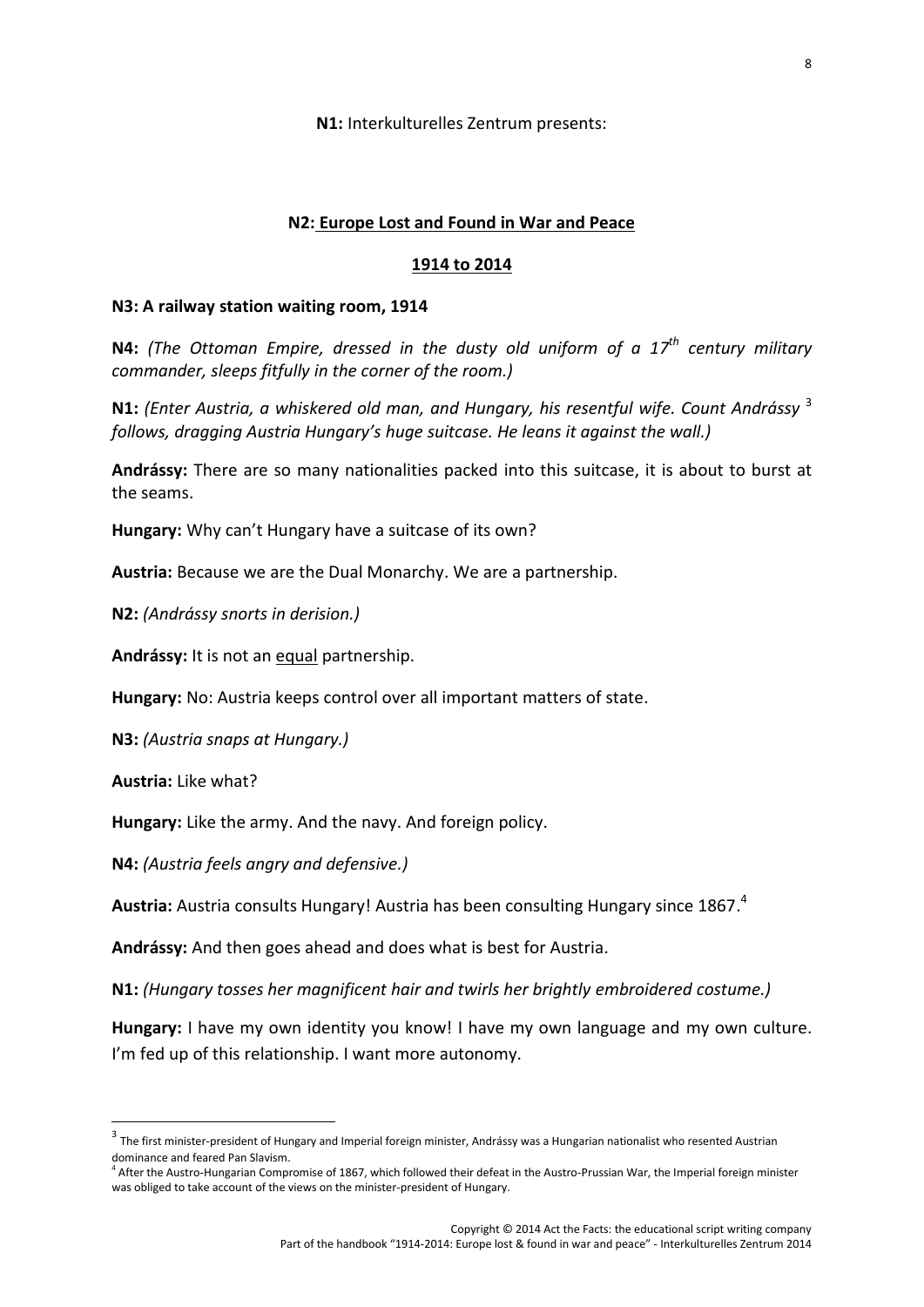**N2:** *(Archduke Franz Ferdinand arrives. He shoves Bosnia and Slovenia into the room. They act like sulky teenagers.)*

**Bosnia:** I want autonomy too! Autonomy for Bosnia!

**Franz Ferdinand:** Be quiet! You are lucky to be ruled by Austria Hungary.

**N3:** *(Bosnia shoves his face in Franz Ferdinand's.)*

**Bosnia:** Bosnia is not lucky.

**N4:** *(Bosnia goes over to the Ottoman Empire and prods him.)*

**Bosnia:** First we were ruled by the Ottoman Empire…

**N1:** *(The Ottoman Empire groans and rolls over. He is punch-drunk.)*

**Ottoman Empire:** I was powerful once.

**Slovenia:** Well, you're not powerful any more. You are the Sick Man of Europe. Go back to sleep.

**N2:** *(Ottoman Empire takes a feeble swipe at Slovenia, who steps neatly out of the way.)*

**N3:** *(Bosnia turns and points a finger at Austria and Hungary.)*

**Bosnia:** Then Austria Hungary took over and promised that Bosnia would be free one day.<sup>5</sup>

**Franz Ferdinand:** Instead of which, Austria Hungary annexed Bosnia in 1908.

**N4:** *(Austria flexes his shrivelled biceps.)*

**Austria:** I've still got what it takes.

**Bosnia:** That was so unfair. You promised I could be autonomous!

**Slovenia:** You are a big bully!

**N1:** *(Austria casts his hands to the heavens.)*

**Austria:** Everyone turns against me: first the German states humiliated me in the Austro Prussian War…<sup>6</sup>

**Hungary:** Then Serbia became an independent South Slav state, putting ideas about 'freedom' into the heads of Slavs still under Austro-Hungarian control.

**N2:** *(Bosnia turns to Slovenia.)*

<sup>5</sup> At the Congress of Berlin in 1878, Austria Hungary had promised to give Bosnia and Herzegovina autonomy after 30 years. Instead, Austria Hungary annexed both states in 1908.

 $<sup>6</sup>$  In the Austro Prussian War, 1866, the German Confederation led by Prussia, defeated their former ruler, Austria Hungary in six weeks. It</sup> was a humiliating defeat for Austria Hungary.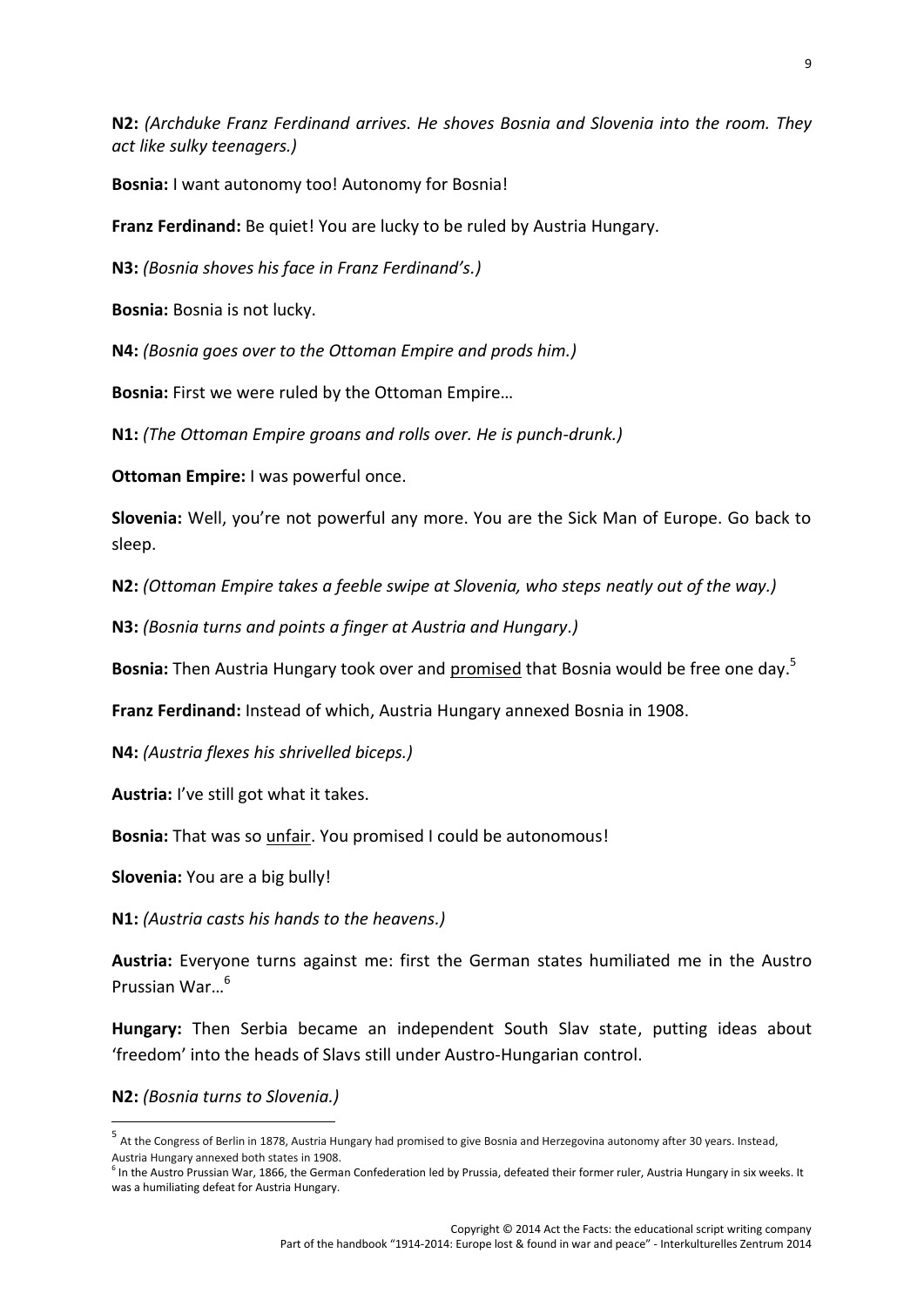**Bosnia:** We should be more like Serbia. Serbia is the rising star in the Balkans.

**Slovenia:** Even Russia pays court<sup>7</sup> to Serbia.

**N3:** *(Andrássy explodes.)*

**Andrássy:** That upstart Serbia is getting too big for his boots! It's about time that Austria taught Serbia a lesson!

**Hungary:** Be quiet, someone's coming.

**N4:** *(Hungary peers through the waiting room window and then rushes back to sit beside Austria. She hisses :)*

**Hungary:** It's Imperial Russia!

**Austria:** What does he want?

**Andrássy:** I expect Russia wants to stir up trouble among the Balkan states.

**N1:** *(Franz Ferdinand points at Bosnia and Slovenia and then at the chairs at the back of the room.)*

**Franz Ferdinand:** You two! Sit down there and behave yourselves.

**N2:** *(Bosnia and Slovenia slump onto the benches and sulk.)*

**Andrássy:** And don't talk to Russia, or there will be trouble.

**N3:** *(Austria scrabbles in his pocket and pulls out a large handlebar moustache, which he fixes in place over his own wilting moustache.)*

**Austria:** How do I look?

**N4:** *(Hungary, now united with Austria against the common foe, adjusts his moustache. She speaks reassuringly.)*

**Hungary:** You look magnificent.

**Austria:** Not too old-fashioned?

**Hungary:** No.

**Austria:** Not like someone who is losing his grip on the Balkans and the loyalty of his South Slav subjects?

**Hungary:** Not at all.

**N1:** *(Austria composes himself.)*

 $^7$  To court is an old fashioned word for a man wooing a woman. It also has overtones of diplomatic relations between foreign courts.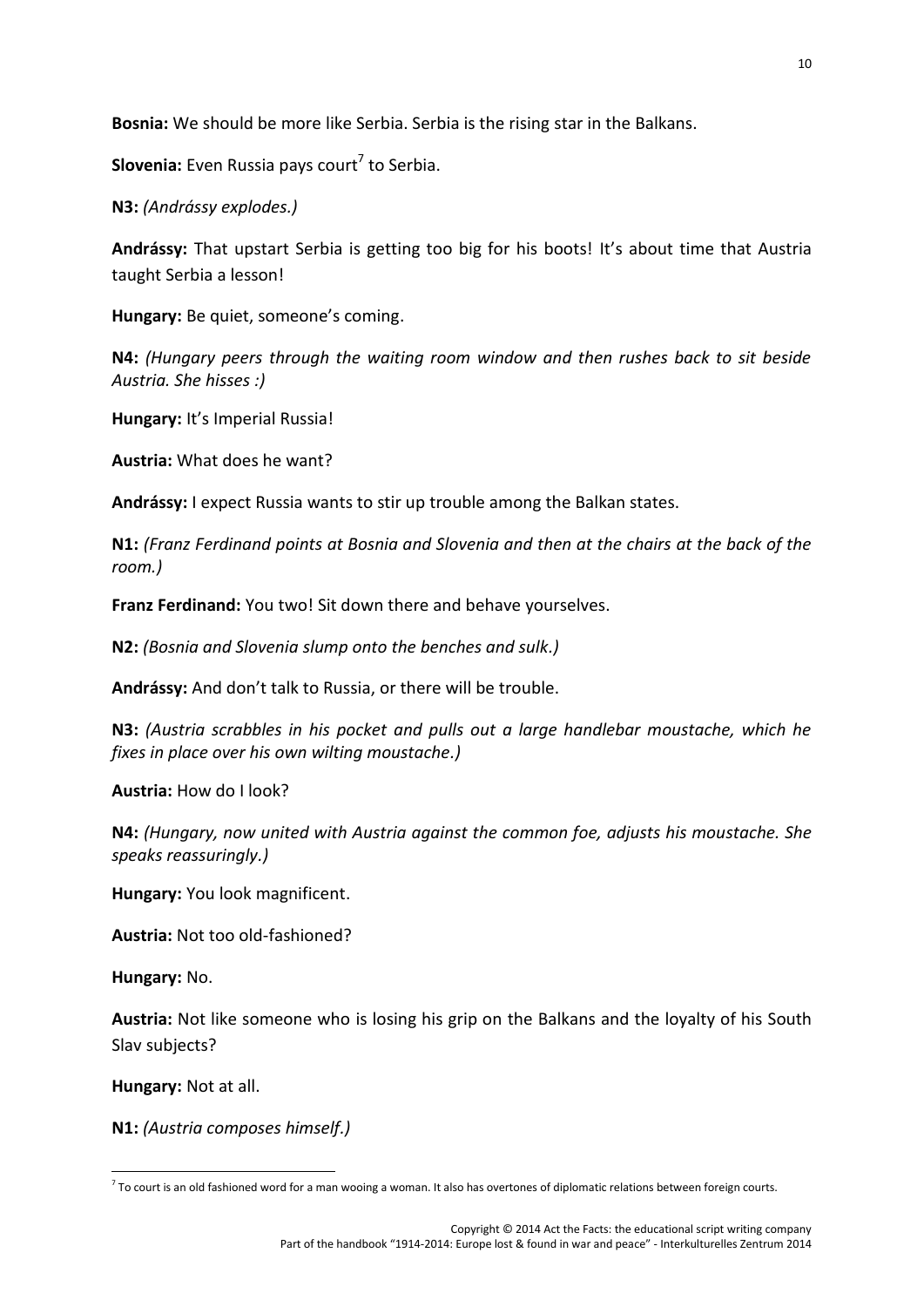**Austria:** Good. Don't show the Russians any weakness. Smile.

**N2:** *(Hungary grimaces. Franz Ferdinand and Andrássy stand stiffly further back.)*

**N3:** *(Russia enters, followed by Serbia and Vladimir Sukhomlinov<sup>8</sup> , dragging an enormous suitcase. Bosnia can hardly believe what s/he's seeing. Bosnia nudges Slovenia.)*

**Bosnia:** Look! It's Serbia! The hero of the Balkan Wars!

**N4:** *(Slovenia is star-struck.)*

**Slovenia:** Serbia! The only truly independent Slav state!

**N1:** *(They get up and rush over to Serbia, who acts like a movie star.)*

**Bosnia:** We are your biggest fans.

**Serbia:** Thanks, guys.

**Slovenia:** We've been following you since the Russo Turkish War of 1877.

**Bosnia:** You were brilliant in the Balkan Wars. Serbia is a role model for south Slav nationalists everywhere.

**Serbia:** That's kind of you.

**N2:** *(Serbia is struck by an idea.)*

**Serbia:** Hey! Why don't you guys join us in a greater Serbia?

**N3:** *(Bosnia scowls and points at Austria Hungary.)*

**Bosnia:** Because of them. They won't allow it.

**Slovenia:** We are under the control of Austria Hungary. We hate some of the things they do.

**Serbia:** Break away, guys! Look at me! I'm living the dream.

**N4***: (Hungary gets up to intervene. She confronts Serbia.)*

**Hungary:** Oi! You! Don't stir up trouble among the southern Slavs!

**N1***: (Sukhomlinov crosses to defend Serbia.)*

**Sukhomlinov**: What is going on?

**Hungary:** This country is a trouble maker.

**Sukhomlinov**: That is not the way it looks to me. You are a bully.

<sup>8</sup> Chief of the Russian General Staff and Minister of War until 1915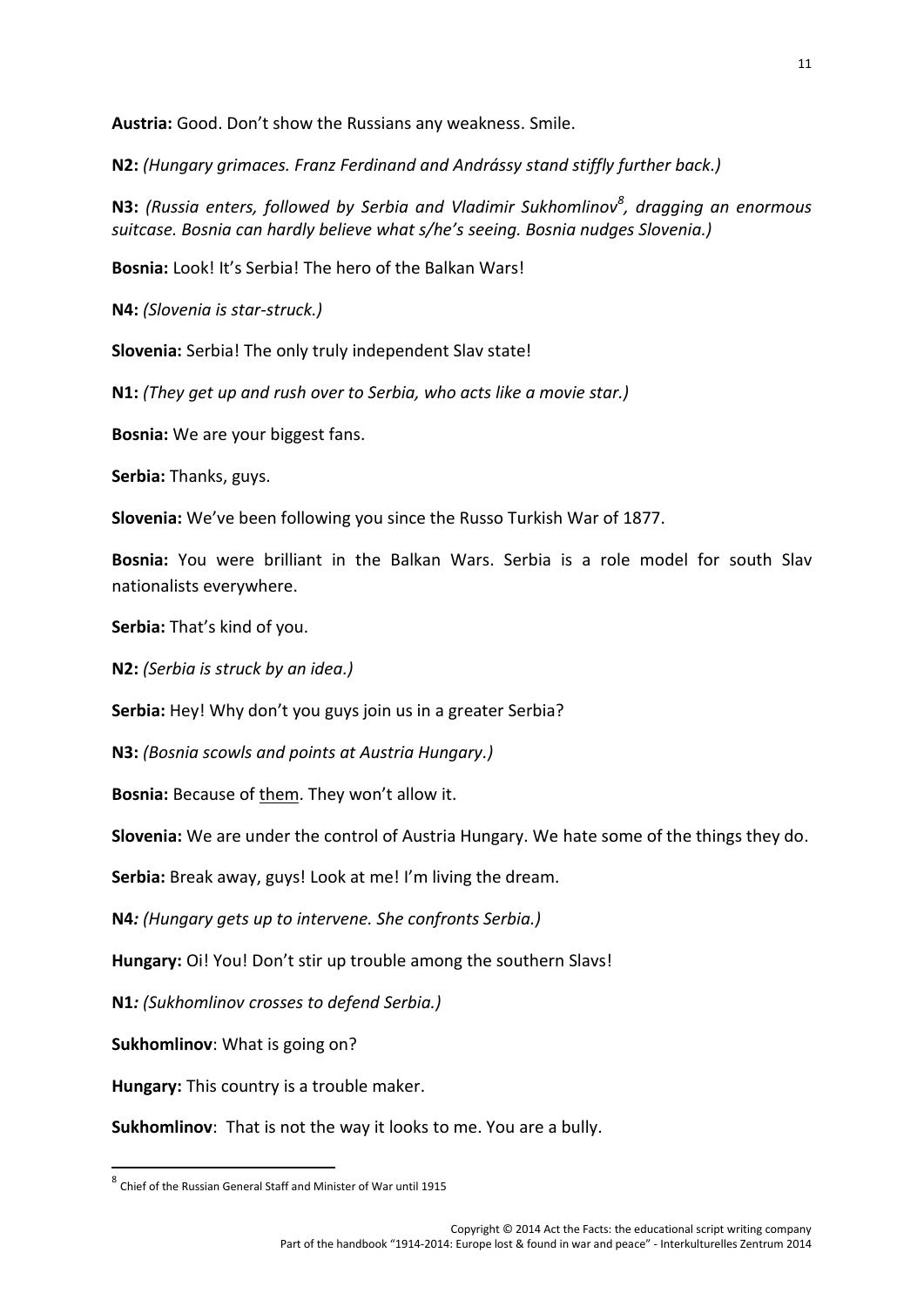**N2***: (Russia pulls himself up to his full height and thunders:)*

**Russia:** Lay off Serbia, or you will answer to Imperial Russia.

**N3***: (Hungary is shaken rigid. She returns, seething, to Austria.)*

**N4***: (Bosnia and Slovenia whistle with respect.)*

**Slovenia:** Wow! Did you see that?

**Bosnia:** You are so lucky to have the support of Russia.

**Serbia:** Yeah, yeah. But Russia needs me too.

**N1***: (Serbia grins.)*

**Serbia:** His northern ports freeze up in winter, so Russia needs an ally in the Balkans to keep the straits of Constantinople open to Russian ships.

**N2***: (Serbia shrugs.)*

**Serbia:** Serbia is the only ally Russia has left.

**N3***: (Bosnia and Slovenia are open-mouthed with admiration.)*

**Slovenia:** Serbia is so cool.

**Bosnia:** He's so confident and proud of his Slav identity. Bosnia is going to be more like that in future.

**Austria:** Oh no, you're not.

**N4***: (Austria and Hungary have been listening to the conversation and have decided that enough is enough.)*

**Hungary:** You two! Over here. Now!

**N1***: (Bosnia and Slovenia return to their seats close to Austria Hungary. They wave and smile at Serbia secretly, whenever they get the chance.)*

**N2***: (Franz Ferdinand is displeased.)*

**Franz Ferdinand:** Serbia is giving Bosnia ideas about independence.

**Hungary:** That country needs to know who is boss.

**Austria:** At the first opportunity, Austria Hungary will teach Serbia a lesson he will never forget.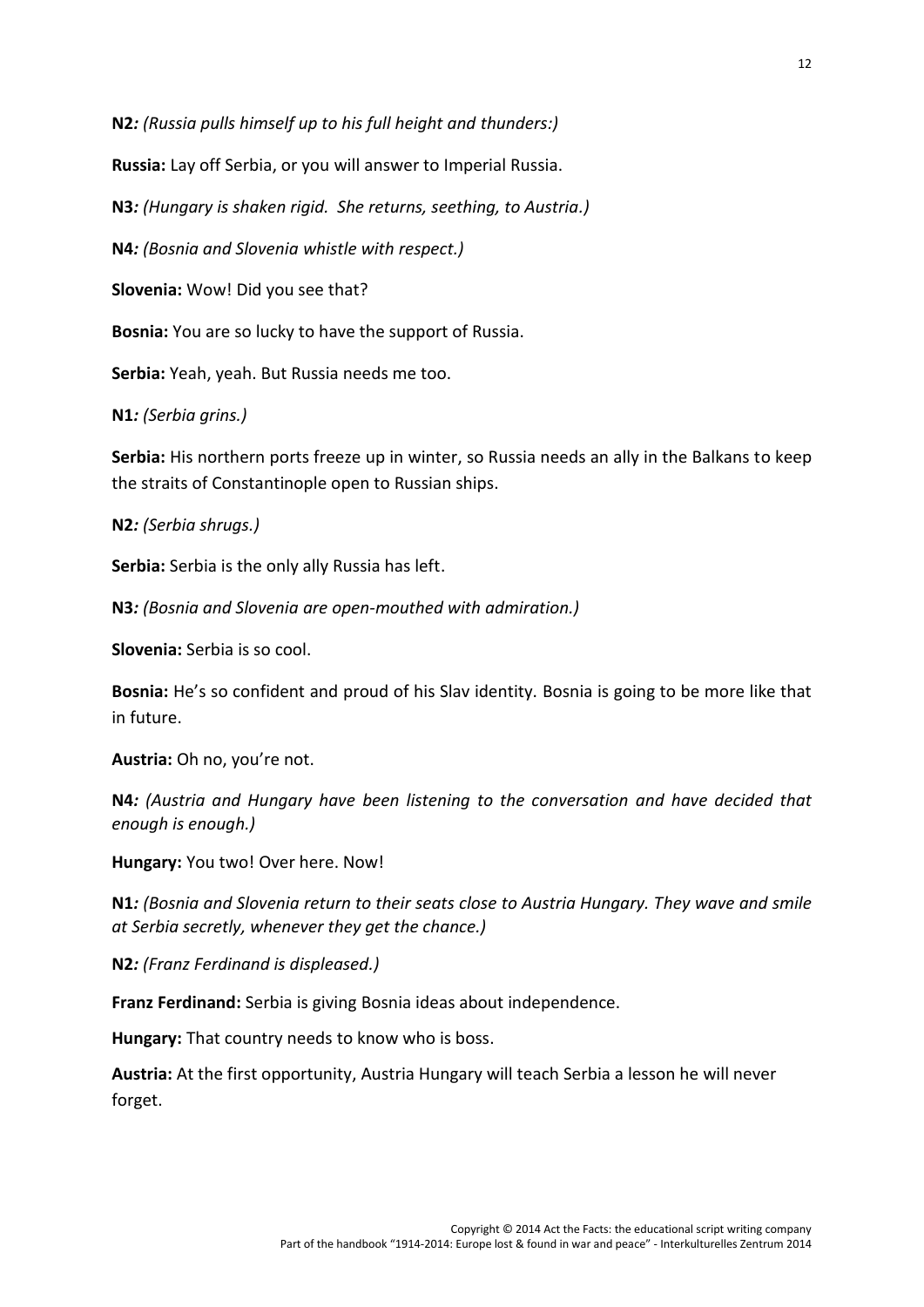**N3:** *(Enter Poincaré<sup>9</sup> , lugging a heavy suitcase, followed by France.)*

**N4***: (France has recently been in the wars<sup>10</sup> and still suffers from a war wound which makes him limp. France is bitter and looking for revenge.)*

**N1:** *(France looks around the assembled countries and finally sits next to Russia.)*

**Sukhomlinov:** At last. We wondered where you were.

**Russia:** The Austro-Hungarians are being aggressive.

**Poincaré:** Have you brought your moustache?

**N2:** *(Sukhomlinov pats the massive Russian suitcase.)*

**Sukhomlinov:** Of course.

**France:** Then don't worry. When they see the combined might of our moustaches, neither the Austrians nor the Germans and will dare to attack us. $^{11}$ 

**N3:** *(Russia has a thought.)*

**Russia:** Where is Great Britain?

**N4:** *(France sighs.)*

**France:** Outside, on the platform.

**Sukhomlinov** What? Is Britain still in 'Splendid Isolation'?<sup>12</sup>

**Poincaré:** Not exactly. Britain just thinks he's something special and not fully part of Europe.

**France:** Britain relies on the British Empire. He is not used to needing European allies.

**N1:** *(France and Russia share a wry smile.)*

**Poincaré:** Hence France and Russia do not have a military alliance with Great Britain.

**France:** Instead we have an 'Entente'<sup>13</sup> - an 'understanding.'

**Sukhomlinov:** So there is no guarantee that Great Britain will put on his impressive moustache and come and join us.

**France:** Quite.

 $^9$  Poincaré, President of France and three times Prime Minister, was strongly anti-German. He built strong strategic ties with Russia.<br><sup>10</sup> In the Franco Prussian War 1870 - 71, Germany inflicted a humiliating defeat on

were annexed by Germany.<br><sup>11</sup> The Dual Alliance between Russia and France, 1894 was a military alliance promising support against any act of aggression by the Triple Alliance of Austria Hungary, Germany and Italy, 1882.<br><sup>12</sup> Splendid Isolation describes the position of Great Britain in the late 19<sup>th</sup> Century.

<sup>&</sup>lt;sup>13</sup> France and Britain's Entente Cordiale of 1904 became the Triple Entente in 1907 when Russia joined. This was not a military alliance that promised support in war, however it did settle differences between the countries and pave the way for co-operation.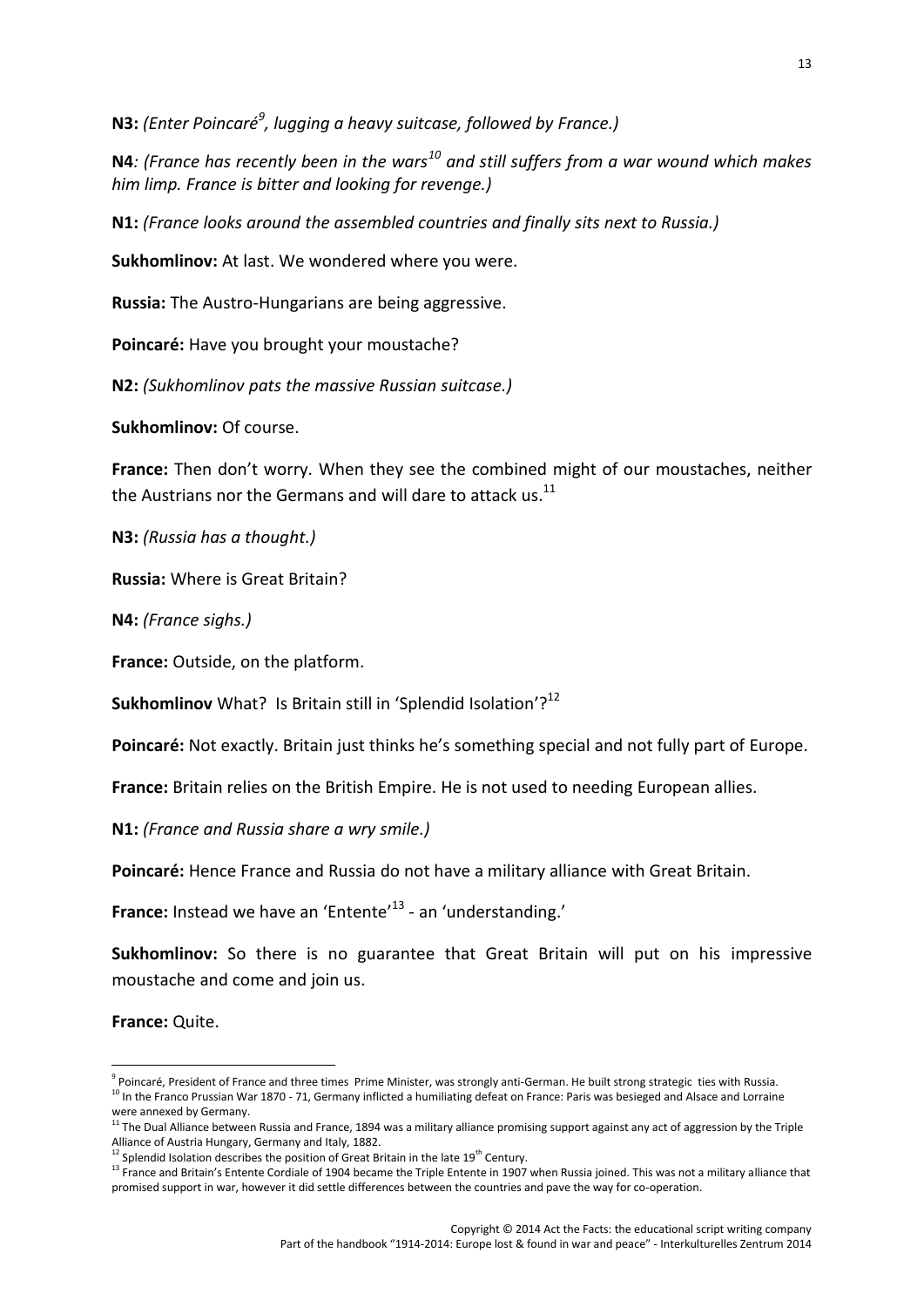**N2:** *(Russia shakes his head.)*

**Russia:** It would be better if Britain came and stood with us now. In public.

**N3:** *(France goes over to the door and shouts:)*

**France:** Come and join the rest of Europe!

**N4:** *(Great Britain steps smartly onto the station platform accompanied by Sir Edward Grey<sup>14</sup>. He manoeuvres his modern, wheeled suitcase deftly and parks it.)*

**Great Britain:** Thank you, but I prefer to stay out here.

**N1:** *(Belgium arrives on the platform. He calls out cheerily.)*

**Belgium:** Don't worry! Belgium is out here too! Our neutrality means we can stay out of trouble!

**N2:** *(The Great Powers of Europe laugh quietly at this. Belgium is a minor country which did not even exist until 1839.<sup>15</sup>)*

**N3:** *(Russia addresses Great Britain.)*

**Russia:** Seriously, though. Aren't you cold out there?

**Great Britain:** Not at all. It's bracing. Besides, from here I can watch the British Navy patrolling the seas.

**N4:** *(Great Britain cannot resist the opportunity to boast.)*

**Great Britain:** The British navy is based on the Two Power Standard.

**France:** *(Wearily)* Yes, we know.

**Sir Edward Grey:** It is the biggest, most efficient navy in the world.

**Russia:** So you keep saying.

**N1:** *(Suddenly, Germany bursts onto the platform and marches straight into the middle of the waiting room.)*

**Germany:** What was that about the German navy?

**N2:** *(Von Moltke, wheeling smart modern luggage, glides onto the station platform. He whisks a postcard out of his pocket and shoves it in Sir Edward Grey's face.)*

**Von Moltke:** Look at our Dreadnoughts.

**Germany:** Envy the guns on that!

<sup>&</sup>lt;sup>14</sup> British Foreign Secretary 1905 to 1916

<sup>&</sup>lt;sup>15</sup> Under the Treaty of London, 1839, the European powers recognised and guaranteed the independence and neutrality of Belgium. Britain will go to war in 1914 in defence of this treaty.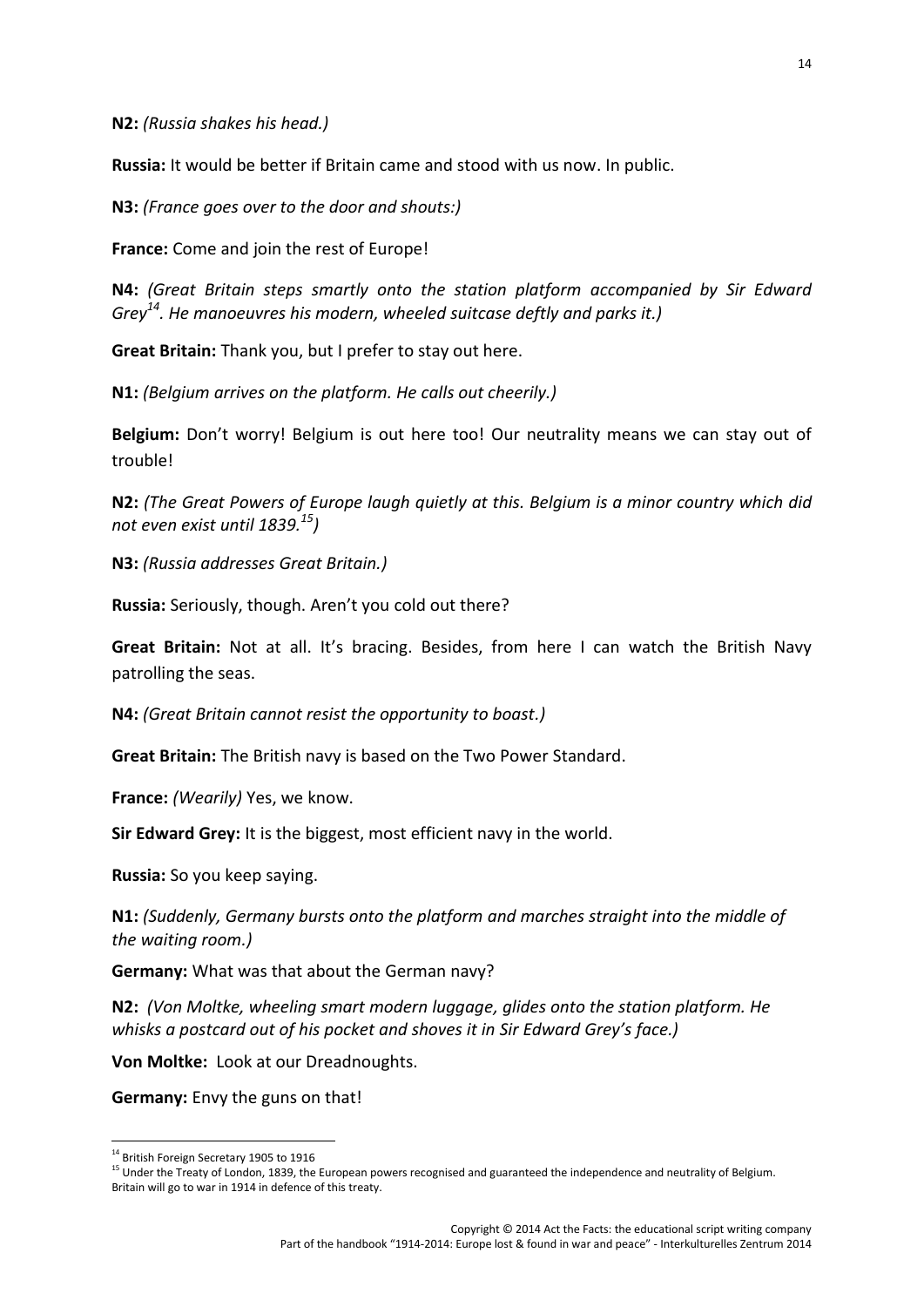**N3:** *(Von Moltke slaps Sir Edward Grey on the back rather too hard and strides into the waiting room.)*

**Sir Edward Grey:** What an appalling fellow!

**N4:** *(Germany's arrival causes a big reaction among the other countries: Russia and France instinctively move closer together for protection; Austria and Hungary perk up – their ally has arrived.)*

**Austria:** Thank goodness you're here.

**Franz Ferdinand:** There is trouble in the Balkans.

**Hungary:** And the Russians and French are ganging up on us.

**N1:** *(Germany clenches his fists and stares belligerently at Russia and France.)*

**Germany:** If Russia and France try it on with Austria Hungary, they will answer to Germany.

**Austria:** Have you brought your moustache?

**Von Moltke:** Of course! What do you think is in this luggage?

**Germany:** Germany backs Austria to the hilt.

**Von Moltke:** Austria Hungary is Germany's greatest ally.

**N2:** *(Serbia whispers to Bosnia.)*

**Serbia:** Austria Hungary is Germany's only ally.

**N3:** *(Bosnia is puzzled.)*

**Bosnia:** I thought Germany had an alliance with Italy.

**N4:** *(Serbia smiles knowingly.)*

**Serbia:** But Italy has a secret agreement with France. Italy will not fight for Germany in the next war, believe me.

**N1:** *(Germany whisks round at this and stares disbelievingly at Serbia.)*

**N2:** *(Suddenly, a train thunders past and all the lights go out.)*

*SFX of thundering steam train, preferably with screaming whistle*

**N3:** *(In the pitch black, the Characters stand stock still, turn to face front and voice their deepest fears:)*

**Austria:** I am afraid.

**Russia:** I am afraid.

**France:** I am afraid.

**Austria:** I am afraid that Austria Hungary will disappear, swamped by pan-Slavism.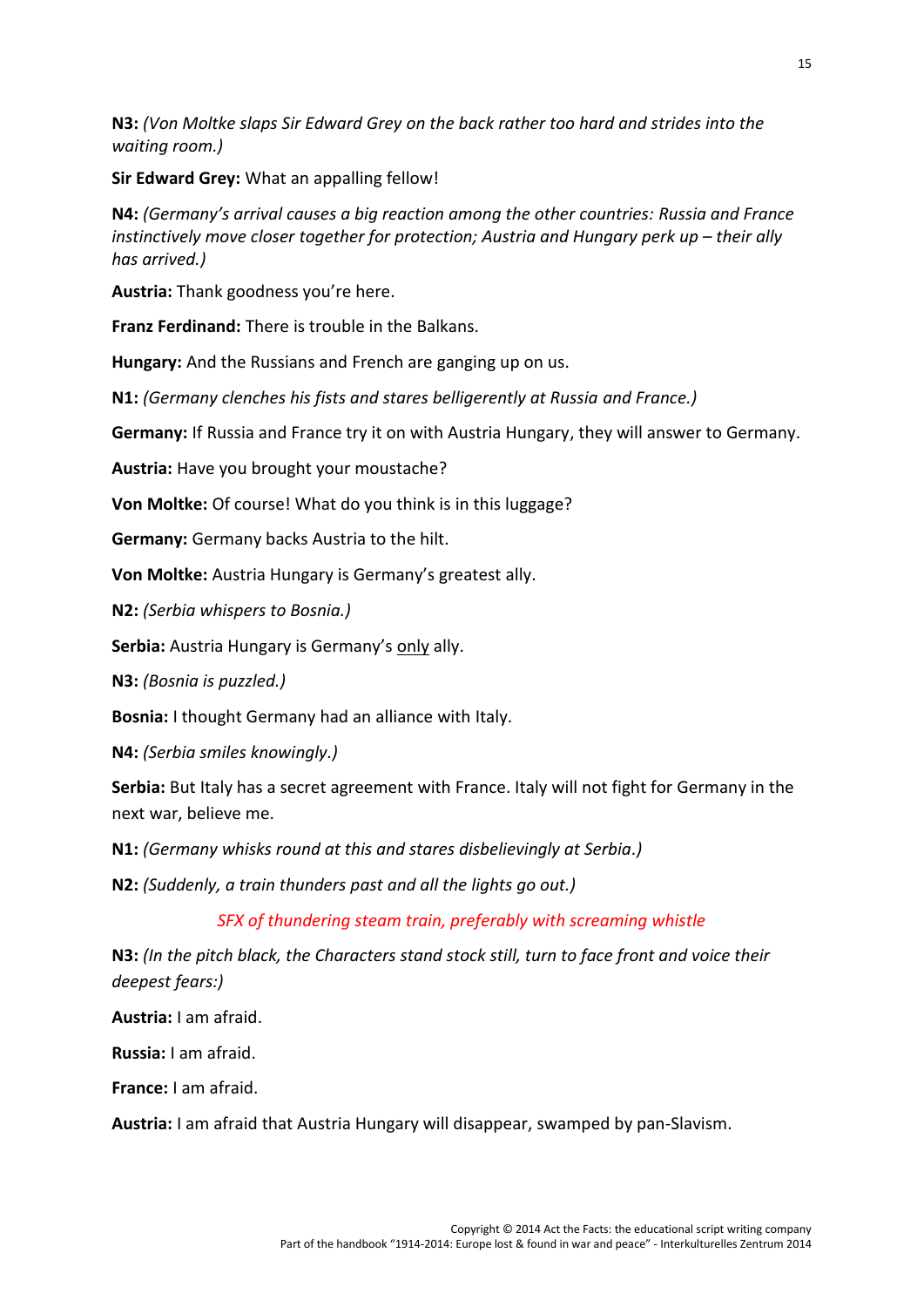**Russia:** Russia is afraid that Austria will cut trade routes through the Black Sea and strangle Russia's economic development.

**Hungary:** Austria Hungary is afraid of Russia's economic development**.**

**Great Britain:** Great Britain is afraid of Russia's rapid industrialisation and the threat to the Suez Canal and trade routes to India.

**Russia:** Russia is afraid that Germany will try to carve out an empire in central Europe.

**France:** France is afraid that Germany's population will outstrip us and the German economy will overwhelm the continent.

**Great Britain:** Great Britain is afraid of a single Great Power like Germany, or even Russia, dominating Europe, like Napoleon did in the last century.

**Serbia:** Serbia is afraid of being destroyed by Austria Hungary.

**Bosnia:** Bosnia is afraid that it will never get the chance to be a free, independent nation.

**Poincaré:** France is afraid that Germany will crush us like it did in 1871. German military might is greater now than ever.

**Sir Edward Grey:** Great Britain is afraid that its naval supremacy and its Empire is threatened by Germany.

**Germany:** Germany is afraid that it will be encircled and crushed between its two great enemies: France and Russia.

**Sir Edward Grey:** Great Britain is afraid that the British Empire is under threat from nationalism encouraged by Germany.

**Von Moltke:** Germany is afraid of France's implacable thirst for revenge.

**France:** I am afraid…

**Germany:** I am afraid…

**Austria:** I am afraid…

**N3:** *(The lights snap back on)*

#### *SFX brings up the lights.*

**N4:** *(The Great Powers are embarrassed. They cough, flex their muscles, busy themselves with their luggage and avoid each other's eyes.)*

**N1:** *(Von Moltke grabs Andrássy and Franz Ferdinand and pulls them to the front of stage, out of ear shot of all the others.)*

**Von Moltke:** *(Conspiratorially)* Don't trust anyone. Build up your armed forces. Our 'enemies are arming more strongly than we are'. $^{16}$ 

<sup>&</sup>lt;sup>16</sup> Moltke's words to Admiral von Mukker December 1912 cited in Ben Walsh Modern World History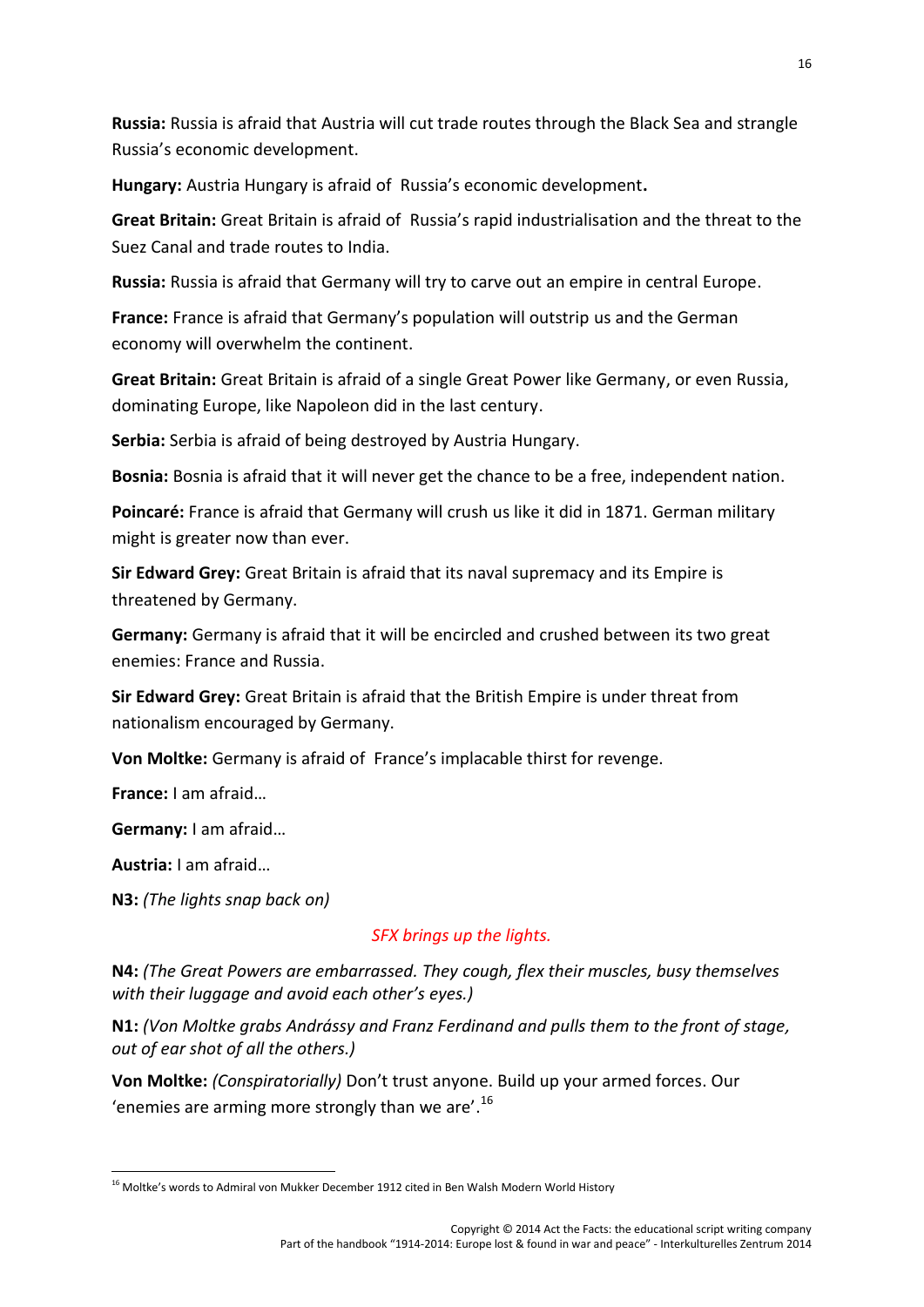**N2:** *(Poincaré grabs Sir Edward Grey and Sukhomlinov and pulls them to the front of stage, out of ear shot of all the others.)*

**Poincaré:** Don't trust anyone. Build up your armed forces. Don't let our enemies outmanoeuvre us.

**N3:** *(Serbia grabs Bosnia and Slovenia and pulls them to the front of stage, out of ear shot of all the others.)*

**Serbia:** Don't trust anyone. Bide your time. We have undercover agents working to undermine Austrian control.

**N4:** (*Andrássy and Sukhomlinov make threatening fists.)*

**Andrássy:** Be ready to attack if you have to. Attack is the best form of defence.

**Poincaré:** Be ready to attack if you have to. Attack is the best form of defence.

**Von Moltke:** If we are strong and united, the enemy will back down.

**Sukhomlinov:** If we are strong and united, the enemy will back down.

**Poincaré:** France has an army of 1,800,000.

**Franz Ferdinand:** Austria Hungary has an army of 1,338,000.

**Sukhomlinov:** Russia's army is 3,400,000 strong.

**Von Moltke:** Germany's army is 2,200,000 strong.

**Sir Edward Grey:** Great Britain's army is a mere 248,000.<sup>17</sup> Although we do have a rather large navy.

**Von Moltke:** War is coming, mark my words.

**Poincaré:** Let it come sooner rather than later, while we still have the advantage.

**Sir Edward Grey:** When war comes, it will be quick and decisive. Be ready to get in the first punch.

**Sukhomlinov:** Are all our secret alliances in place?

**N1:** (*Each man pats his pocket as he answers:)*

**Sir Edward Grey:** Check.

**Poincaré:** Check.

**Von Moltke:** Check.

**Andrássy:** Check.

**Von Moltke:** If Austria is attacked…

**Poincaré:** Russia is attacked…

<sup>&</sup>lt;sup>17</sup> Figures cross referenced with Updated Module 3 V2 (1) - Ben Walsh 'GCSE Modern World History' (3<sup>rd</sup> edition 2009)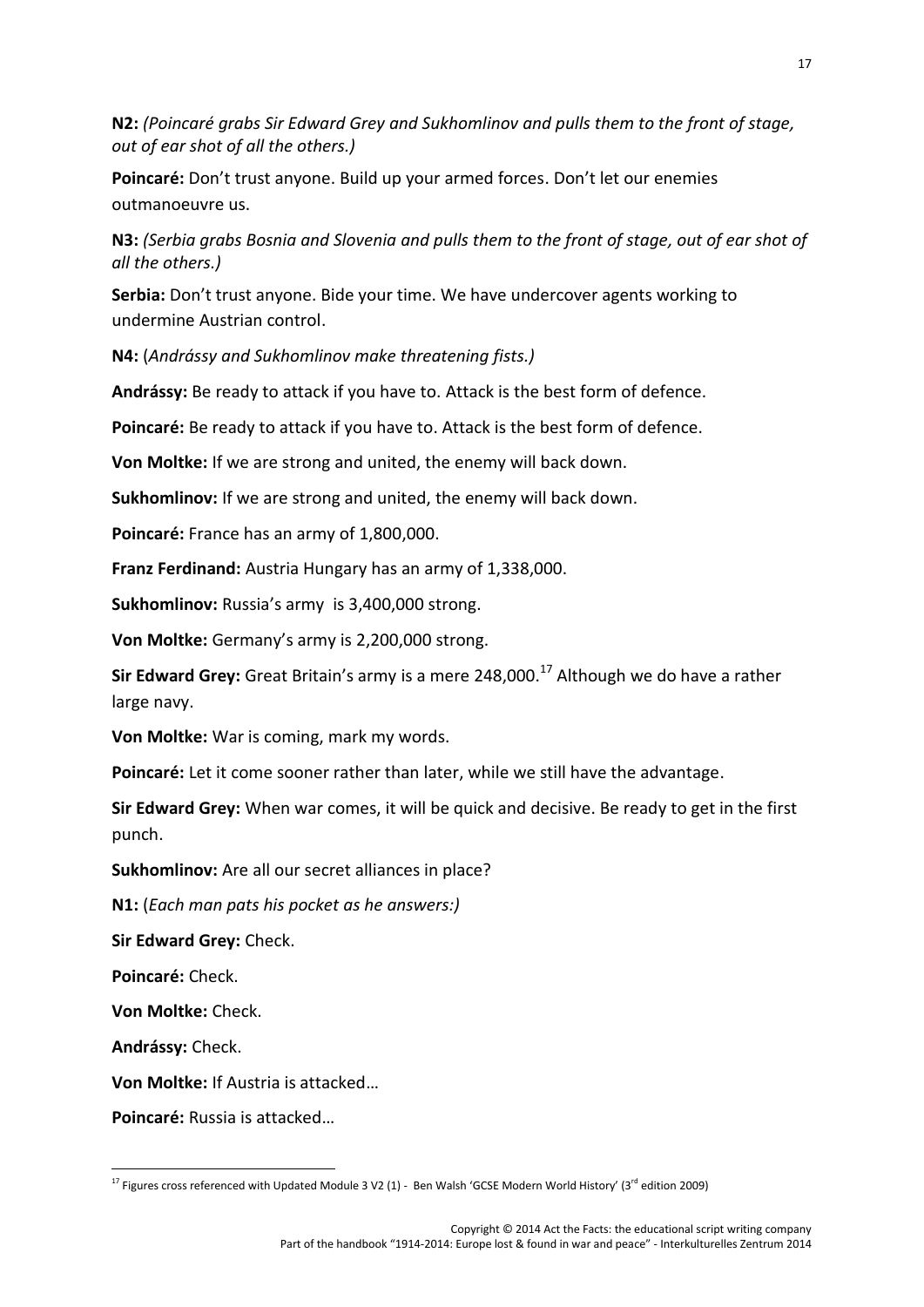**Sukhomlinov:** France is attacked…

**Andrássy:** Germany is attacked…

**Von Moltke: …**Germany promises…

**Poincaré: …**France promises…

**Sukhomlinov:** …Russia promises…

**Andrássy: …**Austria Hungary promises…

**All:** To go to war in your defence.

**N2:** *(The countries rush back to their positions – see below. They drag the waiting room chairs into defensive positions and frantically pile their luggage on top to make barricades.)*

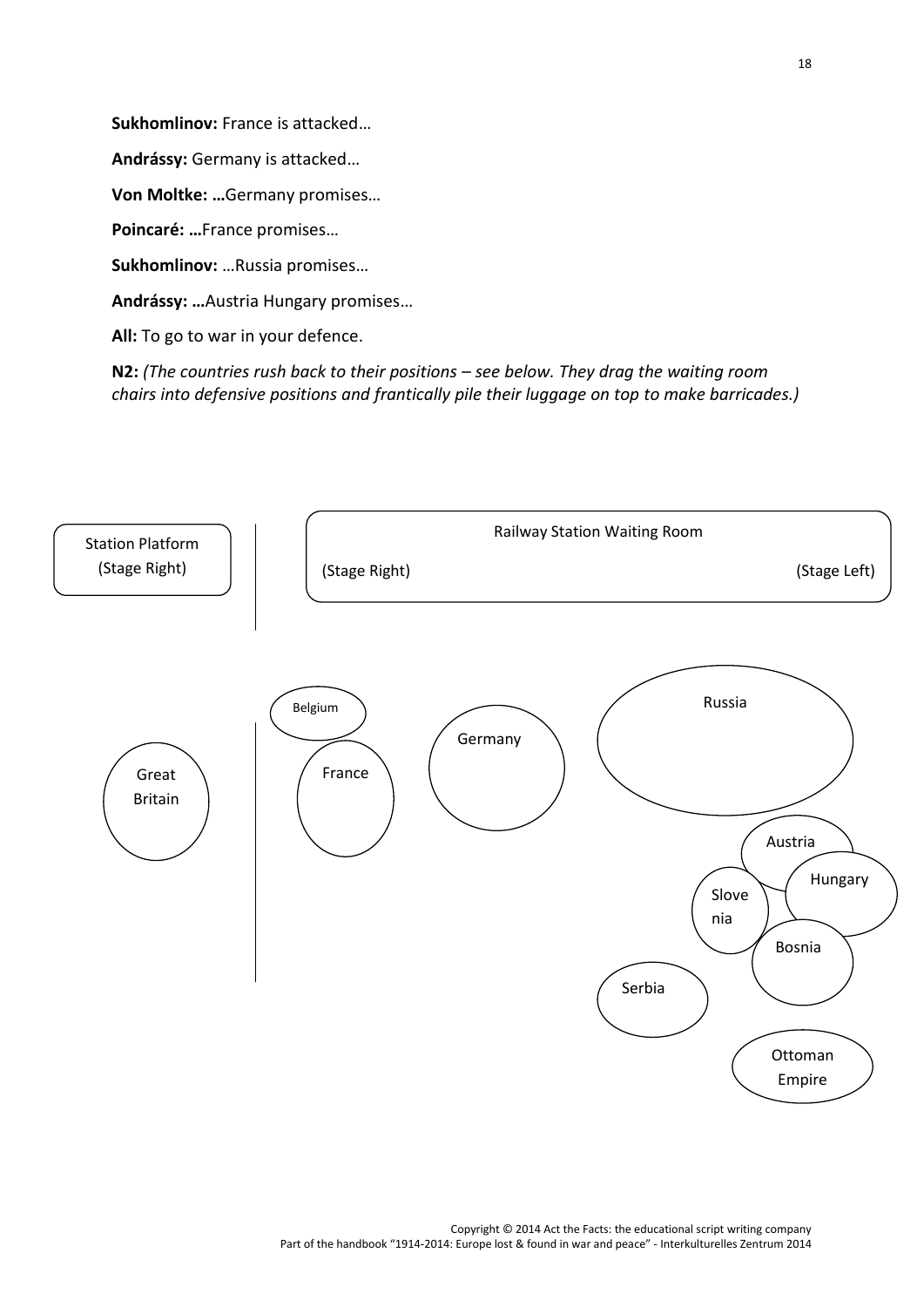**N3:** *(Once this activity subsides, Germany is positioned between France and Russia.)*

**Germany:** Look at Russia and France! Look how they encircle Germany!

**Franz Ferdinand:** You are facing a war on two fronts.

**Von Moltke:** Attack is the best form of defence. Follow the Schlieffen Plan.

**N4:** *(Von Moltke turns Germany's face towards France and positions him like a runner in the blocks.)*

**Von Moltke:** Germany will make a lightning strike against France.

**N1:** *(In slow motion, Germany steps forward and punches France on the jaw.)*

**N2 :***( In slow motion, France reels backwards into Poincaré, who lowers him to the ground.)*

**N3:** *(Von Moltke turns Germany round to face Russia.)*

**Von Moltke:** The German forces will turn east and race back to attack Russia.

**Andrássy:** Russia will be slow to mobilise.

**N4:** *(Von Moltke leads Germany across to Russia where he raises his fists like a boxer.)*

**Von Moltke:** Germany will defeat Russia and the war will be over.

**N1:** *(France stands up. Germany returns to his geographical position, confidence renewed.)*

**Germany:** The Schlieffen Plan. Genius.

**N2:** *(Without warning, Gavrilo Princip walks in from the station platform, crosses to Franz Ferdinand and shoots him in the throat.<sup>18</sup>)*

**N3:** *(Franz Ferdinand collapses. There is uproar in Austria Hungary and the Balkan states. Even the Ottoman Empire pays attention.)*

**N4:** *(Bosnia 'arrests' Gavrilo Princip and throws him offstage. Slovenia drags Franz Ferdinand's body offstage.)*

**Hungary:** The heir to the Austrian throne has been assassinated!

**N1:** *(Austria strides Centre Front, plants both feet and points an accusatory finger at Serbia.)*

**Austria:** SERBIA is responsible for this!

**Serbia:** The Serbian government had nothing to do with it.

**Austria:** LIAR!

**N2:** *(Hungary rushes to Austria's right hand side.)*

**Hungary:** Crush Serbia once and for all!

**N3:** *(Austria hesitates.)*

**Austria:** What if Russia joins the war on Serbia's side?

 $^{18}$  28<sup>th</sup> June 1914 – Franz Ferdinand and his wife Sophie were assassinated in Sarajevo in Bosnia.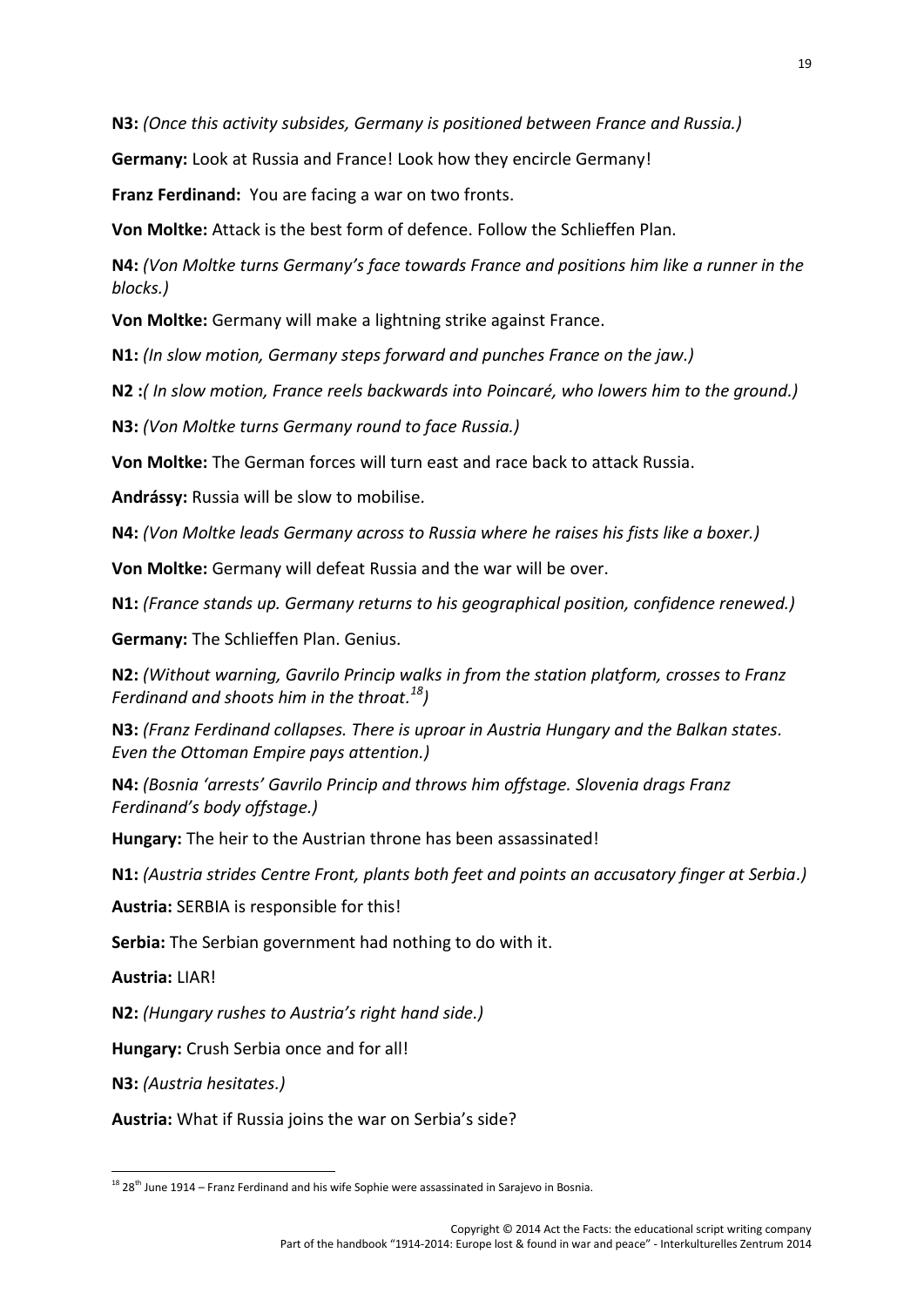**N4:** *(Germany appears at Hungary's right hand side.)*

Germany: Hold your nerve. Germany gives you unconditional support.<sup>19</sup>

**N1:** *(Austria swells with confidence. Andrássy shoves a scroll into Serbia's chest.)*

**Andrássy:** Accept this ultimatum or we invade.<sup>20</sup>

**N2:** *(Russia starts to shift uncomfortably.)*

**Serbia:** I accept all but one of the terms of your ultimatum: Serbia cannot allow Austro- Hungarian police to operate within our country. It is a denial of our national sovereignty.

**Hungary:** That is all the excuse we need…

**Russia:** Send troops to the Austrian border.<sup>21</sup>

Andrássy: Austria Hungary declares war on Serbia!<sup>22</sup>

**Hungary:** Send troops to the Serbian border!

**Serbia:** Mobilise the Serbian Army!

**N3:** *(Great Britain comes to the door of the waiting room.)*

**Great Britain:** I warn you! Great Britain will not remain neutral if this conflict escalates!

**N4:** *(The Ottoman Empire shambles over to Germany. )*

**Ottoman Empire:** The Ottoman Empire makes a secret alliance with Germany.

**N1:** *(Serbia spins round to appeal directly to Russia.)*

**Serbia:** Where are you? Russia promised to support Serbia if Austria attacked!

Sukhomlinov: We hear you. Mobilise the Russian Army!<sup>23</sup>

**Russia:** Be careful.

**Sukhomlinov:** Don't worry. Mobilisation does not mean war.

**Russia:** How so?

**Sukhomlinov:** Mobilisation just shows that we mean what we say. It is a show of strength and the other side will back down.

**Russia:** What if the other side does not back down?

**N2:** *(Sukhomlinov shrugs.)*

**Sukhomlinov:** It has always worked in the past.

 $195$ <sup>th</sup> July - Germany promised Austria Hungary unconditional support if Russia joined the war.

 $t^{20}$  23<sup>rd</sup> July - Austria demands compensation and the right to station troops in Serbia. Serbia accepts all but one of the terms of the ultimatum

 $2125<sup>th</sup>$  July – Russia sends troops to the border with Austria in a show of strength

 $22$  28<sup>th</sup> July – Austria declares war on Serbia and bombs its capital, Belgrade

 $^{23}$  29<sup>th</sup> July – Russia orders general mobilisation. Great Britain warns Germany it cannot remain neutral.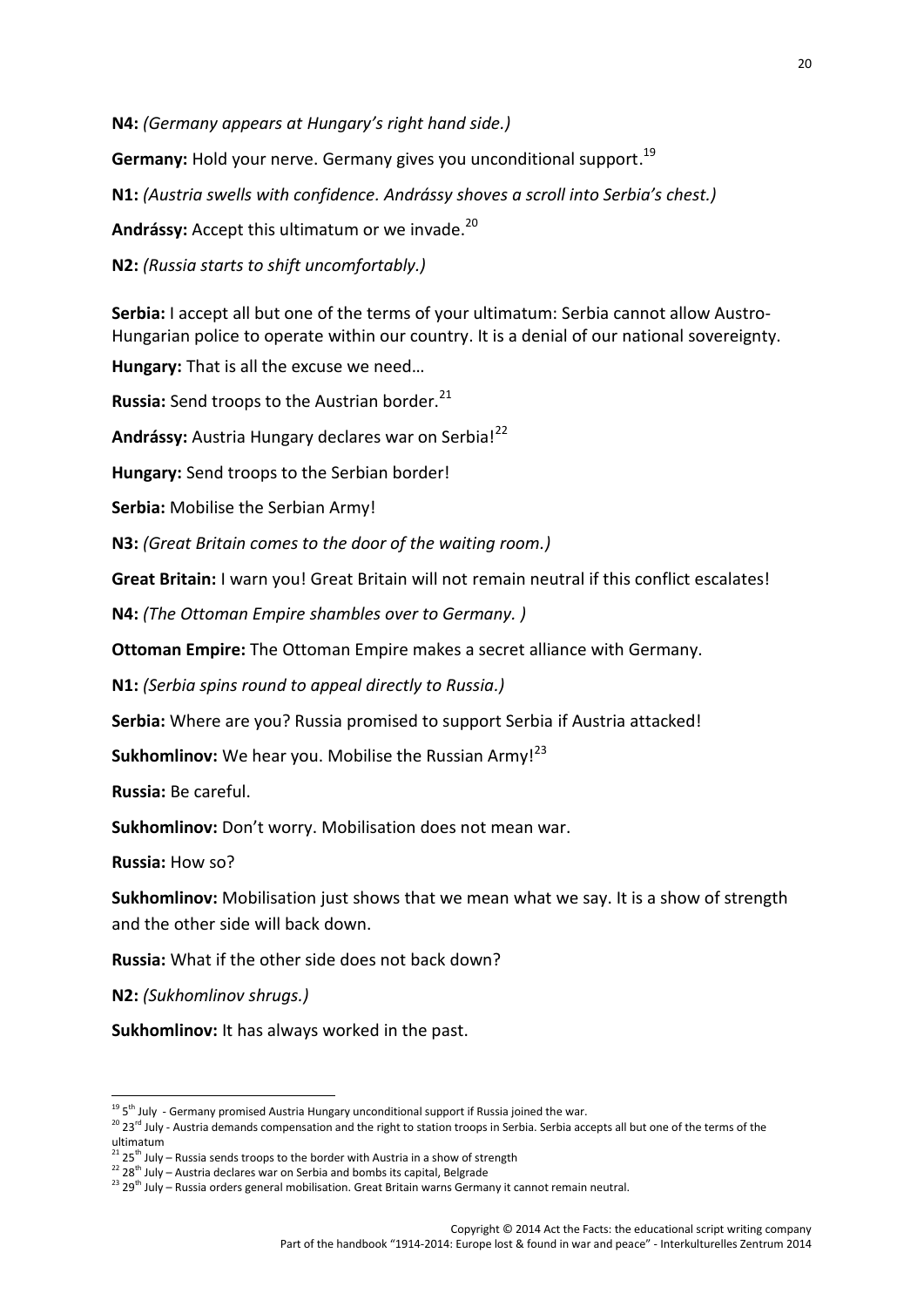**Poincaré:** Take the Austrians to the brink of war. They will back down and the Entente powers will get all the prestige.

**N3:** *(Germany shouts across to Russia:)*

**Germany:** Germany orders Russia to stop mobilisation immediately!<sup>24</sup>

**Russia:** I refuse to stop! Russia will not fail Serbia again.<sup>25</sup>

**Germany:** Then Germany declares war on Russia! <sup>26</sup>

**N1:** *(Von Moltke rushes up to Germany.)*

**Von Moltke:** No! No! No! That is not meant to happen.

**N2:** *(Germany is shocked.)*

**Germany:** What do you mean? Russia threatened Austria Hungary and the Triple Alliance commits us to defend Austria Hungary.

**Von Moltke:** But what about the Schlieffen Plan? It doesn't work if Germany attacks Russia first.

**Germany:** Change the plan.

**Von Moltke:** It is not possible to change the plan. All the troops are in place, all the munitions are ready, all the trains are scheduled…

**Germany:** But that is madness.

**Von Moltke:** That is war.

**Hungary:** And in war, attack is the best form of defence.

**Austria:** Germany must attack France quickly, or you will lose your advantage.

**Germany:** But we are not at war with France.

**Austria:** Then declare war on France.

**N3:** *(Germany takes a deep breath.)*

**Germany:** Germany declares war on France. <sup>27</sup>

**N4:** *(Von Moltke leaps into action.)*

**Von Moltke:** 750,000 German soldiers cross the border into Belgium.

**N1:** *(Belgium steps in between France and Germany.)*

**Belgium:** Hey! Belgium is a sovereign nation! We deny Germany passage.

**N2:** *(Von Moltke shoves Belgium to one side.)*

 $24$  30<sup>th</sup> July – Germany orders Russia to stop mobilising its troops

<sup>&</sup>lt;sup>25</sup> Russia had failed to back Serbia in the Bosnian Crisis 1908 and the Balkan Wars 1912 -13. As Serbia was Russia's only ally in the Balkans,

Russia dared not fail to support Serbia again.<br><sup>26</sup> 1<sup>st</sup> August – Russia refuses to stop mobilising. Germany declares war on Russia

<sup>&</sup>lt;sup>27</sup> 3<sup>rd</sup> August – Germany declares war on France and invades Belgium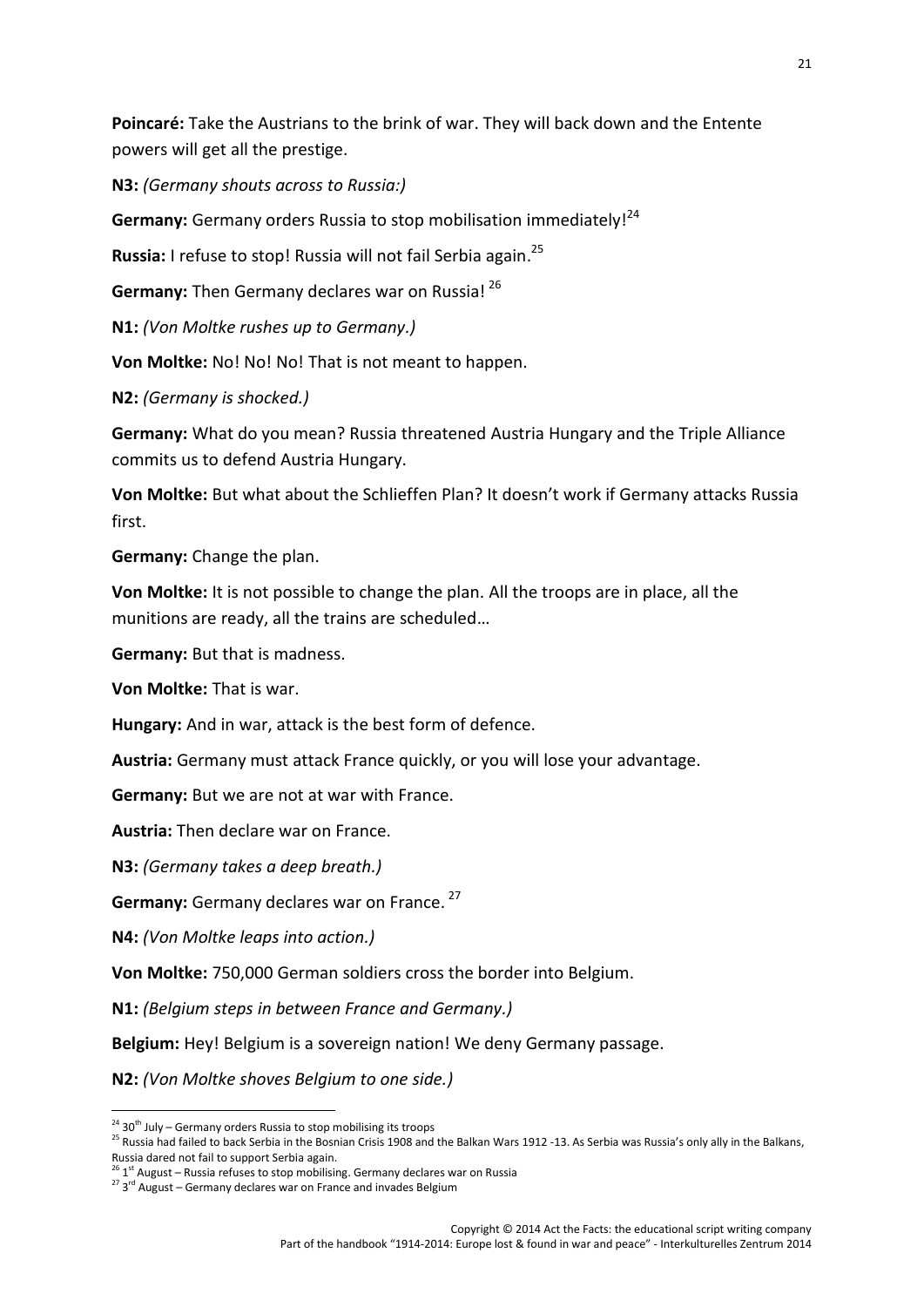**Von Moltke:** Germany marches through by force. There is no time to waste.

**N3:** *(Great Britain steps smartly into the middle of the room, brandishing the Treaty of London.)*

**Great Britain:** Great Britain guarantees the neutrality of Belgium and orders general mobilisation.

**N4:** *(Germany is exasperated. Events are running out of control.)*

**Germany:** That is just a scrap of paper!

**Great Britain:** Nevertheless, Great Britain declares war on Germany.<sup>28</sup>

**N1:** *(Germany gasps with disbelief.)*

**Germany:** This is a ridiculous over reaction!

**N2:** *(There is an almighty explosion, the ceiling caves in and Chuck Morris crashes in through the roof, scattering broken glass and Great Powers in his wake.)*

#### *SFX Explosion and breaking glass*

**Chuck Morris:** I couldn't agree with you more, buddy.

**N3:** *(Two ropes snake down from the ceiling and Arnold Schwarzenfeffer and Jean Claude fan Damn abseil down to join Chuck.)*

**N4:** *(The countries of Europe cower against the walls, as the action heroes take centre stage.)*

**Chuck Morris:** Do you guys have any idea what's happening here?

**Great Britain:** Yes. We're defending ourselves.

**Chuck Morris:** By attacking each other and invading other countries? That's kinda paradoxical, don't you think?

**Arnold Schwarzenfeffer:** What are you doing? Europeans have more in common with each other than you have differences.

**Chuck Morris:** You gotta build bridges between people, man. Fighting is for losers.

**Jean Claude fan Damn:** And believe me, you are all gonna be losers if you fight this war.

**Arnold Schwarzenfeffer:** 5 million men will be sacrificed.

**Jean Claude fan Damn:** 22 million will have their lives ruined through injuries, both mental and physical.

<sup>&</sup>lt;sup>28</sup> 4<sup>th</sup> August – Britain and Belgium declare war on Germany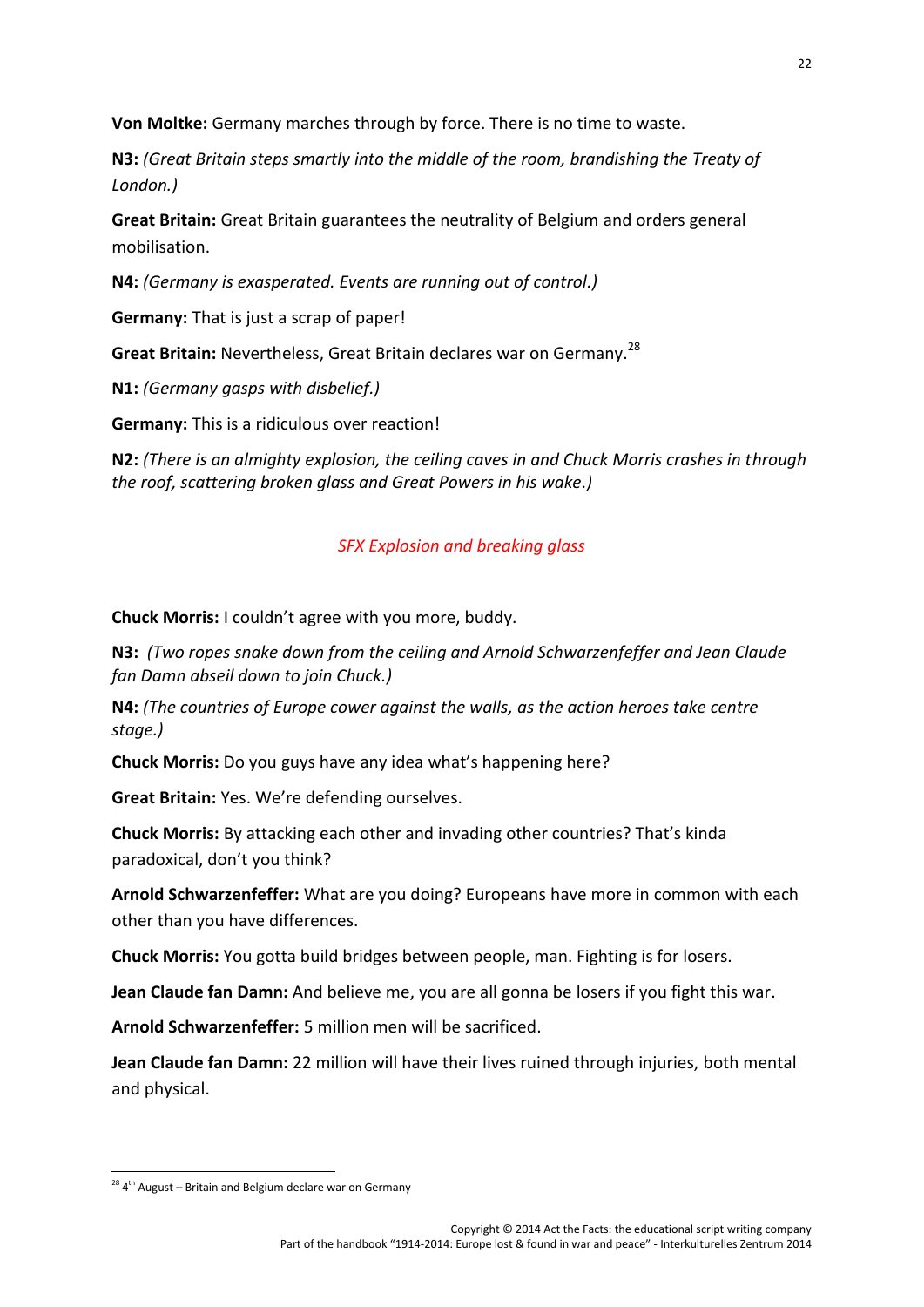**Chuck Morris:** Why do you guys glorify war? You have military drinking clubs in Germany; the British teach their sons about the glories of Empire and you all give your military leaders great power and prestige.

#### **N1:** *(Chuck points at Von Moltke and Sukhomlinov, who jut out their chins belligerently.)*

**Chuck Morris:** In 2014, we do the opposite: we celebrate peace. We give the Nobel Peace Prize to great men and women who strive for peace and reconciliation: men like Nelson Mandela and Frederick Willem de Klerk.<sup>29</sup>

Arnold Schwarzenfeffer: And women like Baroness Bertha von Suttner.<sup>30</sup> She established the Austrian Peace Society. Why did you not listen to her?

**Jean Claude fan Damn:** Where are your great men and women? Where are your peacemakers?

**Sir Edward Grey:** Perhaps, in 1914, there is no-one of sufficient stature to stand against the tide of militarism and the thirst for revenge.

Belgium: Jean Jaurés.<sup>31</sup> leader of the French Socialist Party did his best: he urged European governments to resolve their conflicts through negotiation. He believed in a policy of 'peace through arbitration'.

**Jean Claude fan Damn:** You did not listen to him.

**Poincaré:** Jaurés was a naïve fool.

**Arnold Schwarzenfeffer:** Jaurés was a sane man who opposed militarism.

**Belgium:** But he was assassinated by a French nationalist, determined that France should fight and defeat Germany and its allies.

**France:** Aggression must be met with aggression. That is the only thing the Germans understand.

**N2:** *(The action heroes sigh and shake their heads.)*

**Arnold Schwarzenfeffer:** From the vantage point of 2014, we can tell you that you are wrong.

**Chuck Morris:** You gotta talk to each other, people. In 2014, the countries of Europe belong to European Union. The countries of the world belong to the United Nations. We talk. We resolve things. It ain't perfect, but it's better than this.

**France:** That is never going to happen in the Europe of 1914.

<sup>&</sup>lt;sup>29</sup> Mandela and de Klerk brokered a peaceful end to apartheid in South Africa.<br><sup>30</sup> Austrian born Baroness Bertha von Suttner was nicknamed 'the generalissimo of the peace movement'; she was the first woman to receive the Nobel Peace Prize. She wrote the popular anti-war novel "Lay Down Your Arms" in 1889. She died in June 1914.

<sup>&</sup>lt;sup>31</sup> Jaurés was a Socialist who believed in working class unity. He did all he could to promote understanding between France and Germany, opposed France's military draft, and tried to co-ordinate strikes in France and Germany to force their respective governments to the negotiating table.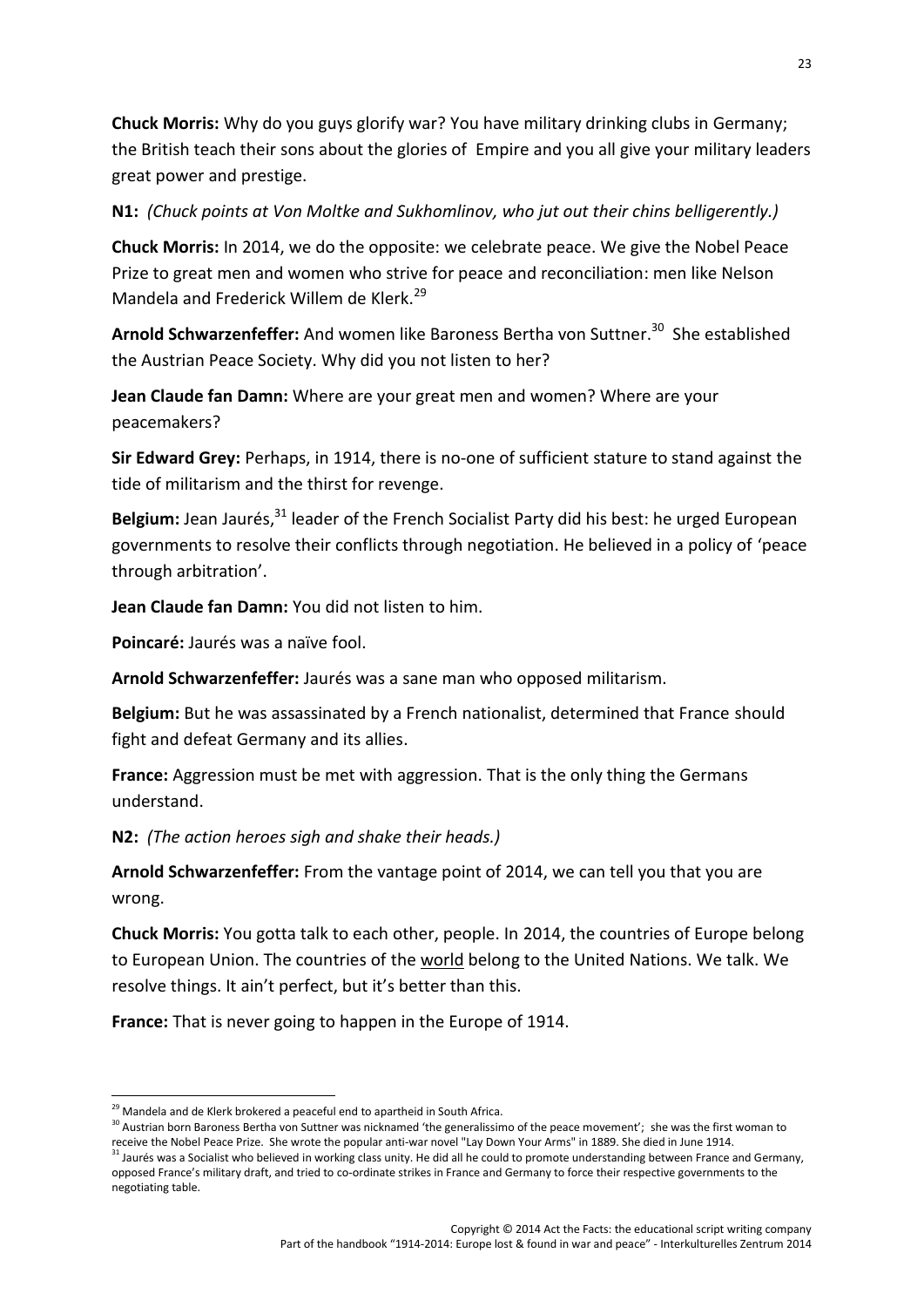**Arnold Schwarzenfeffer:** And yet you resolved the Balkan Wars by talking. You held a conference in London. You talked. Why do you not do the same to resolve this Balkan crisis?

**Germany:** Our sense of honour and national pride is too strong.

**Chuck Morris:** Now hold on just a minute: the EU's founding fathers<sup>32</sup> ranged from 'resistance fighters to lawyers.<sup>'33</sup> They had as much national pride as you, but more importantly, they shared an ideal of a 'peaceful, united and prosperous Europe' that transcended national boundaries.

**Arnold Schwarzenfeffer:** The collapse of communism tore down artificial ideological walls between the nations. Europeans became closer neighbours.

**Jean Claude fan Damn:** They share a single market with free movement of goods, services, people, and money.

**Arnold Schwarzenfeffer:** They share a currency.

**Chuck Morris:** But more than anything, they share a vision for peace, reconciliation, democracy and human rights.

**Jean Claude fan Damn:** In 2012, the EU received the Nobel Peace Prize for 'transforming most of Europe from a continent of war to a continent of peace.<sup>34</sup>

**Chuck Morris:** The EU was set up with the aim of ending the bloody wars that scarred Europe in the early  $20<sup>th</sup>$  century: scars you can avert, if you just sit down and start talking.

**N3:** *(Quietly, in the distance, there is the sound of a steam train chugging closer and closer.)*

#### *SFX of a steam train, gently building in volume*

**N4:** *(The nations of Europe stand slowly and address the action heroes :)*

**Russia:** Those are powerful words, but I am afraid that you have arrived too late.

**Jean Claude fan Damn:** What do you mean?

**Germany:** Mobilisation has already started.

**Chuck Morris:** But you can stop the mobilisation. You can pull back from the brink.

**Von Moltke:** I am afraid not. Once committed, the Schlieffen Plan cannot be changed or diverted.

**Sukhomlinov:** Once troops are loaded onto railway trains, they reach the battlefield too quickly to leave time for negotiation.

**Chuck Morris:** De-escalate the conflict for the love of humanity!

**Germany:** It cannot be done. Germany's victory depends on rapid mobilisation and deployment.

 $32$  The six original founding nations were Belgium, France, Germany, Italy, Luxembourg and the Netherlands

<sup>33</sup> http://europa.eu/about-eu/eu-history/index\_en.htm

<sup>&</sup>lt;sup>34</sup> Wording of the Nobel Peace Prize citation 2012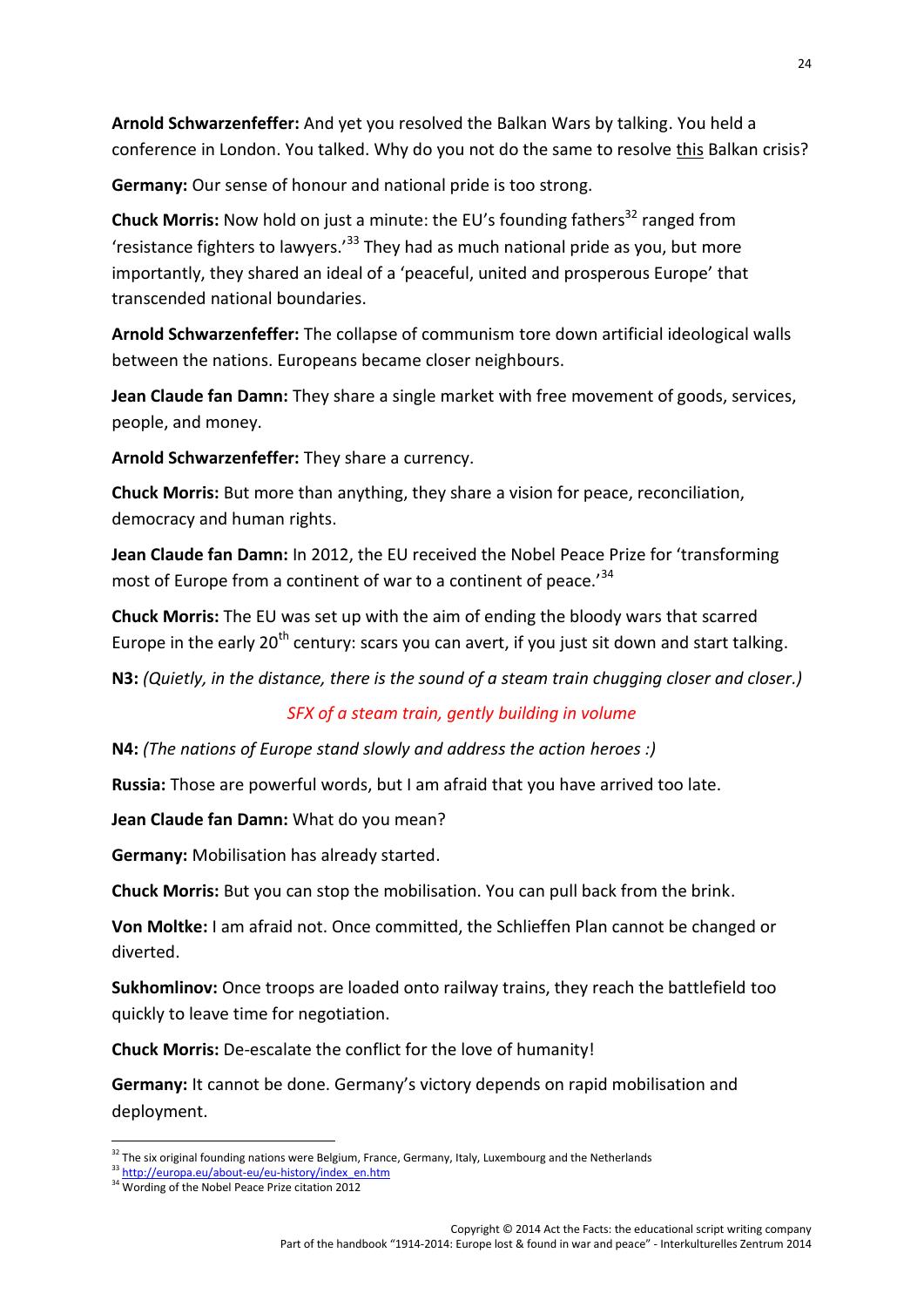**Russia:** The trains are set in motion.

**Great Britain:** The train of events is set in motion.

**N1:** *(Suddenly, a train thunders past and all the lights go out.)*

*SFX of a steam train builds to an unbearable crescendo and ends with a whistle that sounds like a scream*

**N2:** *(There is silence. Characters stand stock still in the pitch black. Sir Edward Grey speaks into the dark :)*

**Sir Edward Grey: '**The lamps are going out all over Europe. We shall not see them lit again in our lifetime.'<sup>35</sup>

**Europe Lost and Found in War and Peace 1914 to 2014** was commissioned by **Interkulturelles Zentrum** and is the intellectual property of **Act the Facts: the educational scriptwriting company.** All rights reserved.

**Interkulturelles Zentrum** holds a licence to use the script and associated resources for a period of twenty years from February 2014. Any unauthorised duplication, reproduction, lending, copying or sharing of the resources without obtaining a licence is a breach of copyright and the terms of the agreement.

The **Act the Facts** logo is a Registered Trademark and may be used only with the knowledge and written permission of **Act the Facts: the educational script writing company.**

<sup>&</sup>lt;sup>35</sup> Sir Edward Grey, British Foreign Secretary said these prophetic words on the outbreak of the war August 1914.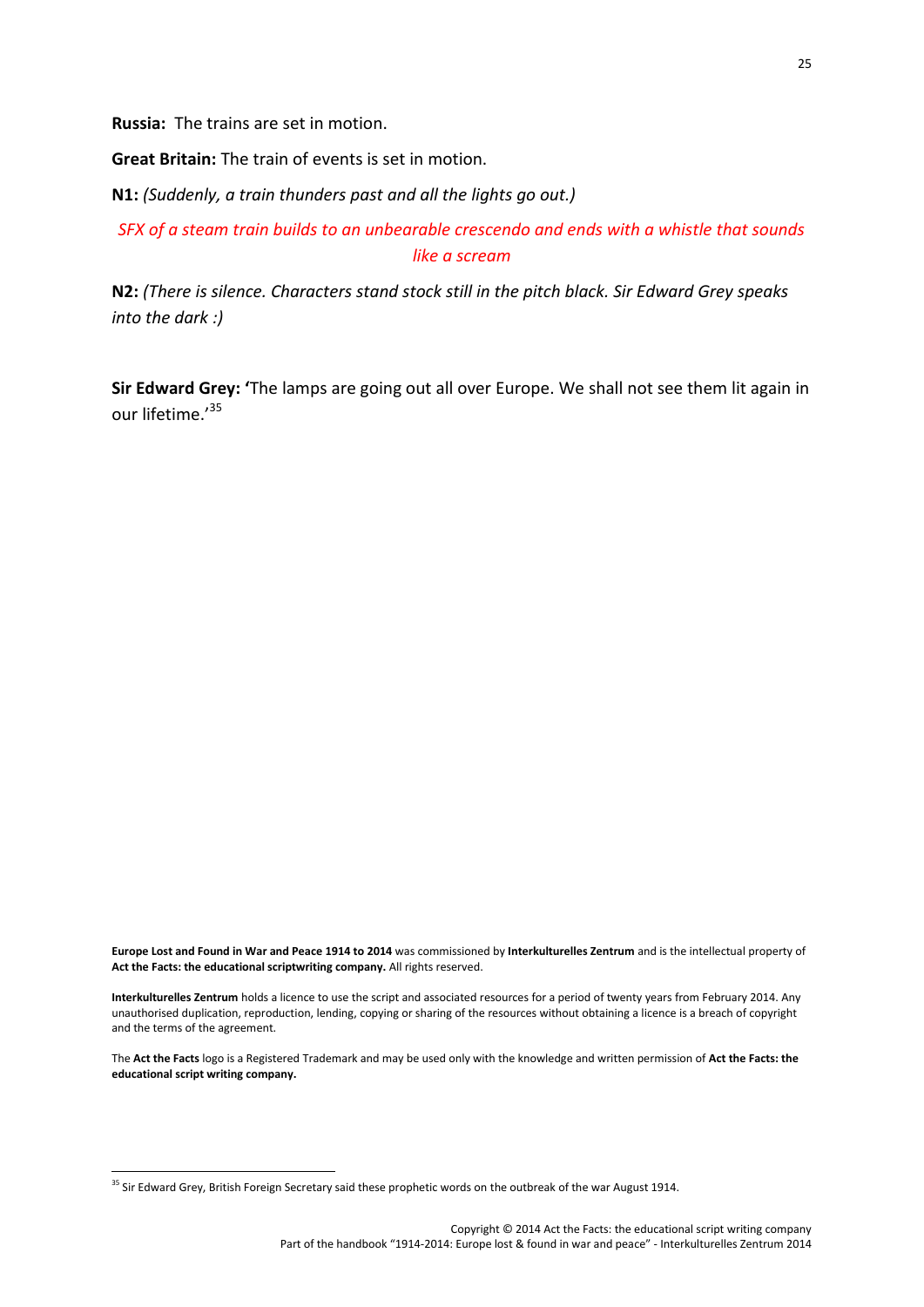| Narrator 1 (N1) ****                                                                                                                                                                                                    | Narrator 2 (N2) ****                                                                                                                                                                                                    |
|-------------------------------------------------------------------------------------------------------------------------------------------------------------------------------------------------------------------------|-------------------------------------------------------------------------------------------------------------------------------------------------------------------------------------------------------------------------|
| You and Narrators 2, 3 and 4 take it in turns to read the stage directions<br>and the titles of every scene, so everyone knows where they are and what<br>is going on.                                                  | You and Narrators 1, 3 and 4 take it in turns to read the stage directions and<br>the titles of every scene, so everyone knows where they are and what is<br>going on.                                                  |
| Your lines are written in italics, like this:                                                                                                                                                                           | Your lines are written in italics, like this:                                                                                                                                                                           |
| N1: (Enter Austria, a whiskered old man, and Hungary, his resentful wife.<br>Count Andrássy follows, dragging Austria Hungary's huge suitcase. He leans<br>it against the wall.)                                        | N2: (Archduke Franz Ferdinand arrives. He shoves Bosnia and Slovenia into<br>the room. They act like sulky teenagers.)                                                                                                  |
| You are not a real historical character                                                                                                                                                                                 | You are not a real historical character                                                                                                                                                                                 |
| Narrator 3 (N3) ****                                                                                                                                                                                                    | Narrator 4 (N4) ****                                                                                                                                                                                                    |
| You and Narrators 1, 2 and 4 take it in turns to read the stage directions<br>and the titles of every scene, so everyone knows where they are and what<br>is going on.<br>Your lines are written in italics, like this: | You and Narrators 1, 2 and 3 take it in turns to read the stage directions and<br>the titles of every scene, so everyone knows where they are and what is<br>going on.<br>Your lines are written in italics, like this: |
| N3: (Austria scrabbles in his pocket and pulls out a large handlebar<br>moustache, which he fixes in place over his own wilting moustache.)                                                                             | <b>N4:</b> (The Ottoman Empire, dressed like a dusty old $17th$ century lord, sleeps<br>fitfully in the corner of the room.)                                                                                            |
|                                                                                                                                                                                                                         |                                                                                                                                                                                                                         |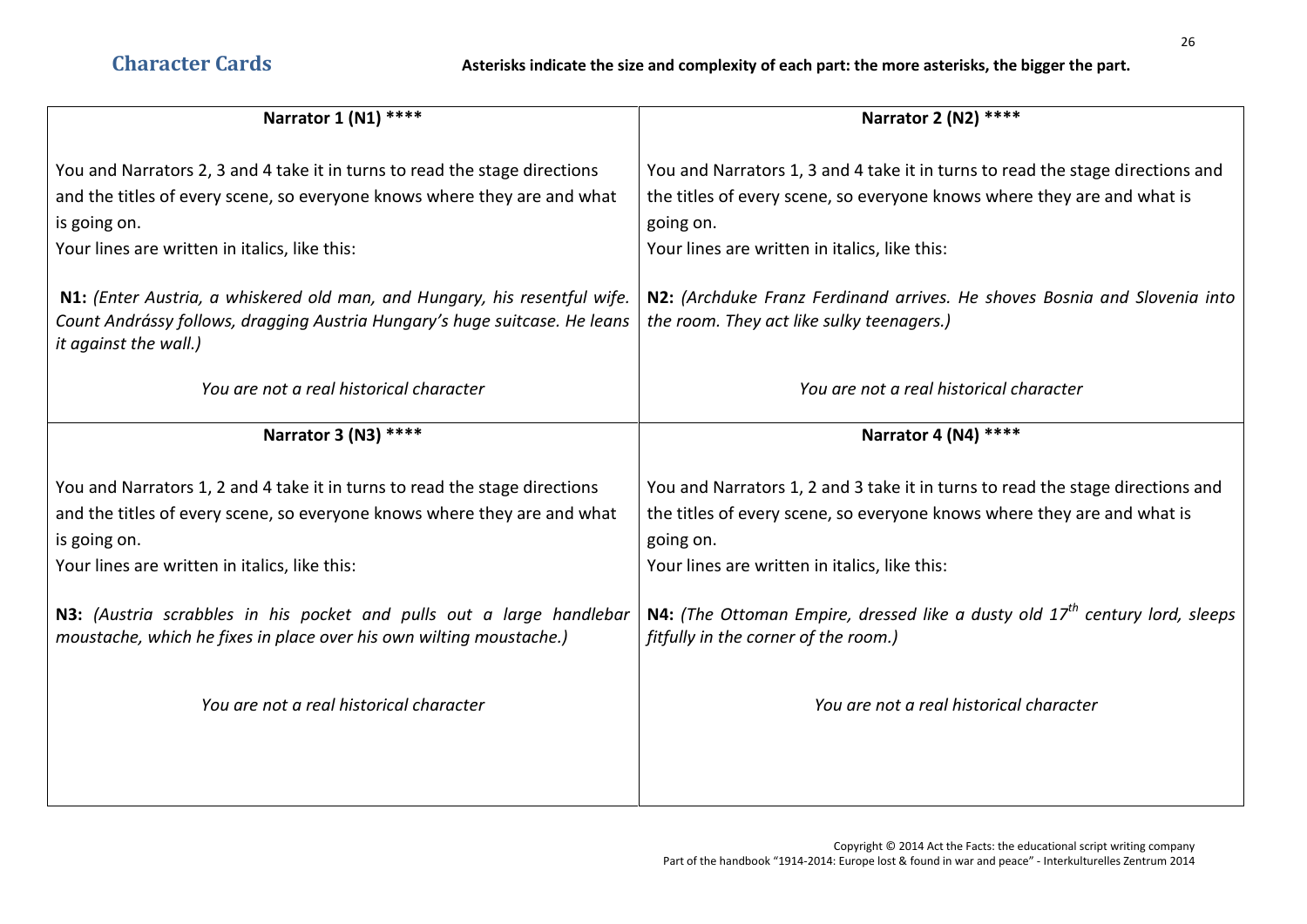| Austria****                                                                   | Hungary****                                                                    |
|-------------------------------------------------------------------------------|--------------------------------------------------------------------------------|
| You are a whiskered old gentleman who moves slowly. You were once a           | You are a glamorous and dissatisfied woman with a strong pride in your         |
| powerful Empire, but now you are old and your strength is beginning to fail.  | Magyar identity.                                                               |
| In 1867, you and Hungary became a Dual Monarchy. Both crowns have             | Like a younger 'trophy wife', you are trapped in marriage to Austria. This was |
| equal status, but in reality, Austria remains the dominant partner. Hungary   | not so bad when Austria was a great and impressive empire, (with a             |
| resents this.                                                                 | magnificent moustache), but now he is old and his powers are declining.        |
| Austria Hungary rules an increasingly restless multinational population.      | You have managed to get greater freedom for Hungary: The Austro-               |
| Rather like teenagers rebelling against their parents, many Slav states want  | Hungarian Compromise of 1867, turned you and Austria into a Dual               |
| to break away from Austro-Hungarian control and establish their own           | Monarchy, where both crowns are supposed to have equal status. In reality,     |
| national identities.                                                          | Austria remains the dominant partner and controls foreign policy and the       |
| Bosnia and Herzegovina are particularly bothersome; they look up to the       | armed forces. You resent this.                                                 |
| newly independent Serbia.                                                     | One thing upon which you and Austria agree, is your firm determination to      |
| You feel that you must reassert your authority: after all, you are a Habsburg | keep control of your restless multinational population. Bosnia and             |
| and joint ruler of the second largest country in Europe after the Russian     | Herzegovina behave like resentful teenagers, rebelling against their parents.  |
| Empire.                                                                       | They admire Serbia, which recently became independent after its success in     |
| You quarrel with Hungary in private, but in public you present a united       | the Balkan Wars of 1912 - 13. They are threatening to break away and           |
| front and she genuinely supports your firm stance on the Slav minorities.     | establish their own national identities. You are determined to prevent this.   |
| Costume: Old fashioned military-style great coat                              | Costume: A glamorous, brightly coloured and embroidered Hungarian              |
| Props: A large false handlebar moustache                                      | national costume                                                               |
| You are not a real historical character                                       | You are not a real historical character                                        |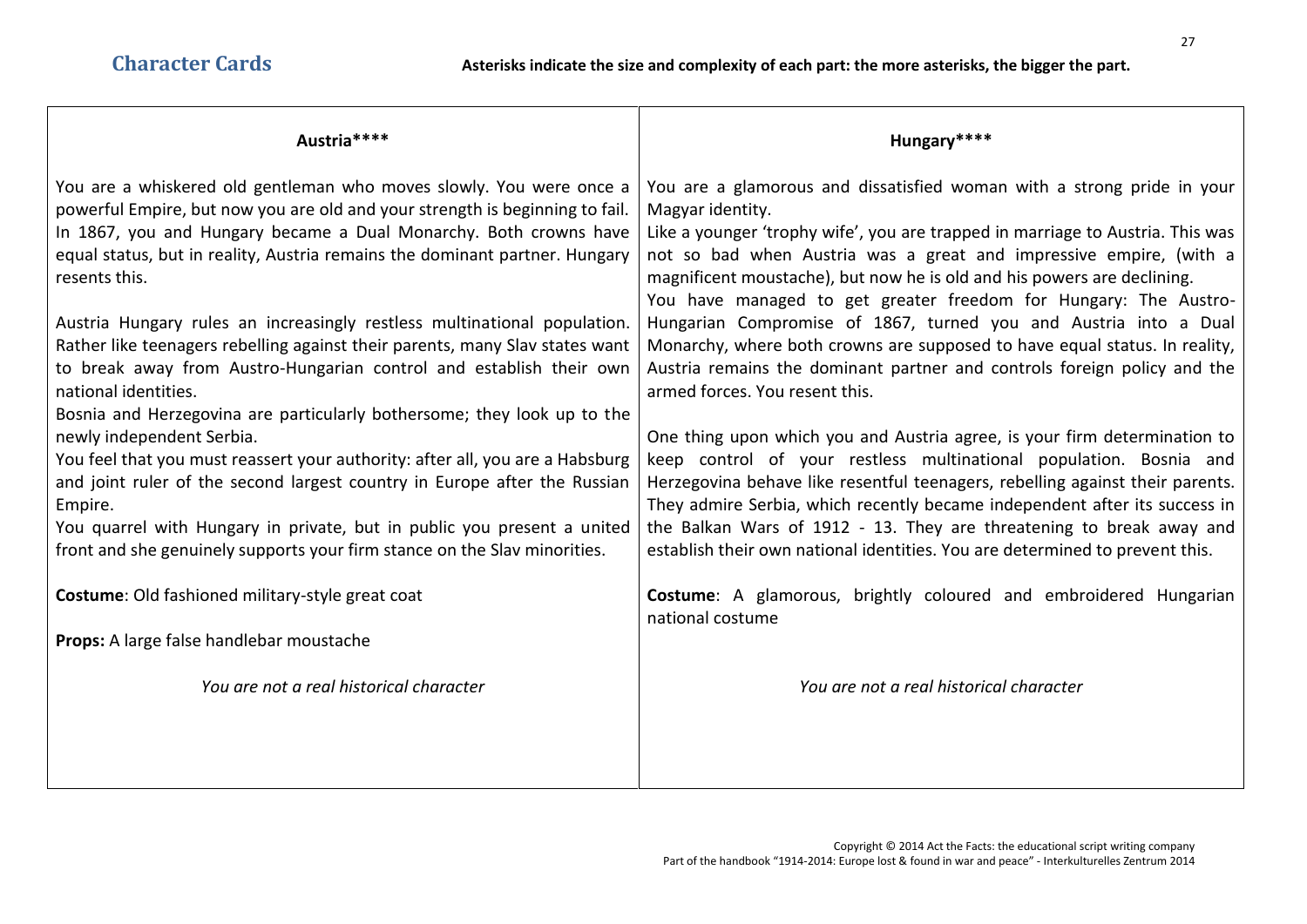| <b>Franz Ferdinand***</b>                                                                                                                                                                                                                                                                                          | <b>Count Andrássy the Younger***</b>                                                                                                                                                                                                                                                                                                                                                                  |
|--------------------------------------------------------------------------------------------------------------------------------------------------------------------------------------------------------------------------------------------------------------------------------------------------------------------|-------------------------------------------------------------------------------------------------------------------------------------------------------------------------------------------------------------------------------------------------------------------------------------------------------------------------------------------------------------------------------------------------------|
| You are the 39 year old heir to the Austro-Hungarian throne. Although you<br>are heir to a dual crown, you believe that Hungarian nationalism is a threat                                                                                                                                                          | You are the minister-president of Hungary. You have a strong sense of your<br>Magyar identity and do all you can to resist the 'Germanisation' of your                                                                                                                                                                                                                                                |
| to the Dual Monarchy so you tend not to trust the Hungarians.                                                                                                                                                                                                                                                      | country by Austria.<br>You are determined to assert the status of Hungary, as specified in the                                                                                                                                                                                                                                                                                                        |
| You are an interesting character, who married for love and has some                                                                                                                                                                                                                                                | Austro-Hungarian Compromise of 1867.                                                                                                                                                                                                                                                                                                                                                                  |
| enlightened political views.                                                                                                                                                                                                                                                                                       | In practice, Austria remains the dominant partner in the Dual Monarchy and<br>controls foreign policy and the armed forces. You resent this.                                                                                                                                                                                                                                                          |
| You believe that ethnic groups within the Empire have genuine grievances<br>and should be given greater autonomy.                                                                                                                                                                                                  | At the Congress of Berlin, 1878, your father (then the Austro-Hungarian<br>foreign minister), managed to take control of Bosnia-Herzegovina from the<br>Ottoman Empire. Austria Hungary then annexed Bosnia Herzegovina in 1881.                                                                                                                                                                      |
| You also advocate a tactful approach to the newly independent Serbia,<br>warning that harsh treatment by Austria Hungary would cause Russia to<br>intervene and destroy both empires. This approach brings you into conflict<br>with your uncle, the Emperor Franz Josef, the present ruler of Austria<br>Hungary. | This provoked a Slav nationalist backlash which you believe is a threat to the<br>stability of Austria Hungary. You think that the ethnic minorities within<br>Austria Hungary must be kept under control. You particularly fear the newly<br>independent and enlarged Serbia, which emerged with much prestige from<br>the Balkan Wars of 1912-13. You are afraid that Russia will use its influence |
| Costume: High necked military uniform and medals.                                                                                                                                                                                                                                                                  | on Serbia to inveigle its way into the Balkans and threaten Austro-Hungarian<br>interests there.                                                                                                                                                                                                                                                                                                      |
|                                                                                                                                                                                                                                                                                                                    |                                                                                                                                                                                                                                                                                                                                                                                                       |
|                                                                                                                                                                                                                                                                                                                    | <b>Costume: Dark suit and cravat</b><br>Props: An ancient, over-stuffed suitcase, shared by Hungary and Austria. It<br>contains a multi ethnic population and a military alliance with Germany and                                                                                                                                                                                                    |
| You are a real historical character                                                                                                                                                                                                                                                                                | Italy called the Triple Alliance. A scroll                                                                                                                                                                                                                                                                                                                                                            |
|                                                                                                                                                                                                                                                                                                                    | You are a real historical character                                                                                                                                                                                                                                                                                                                                                                   |
|                                                                                                                                                                                                                                                                                                                    |                                                                                                                                                                                                                                                                                                                                                                                                       |
|                                                                                                                                                                                                                                                                                                                    |                                                                                                                                                                                                                                                                                                                                                                                                       |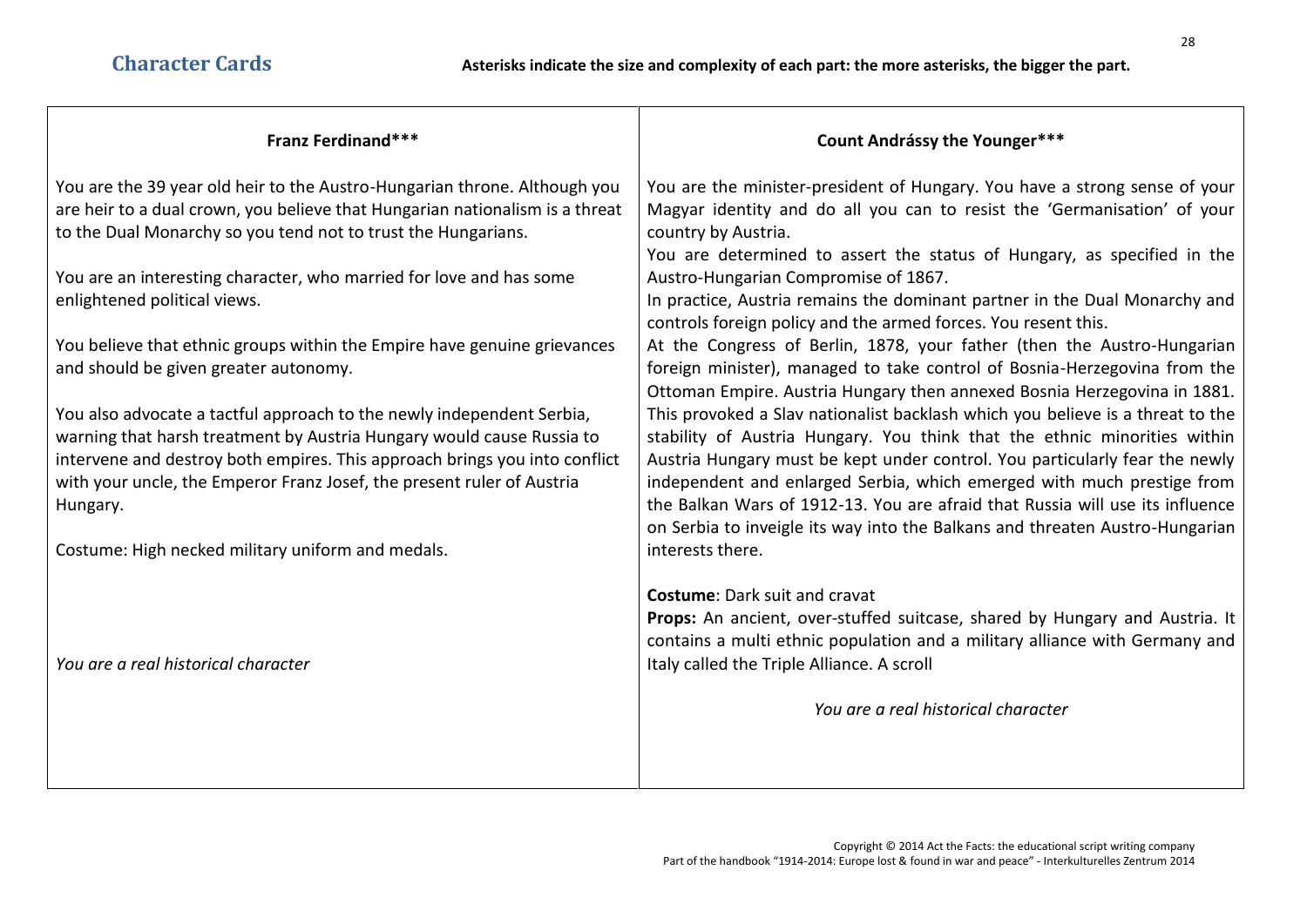| Russia****                                                                                                                                                                                                                                                                                                                                                                                                                                                                                                                                                                                                                                                                                                                                                                                                                                                                                                                                | Serbia*                                                                                                                                                                                                                                                                                                                                                                                                                                                                                                                                                                                                                                                                                                                                                             |
|-------------------------------------------------------------------------------------------------------------------------------------------------------------------------------------------------------------------------------------------------------------------------------------------------------------------------------------------------------------------------------------------------------------------------------------------------------------------------------------------------------------------------------------------------------------------------------------------------------------------------------------------------------------------------------------------------------------------------------------------------------------------------------------------------------------------------------------------------------------------------------------------------------------------------------------------|---------------------------------------------------------------------------------------------------------------------------------------------------------------------------------------------------------------------------------------------------------------------------------------------------------------------------------------------------------------------------------------------------------------------------------------------------------------------------------------------------------------------------------------------------------------------------------------------------------------------------------------------------------------------------------------------------------------------------------------------------------------------|
| You are a huge, powerful giant of a man. You may be slow to get moving,<br>but once you start, you are like a steamroller, crushing all before you.<br>You are one of the Great Powers of Europe. You have an enormous<br>population, so you can field a huge army, but recently, you have suffered a<br>humiliating defeat at the hands of the Japanese.<br>This has made you keenly aware of your industrial and military<br>shortcomings. In 1907, you signed the Triple Entente with Great Britain and<br>France. This alliance gives you military and diplomatic support, as well as<br>access to the industrial expertise of your allies.<br>You see yourself as the protector of the Slavs and this brings you into<br>conflict with Austria Hungary in the Balkans. Austria Hungary is determined<br>to curb the nationalism of provinces like Bosnia and Herzegovina and smash<br>the influence of the newly independent Serbia. | You are a feisty ex-fighter who has fought for Serbian independence since<br>1804.<br>You push both the Ottoman Empire and the Habsburg Empire out of your<br>lands and in the Balkan Wars 1912 -13 you doubled your territory and<br>became the first independent Slav state.<br>To many Slavs in the Balkans you are a hero and an inspiration.<br>You want to create a huge south Slav state by incorporating Bosnia and<br>Herzegovina. This brings you into direct conflict with Austria Hungary, who<br>fears the collapse of its multi-national empire. Austria Hungary fears Serbia<br>and the impact Serbian independence is having on its multinational<br>population. Austria Hungary is determined crush Serbian influence at the first<br>opportunity. |
| You desperately need a warm water port and friendship with the newly<br>independent Serbia will ensure that you can trade through the Baltic Sea<br>into the Adriatic.                                                                                                                                                                                                                                                                                                                                                                                                                                                                                                                                                                                                                                                                                                                                                                    | Russia sees itself as the protector of the Slavs and supports Serbia. You are<br>no fool and you know that it is in Russia's interests to keep on good terms<br>with Serbia to ensure Russia has access to a warm water port in the Adriatic.                                                                                                                                                                                                                                                                                                                                                                                                                                                                                                                       |
| <b>Costume: Russian military uniform</b>                                                                                                                                                                                                                                                                                                                                                                                                                                                                                                                                                                                                                                                                                                                                                                                                                                                                                                  | Costume: A leather jacket.                                                                                                                                                                                                                                                                                                                                                                                                                                                                                                                                                                                                                                                                                                                                          |
| You are not a real historical character                                                                                                                                                                                                                                                                                                                                                                                                                                                                                                                                                                                                                                                                                                                                                                                                                                                                                                   | Props: 'Shades' (sunglasses)<br>You are not a real historical character                                                                                                                                                                                                                                                                                                                                                                                                                                                                                                                                                                                                                                                                                             |
|                                                                                                                                                                                                                                                                                                                                                                                                                                                                                                                                                                                                                                                                                                                                                                                                                                                                                                                                           |                                                                                                                                                                                                                                                                                                                                                                                                                                                                                                                                                                                                                                                                                                                                                                     |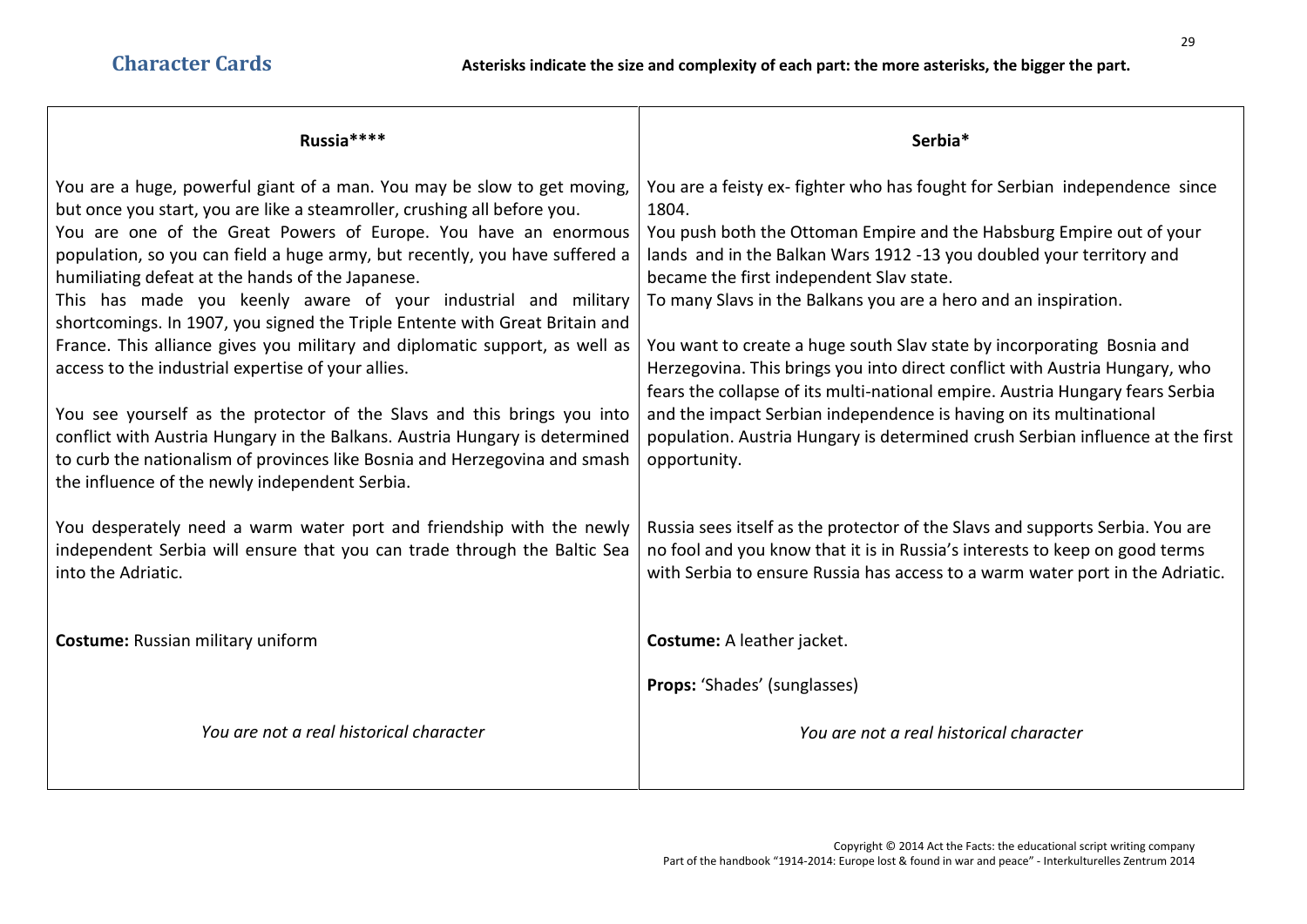| Bosnia**                                                                                                                                                                                                                                                                                                                                                                                                                                                                                                                                                                                                                                                                                                                                                                                                                                                                                                                                                                                                           | Slovenia**                                                                                                                                                                                                                                                                                                                                                                                                                                                                                                                                                                                                                                                                                                                                  |
|--------------------------------------------------------------------------------------------------------------------------------------------------------------------------------------------------------------------------------------------------------------------------------------------------------------------------------------------------------------------------------------------------------------------------------------------------------------------------------------------------------------------------------------------------------------------------------------------------------------------------------------------------------------------------------------------------------------------------------------------------------------------------------------------------------------------------------------------------------------------------------------------------------------------------------------------------------------------------------------------------------------------|---------------------------------------------------------------------------------------------------------------------------------------------------------------------------------------------------------------------------------------------------------------------------------------------------------------------------------------------------------------------------------------------------------------------------------------------------------------------------------------------------------------------------------------------------------------------------------------------------------------------------------------------------------------------------------------------------------------------------------------------|
| You are a sulky teenager who resents the fact that you have been<br>controlled, first by the Ottoman Empire and then, after the Congress of<br>Berlin in 1878, by Austria Hungary, which annexed Bosnia Herzegovina in<br>1881.<br>Austria keeps you under control by force of arms, but then introduced<br>many social and administrative reforms designed to make you accept<br>Austro-Hungarian rule. This modernisation does not win you over.<br>You have a strong sense of national identity and resentment against the<br>Austro-Hungarians bubbles under the surface constantly. You are a great<br>admirer of Serbia, which became independent after the Balkan Wars 1912 -<br>13 and would love to be incorporated in a south Slav state, spearheaded by<br>Serbia. Austria Hungary will do anything to prevent this happening.<br>It will be a Bosnian Serb nationalist, Gavrilo Princip, who will assassinate<br>Franz Ferdinand in June 1914 and set in train the events that lead to World<br>War I. | You are a sulky teenager, who is deeply resentful of the way Austria and<br>Hungary (like controlling parents) run every aspect of your life.<br>Slovenia has been under Austrian control since the 14 <sup>th</sup> century, but you have<br>a strong sense of your national identity and you desperately want cultural<br>and political autonomy. You have been struggling to assert this independent<br>national identity since 1848 (a period known as the Slovene National<br>Awakening).<br>You admire the newly independent Serbia and would like to join in a South<br>Slav state. Like parents, determined to prevent their offspring breaking away,<br>Austria Hungary is determined to put a stop to theses nationalistic ideas. |
| <b>Costume:</b> Scruffy jeans and T shirt with political slogans                                                                                                                                                                                                                                                                                                                                                                                                                                                                                                                                                                                                                                                                                                                                                                                                                                                                                                                                                   | <b>Costume:</b> Scruffy jeans and T shirt with political slogans                                                                                                                                                                                                                                                                                                                                                                                                                                                                                                                                                                                                                                                                            |
| You are not a real historical character                                                                                                                                                                                                                                                                                                                                                                                                                                                                                                                                                                                                                                                                                                                                                                                                                                                                                                                                                                            | You are not a real historical character                                                                                                                                                                                                                                                                                                                                                                                                                                                                                                                                                                                                                                                                                                     |
|                                                                                                                                                                                                                                                                                                                                                                                                                                                                                                                                                                                                                                                                                                                                                                                                                                                                                                                                                                                                                    |                                                                                                                                                                                                                                                                                                                                                                                                                                                                                                                                                                                                                                                                                                                                             |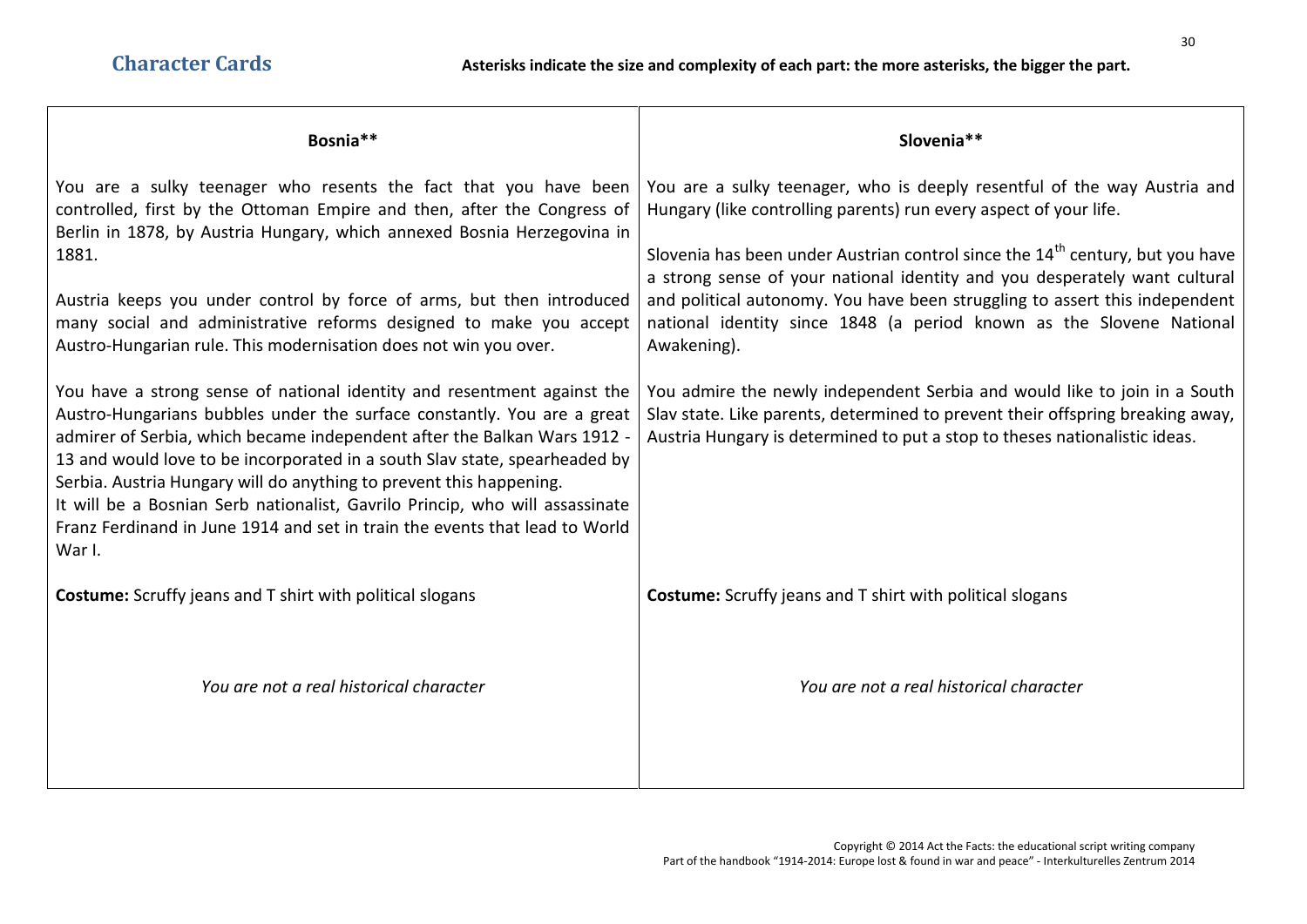| Germany****                                                                                                                                                                                                                                                                                                                                                                                                                                                                                                                                                                                                                                                                                                                                                                                                                                                                                                                                                                                                                                                                                                                                                                                                                                                   | General Sukhomlinov***                                                                                                                                                                                                                                                                                                                                                                                                                                                                                                                                                                                                                                                                                                                                                                                                                                                                                                                                                                                                                                                                                                     |
|---------------------------------------------------------------------------------------------------------------------------------------------------------------------------------------------------------------------------------------------------------------------------------------------------------------------------------------------------------------------------------------------------------------------------------------------------------------------------------------------------------------------------------------------------------------------------------------------------------------------------------------------------------------------------------------------------------------------------------------------------------------------------------------------------------------------------------------------------------------------------------------------------------------------------------------------------------------------------------------------------------------------------------------------------------------------------------------------------------------------------------------------------------------------------------------------------------------------------------------------------------------|----------------------------------------------------------------------------------------------------------------------------------------------------------------------------------------------------------------------------------------------------------------------------------------------------------------------------------------------------------------------------------------------------------------------------------------------------------------------------------------------------------------------------------------------------------------------------------------------------------------------------------------------------------------------------------------------------------------------------------------------------------------------------------------------------------------------------------------------------------------------------------------------------------------------------------------------------------------------------------------------------------------------------------------------------------------------------------------------------------------------------|
| You are a brash, young German officer with an over-confidence that irks<br>the older countries of Europe. In fact, you lack self confidence and feel<br>threatened by the established nations.<br>Despite a strong sense of German nationalism, you did not exist as a united<br>country until 1871.<br>In order to unite, you had to defeat Austria Hungary, but you took care to<br>rebuild relations on the basis of your shared German cultural identity. You<br>did not adopt the same charm offensive with France, on whom you inflicted<br>a humiliating defeat in the Franco Prussian War of 1870-71. Germany<br>besieged Paris and starved the citizens, then annexed two French provinces<br>called Alsace and Lorraine. France can never forgive Germany for this and<br>remains your bitter enemy, which is why you have made a strong military<br>alliance with Austria Hungary and Italy (the Triple Alliance of 1882) and<br>developed a strong and powerful army and navy to protect you against<br>attack.<br>German economic and military strength worries the Great Powers of<br>Europe; France, Russia and Great Britain have signed the Triple Entente<br>1907 to protect themselves from what they see as your threatening<br>position. | You are the 66 year old Minister of War and Chief of the Russian General<br>Staff. You are a close advisor to Tsar Nicholas and manage to persuade the<br>Russian government to increase spending on the army.<br>You have many enemies inside the Russian military; Grand Duke Nicholas is a<br>bitter critic who accuses you of dishonesty and incompetence. The good<br>opinion of the Tsar protects you from dismissal, but this in-fighting helps to<br>explain Russia's military stagnation between 1905 - 1912.<br>You attempt to modernise the Russian army by updating its archaic<br>communications systems and reducing its reliance of the cavalry, but you also<br>continue to train the infantry in the use of sabres and bayonets, rather than<br>firepower, which is a mistake. You actually boast that you: 'have not read a<br>military manual for the past 25 years.'<br>You are not particularly successful in modernising the Russian Army and<br>updating its methods of waging war, so when you advise the Tsar in 1914,<br>that the Russian army is 'combat-ready', you are over-stating the case. |
| Costume: German military uniform<br>Props: A brand new, modern suitcase, with the latest clasps and features. A<br>military alliance with Germany (and Italy) called the Triple Alliance, first<br>signed in 1882.                                                                                                                                                                                                                                                                                                                                                                                                                                                                                                                                                                                                                                                                                                                                                                                                                                                                                                                                                                                                                                            | <b>Costume:</b> Russian military uniform<br>Props: A huge suitcase packed with a massive army, some outdated<br>weaponry, the Triple Entente of 1907 and a large false moustache.                                                                                                                                                                                                                                                                                                                                                                                                                                                                                                                                                                                                                                                                                                                                                                                                                                                                                                                                          |
| You are not a real historical character                                                                                                                                                                                                                                                                                                                                                                                                                                                                                                                                                                                                                                                                                                                                                                                                                                                                                                                                                                                                                                                                                                                                                                                                                       | You are a real historical character                                                                                                                                                                                                                                                                                                                                                                                                                                                                                                                                                                                                                                                                                                                                                                                                                                                                                                                                                                                                                                                                                        |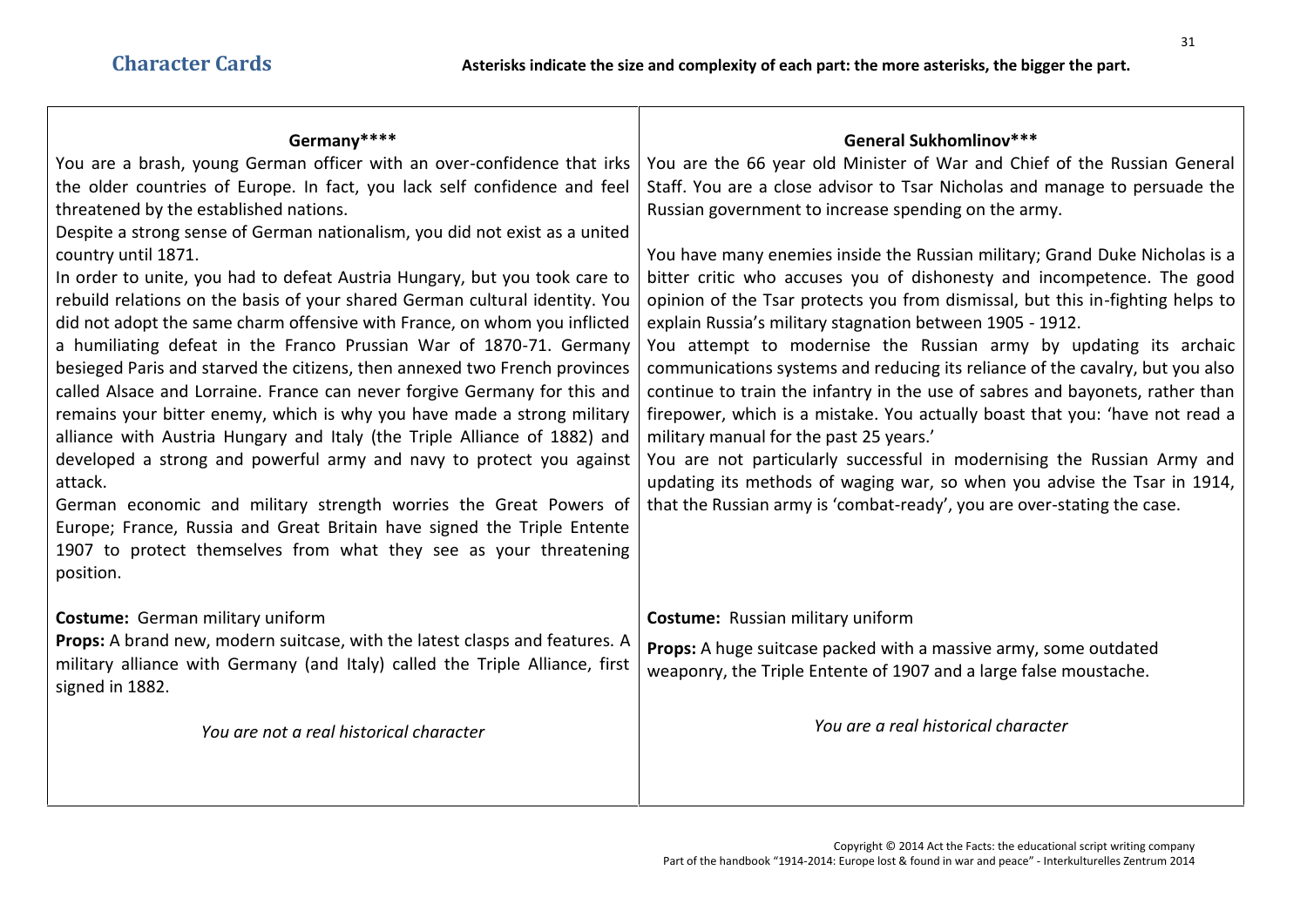| You become Britain's Foreign Secretary in 1905 and sign the Triple Entente<br>with Russia in 1907. This alliance was intended to maintain a 'balance of<br>power' in Europe, by counterbalancing the Triple Alliance of Germany,<br>Austria Hungary and Italy.<br>Britain's foreign policy has been described as 'Splendid Isolation', because<br>the strength of the British navy and the extent of the British Empire meant |
|-------------------------------------------------------------------------------------------------------------------------------------------------------------------------------------------------------------------------------------------------------------------------------------------------------------------------------------------------------------------------------------------------------------------------------|
|                                                                                                                                                                                                                                                                                                                                                                                                                               |
|                                                                                                                                                                                                                                                                                                                                                                                                                               |
|                                                                                                                                                                                                                                                                                                                                                                                                                               |
|                                                                                                                                                                                                                                                                                                                                                                                                                               |
| that Britain felt no need to form European alliances.<br>However, the increasing military and industrial strength of the newly unified                                                                                                                                                                                                                                                                                        |
| Germany makes Britain feel vulnerable, particularly after the Moroccan<br>Crises of 1905 and 1911.                                                                                                                                                                                                                                                                                                                            |
|                                                                                                                                                                                                                                                                                                                                                                                                                               |
| In the immediate aftermath of the assassination of Franz Ferdinand, you<br>attempt to mediate between Austria Hungary and Serbia, but Germany's                                                                                                                                                                                                                                                                               |
| strong support of Austria's position undermines your efforts. Historians                                                                                                                                                                                                                                                                                                                                                      |
| suggest that you failed to warn Germany violation of Belgian neutrality would                                                                                                                                                                                                                                                                                                                                                 |
| bring Britain into the war until German troops were already on the Belgian<br>border, a failure that may arguably have affected the German decision to                                                                                                                                                                                                                                                                        |
| On the outbreak of war, you are credited with saying the immortal lines: 'The<br>lamps are going out all over Europe. We shall not see them lit again in our                                                                                                                                                                                                                                                                  |
|                                                                                                                                                                                                                                                                                                                                                                                                                               |
|                                                                                                                                                                                                                                                                                                                                                                                                                               |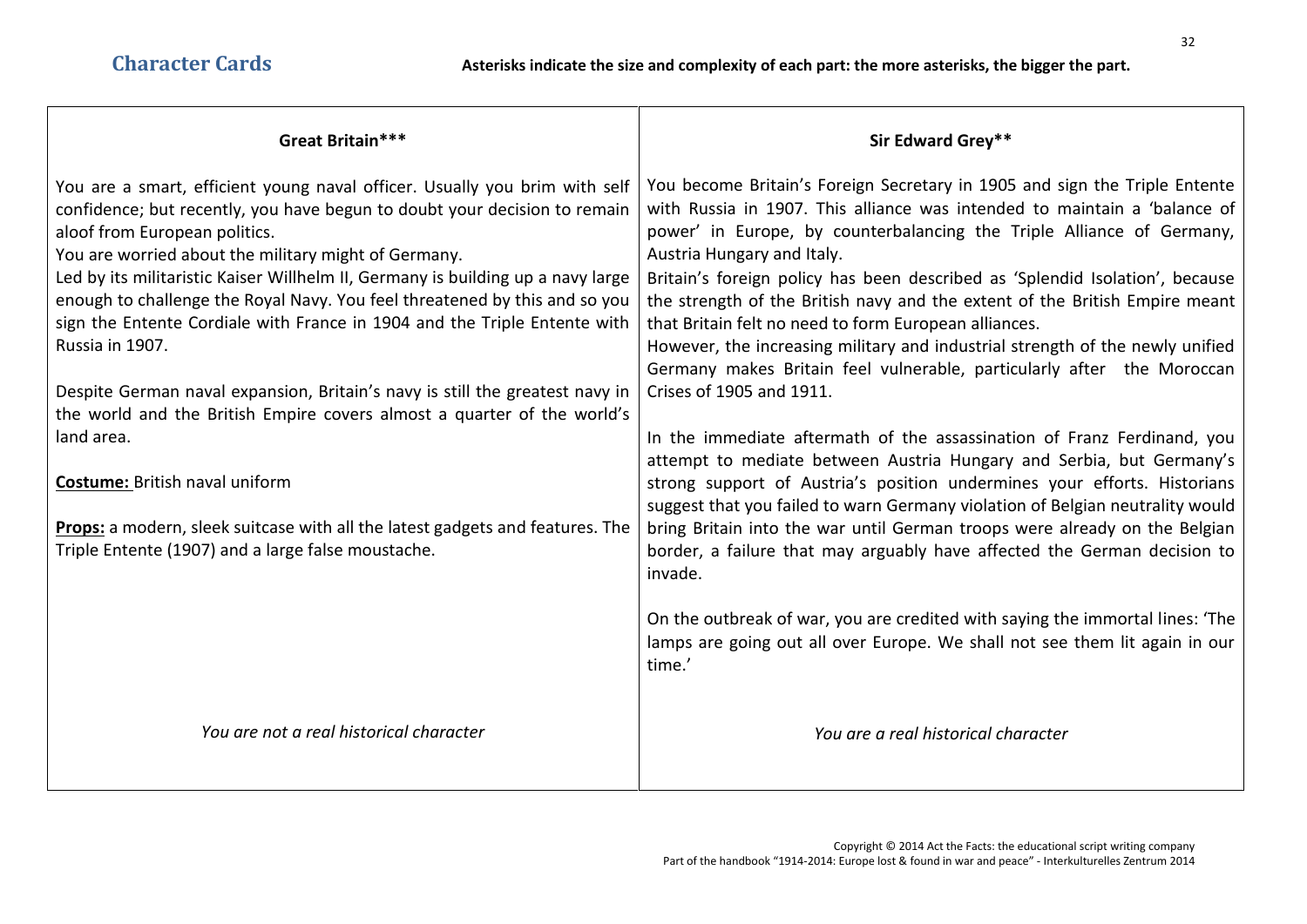| France****                                                                                                                                                                                                                                                                                                                                                                                                                                                                                                                                                                                                                                                                                                                                                                                                                                                                                         | Raymond Poincaré**                                                                                                                                                                                                                                                                                                                                                                                                                                                                                                                                                                                                                                                                                                                                                                                                                                                                                                                                                             |
|----------------------------------------------------------------------------------------------------------------------------------------------------------------------------------------------------------------------------------------------------------------------------------------------------------------------------------------------------------------------------------------------------------------------------------------------------------------------------------------------------------------------------------------------------------------------------------------------------------------------------------------------------------------------------------------------------------------------------------------------------------------------------------------------------------------------------------------------------------------------------------------------------|--------------------------------------------------------------------------------------------------------------------------------------------------------------------------------------------------------------------------------------------------------------------------------------------------------------------------------------------------------------------------------------------------------------------------------------------------------------------------------------------------------------------------------------------------------------------------------------------------------------------------------------------------------------------------------------------------------------------------------------------------------------------------------------------------------------------------------------------------------------------------------------------------------------------------------------------------------------------------------|
| You are battle-hardened French officer, who has recently seen action in the<br>Franco Prussian War of 1870-71. You still suffer from the injuries inflicted at<br>that time and have a slight limp which you endeavour to disguise.<br>France is one of Europe's Great Powers, but defeat by Germany and the<br>added insult of having two French provinces called Alsace and Lorraine<br>annexed into Germany, have made you bitter and determined to get<br>revenge.<br>You are building up your military strength and reinforcing the Maginot Line<br>in preparation for war. You believe your alliance with Russia is the key to<br>success - Germany is trapped between your two countries and will find it<br>hard to fight a war on two fronts. The Entente Cordiale 1904, between<br>France and Great Britain gives you even greater security; this becomes the<br>Triple Entente in 1907. | You are Prime Minister and President of France. You are a conservative, with<br>a powerful sense of national pride. You dominate foreign policy with your<br>strong anti-German bias. You lived through the Franco Prussian War of 1870<br>to 71, when Germany invaded and conquered France, besieging Paris and<br>starving the citizens. You bitterly resent the punitive peace terms by which<br>two French provinces, Alsace and Lorraine, were annexed into Germany. You<br>are convinced that German militarism is a threat to France and that war is<br>imminent. You are building up French forces and reinforcing the Maginot Line<br>in preparation for war. You believe your alliance with Russia is the key to<br>success – Germany is trapped between the two countries and will find it hard<br>to fight a war on two fronts. The Entente Cordiale 1904 and Triple Entente<br>1907, between France, Russia and Great Britain gives you even greater<br>security. |
| You are convinced that German militarism is a threat to France. In 1911,<br>Kaiser Willhelm II sailed his gunboat into Agadir and sparked off the<br>Moroccan Crisis in 1911: an attempt to interfere in a French colony and<br>disrupt the Triple Entente.                                                                                                                                                                                                                                                                                                                                                                                                                                                                                                                                                                                                                                        | You travel twice to Russia to maintain firm ties with your most important ally.<br>In fact, you are on the return journey by sea, after one such a meeting when<br>Austria Hungary issues its ultimatum to Serbia in July 1914.                                                                                                                                                                                                                                                                                                                                                                                                                                                                                                                                                                                                                                                                                                                                                |
| <b>Costume:</b> French military uniform.                                                                                                                                                                                                                                                                                                                                                                                                                                                                                                                                                                                                                                                                                                                                                                                                                                                           | <b>Costume:</b> Dark suit, white shirt and bow tie<br><b>Props:</b> A heavy suitcase packed with military hardware, a large army, the<br>Triple Entente 1907 and a large false moustache.                                                                                                                                                                                                                                                                                                                                                                                                                                                                                                                                                                                                                                                                                                                                                                                      |
| You are not a real historical character                                                                                                                                                                                                                                                                                                                                                                                                                                                                                                                                                                                                                                                                                                                                                                                                                                                            | You are a real historical character                                                                                                                                                                                                                                                                                                                                                                                                                                                                                                                                                                                                                                                                                                                                                                                                                                                                                                                                            |
|                                                                                                                                                                                                                                                                                                                                                                                                                                                                                                                                                                                                                                                                                                                                                                                                                                                                                                    |                                                                                                                                                                                                                                                                                                                                                                                                                                                                                                                                                                                                                                                                                                                                                                                                                                                                                                                                                                                |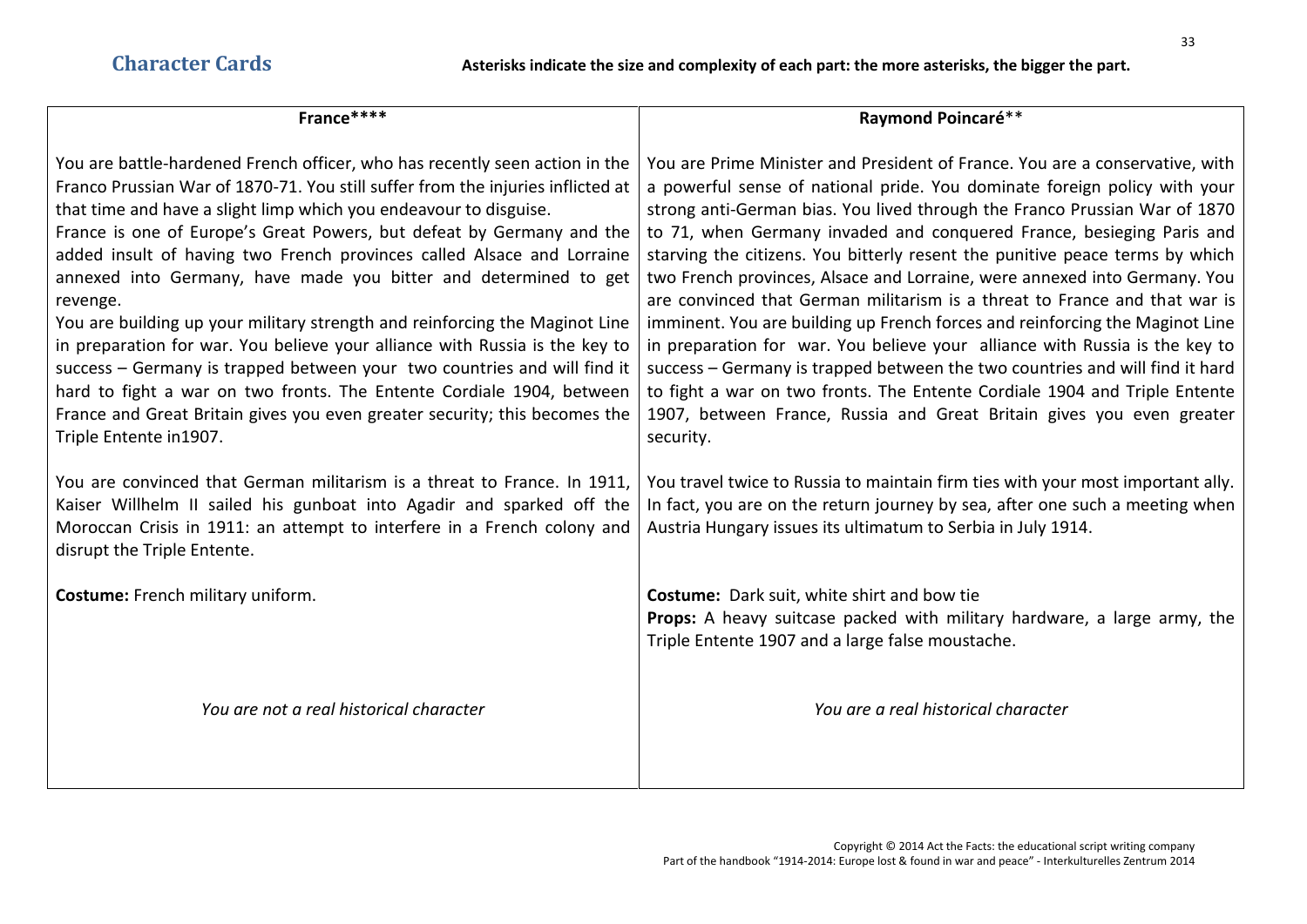| Von Moltke****                                                                                                                                                                                                                                                                                                                                                        | Belgium*                                                                                                                                                                                                                                                                                                                                           |
|-----------------------------------------------------------------------------------------------------------------------------------------------------------------------------------------------------------------------------------------------------------------------------------------------------------------------------------------------------------------------|----------------------------------------------------------------------------------------------------------------------------------------------------------------------------------------------------------------------------------------------------------------------------------------------------------------------------------------------------|
| You are Chief of the German General Staff and nephew to the man who<br>master minded the military campaigns against Austria Hungary and France<br>that led to the unification of Germany in 1871.                                                                                                                                                                     | You are a non-combatant tradesman with a bright and determined<br>disposition.                                                                                                                                                                                                                                                                     |
| You are part of Kaiser Willhelm II's close inner circle and owe your position<br>to his support. Your predecessor, Alfred von Schlieffen, devised the                                                                                                                                                                                                                 | Belgium is a highly successful industrialised centre of commerce which had<br>been under Dutch control since The Congress of Vienna, 1815.                                                                                                                                                                                                         |
| Schlieffen Plan, Germany's only stratagem for fighting a war on two fronts<br>against Russia and France. The Schlieffen Plan requires German forces to<br>march through neutral Belgium. When this happens in 1914, it brings Greta<br>Britain into the war.                                                                                                          | In the Belgian Revolution of 1830, you overthrew Dutch control and<br>established the kingdom of Belgium. Your sovereignty was confirmed by the<br>Great Powers of Europe at the London Conference in 1830 and your<br>neutrality was guaranteed by the Treaty of London, 1839.                                                                    |
| You clash with Kaiser Willhelm at the outbreak of war, when he tells you to<br>abort the invasion of France, believing that Britain would then remain<br>neutral. You refuse, knowing that altering the existing plans, would throw<br>the German armed forces into chaos. This refusal makes you ill with stress<br>and leads to your replacement by Von Falkenhayn. | Germany's war strategy, the Schlieffen Plan, requires German troops to<br>march through Belgium en route for France. You refuse Germany free<br>passage through your territory and fight courageously against a German<br>force ten times your size.<br>The violation of Belgian neutrality is the reason for Britain entering the war in<br>1914. |
| Costume: German military uniform                                                                                                                                                                                                                                                                                                                                      | <b>Costume:</b> Dark suit, white shirt and tie                                                                                                                                                                                                                                                                                                     |
| <b>Props:</b> A brand new, modern suitcase, packed with a large modern army, a<br>fast-growing navy, modern weaponry, a military alliance with Germany and<br>Italy called the Triple Alliance and a large false moustache. A postcard of a<br>Dreadnought.                                                                                                           | <b>Props:</b> A salesman's suitcase of coal, steel, glass and textiles                                                                                                                                                                                                                                                                             |
| You are a real historical character                                                                                                                                                                                                                                                                                                                                   | You are not a real historical character                                                                                                                                                                                                                                                                                                            |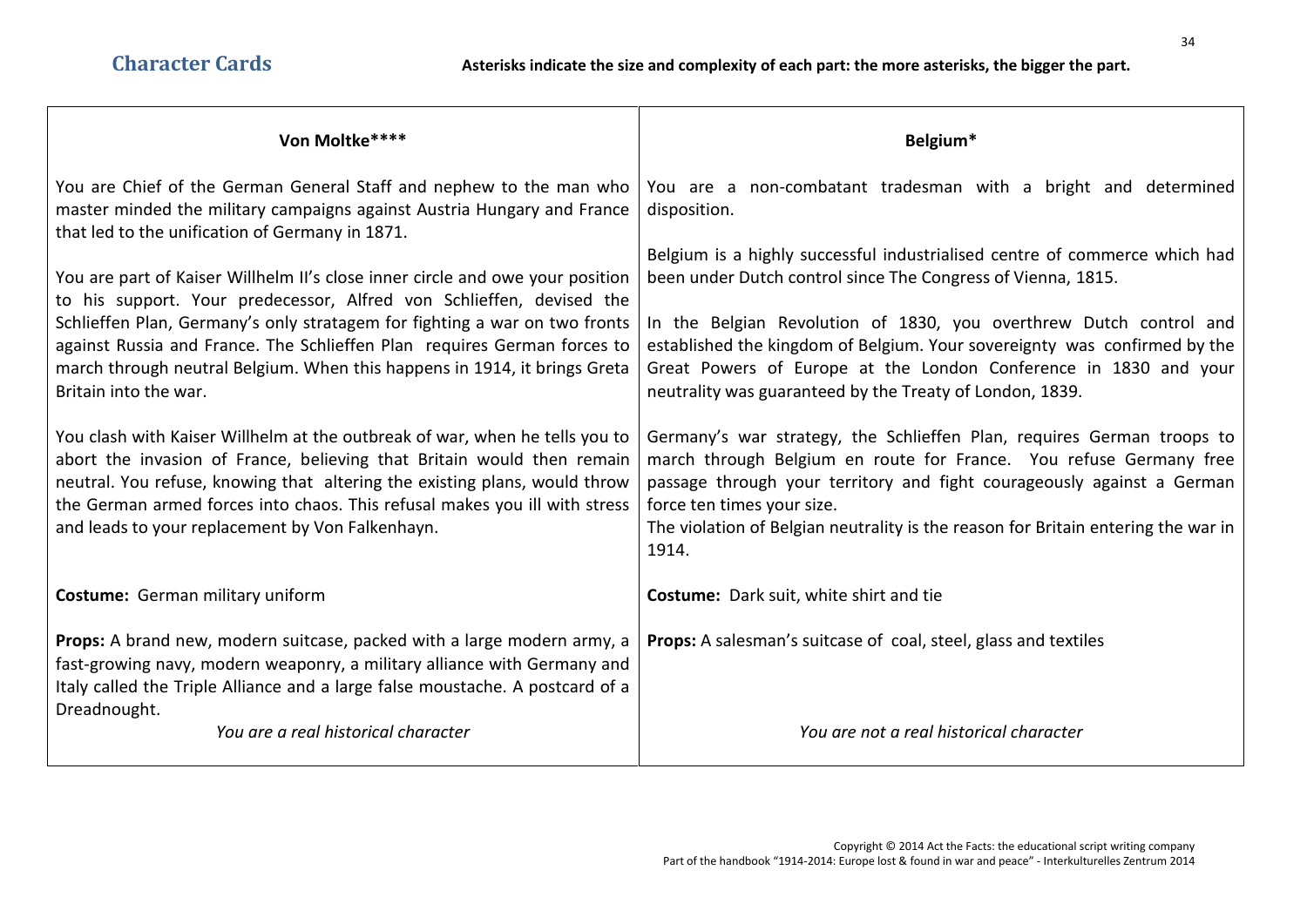| <b>Chuck Morris**</b>                                                                                                                                           | Arnold Schwarzenfeffer*                                                                                                                                      |
|-----------------------------------------------------------------------------------------------------------------------------------------------------------------|--------------------------------------------------------------------------------------------------------------------------------------------------------------|
| You are an American action hero from the 21 <sup>st</sup> century. You have played<br>many violent characters in Hollywood films and TV series. This experience | You are an Austro-American action hero from the 21 <sup>st</sup> century. You have<br>played many violent characters in Hollywood films. This experience has |
| has taught you that violence achieves nothing.                                                                                                                  | taught you that violence achieves nothing.                                                                                                                   |
| You have teamed up with Austrian and Belgian action heroes, Arnold                                                                                              | You have teamed up with American and Belgian action heroes, Chuck Morris                                                                                     |
| Schwarzenfeffer and Jean Claude fan Damn to take this message back to                                                                                           | and Jean Claude fan Damn to take this message back to the countries on the                                                                                   |
| the countries on the brink of war in 1914.                                                                                                                      | brink of war in 1914.                                                                                                                                        |
| You hope to persuade them to seek peace through arbitration, discussion<br>and reconciliation.                                                                  | You hope to persuade them to seek peace through arbitration, discussion<br>and reconciliation.                                                               |
| <b>Costume:</b> a muscle-packed T-shirt and combat trousers                                                                                                     | <b>Costume:</b> a muscle-packed T-shirt and combat trousers                                                                                                  |
| Props: An American accent                                                                                                                                       | Props: An Austrian accent                                                                                                                                    |
| You are not a real historical character                                                                                                                         | You are not a real historical character                                                                                                                      |
|                                                                                                                                                                 | Jean Claude fan Damn*                                                                                                                                        |
| <b>Sound Effects Operator (SFX)</b>                                                                                                                             | You are a Belgian action hero from the $21st$ century. You have played many<br>violent characters in Hollywood films. This experience has taught you that    |
| (A non-speaking part)                                                                                                                                           | violence achieves nothing.                                                                                                                                   |
|                                                                                                                                                                 | You have teamed up with two other action heroes, Chuck Morris and Arnold                                                                                     |
|                                                                                                                                                                 | Schwarzenfeffer, to take this message back to the countries on the brink of                                                                                  |
| You supply the sound effects. Follow the script for your cues.                                                                                                  | war in 1914. You hope to persuade them to seek peace through arbitration,                                                                                    |
| One of the Narrators will prompt you like this:                                                                                                                 | discussion and reconciliation.                                                                                                                               |
| N2: (Suddenly, a train thunders past and all the lights go out.)                                                                                                | <b>Costume:</b> a muscle-packed T-shirt and combat trousers                                                                                                  |
|                                                                                                                                                                 | Props: A French accent                                                                                                                                       |
| You are not a real historical character                                                                                                                         | You are not a real historical character                                                                                                                      |

┱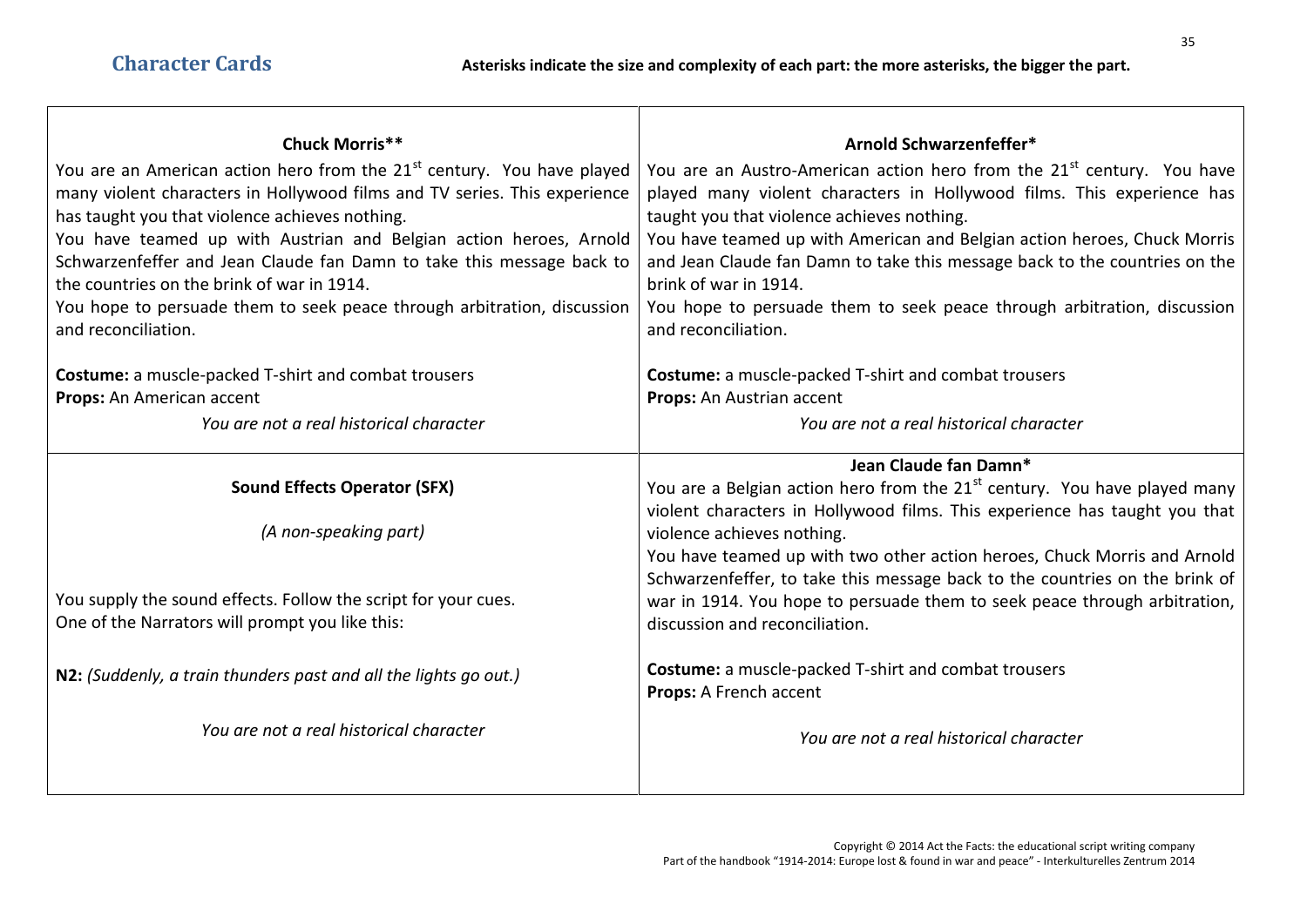| <b>Gavrilo Princip</b>                                                                                                            | <b>Ottoman Empire/ Turkey*</b>                                                                            |
|-----------------------------------------------------------------------------------------------------------------------------------|-----------------------------------------------------------------------------------------------------------|
| (A non-speaking part)                                                                                                             | You are a tired, ancient man, exhausted by centuries of maintaining your                                  |
|                                                                                                                                   | control over the vast Ottoman Empire. At the height of your strength, in the                              |
| You are a 19 year old Serbian student who belongs to the Black Hand Gang.                                                         | $15th$ and $16th$ centuries, the Ottoman Empire stretched across south east                               |
| You are nationalistic and you would do anything to undermine Austria-<br>Hungarian control.                                       | Europe, including the Balkan states, western Asia, the Caucausus, north<br>Africa and the Horn of Africa. |
|                                                                                                                                   | In the $19th$ and $20th$ centuries, you are a shadow of your former self. Defeated                        |
| You and six friends have come to Sarajevo in Bosnia to assassinate                                                                | in the Crimean War (1853 -56), Russo-Turkish War (1877-78) and the Balkan                                 |
| Archduke Franz Ferdinand. So far you have thrown bombs at him and                                                                 | Wars (1912-13), your power is at its lowest ebb. Serbia has become                                        |
| missed. You had almost given up and gone for a sandwich in Schiller's Café,                                                       | independent and Bosnia and Herzegovina has been annexed by Austria                                        |
| when the Archduke's car does a three point turn directly in front of you.                                                         | Hungary. You fought this, but your troops were defeated in three weeks.                                   |
|                                                                                                                                   | You are exhausted, but you cannot forget that you were once a Great Power.                                |
| You shoot him in the throat and Sophie, his wife in the stomach and kill<br>them both. This event sparks off the First World War. | Your nickname now is 'The Sick Man of Europe'.                                                            |
|                                                                                                                                   | <b>Costume:</b> The old, dusty, $17th$ century outfit of a Turkish military commander                     |
| <b>Costume:</b> Little black moustache, a scruffy jacket                                                                          |                                                                                                           |
| <b>Props:</b> an automatic pistol                                                                                                 |                                                                                                           |
| You are a real historical character                                                                                               | You are not a real historical character                                                                   |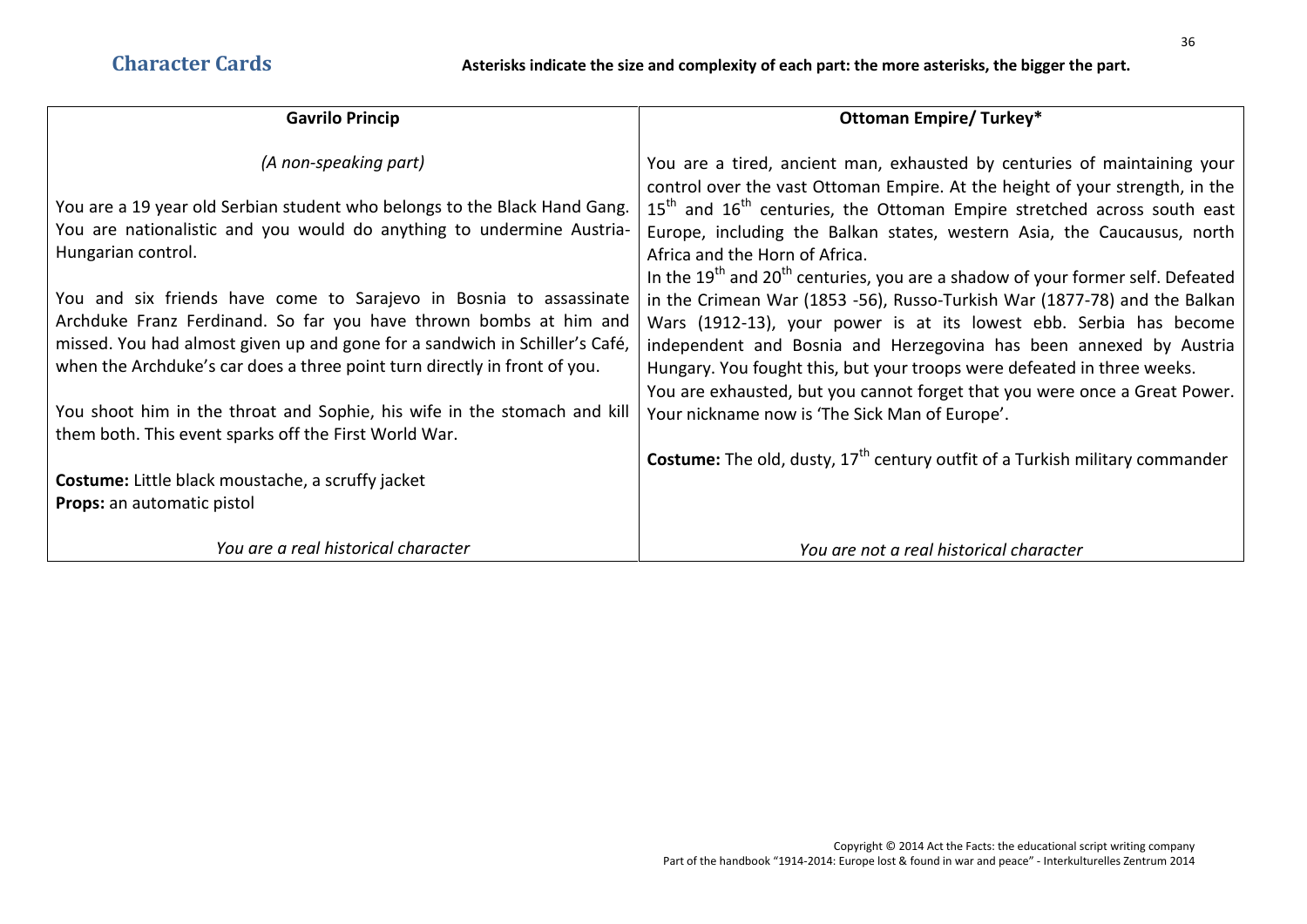## **Worksheet – lesson 2**

1. Turn your page sideways and draw two triangles (see below). Using the information you have gained from the script, complete the two alliance systems:



2. Look at **Pages 7 and 8** in the script.

- Which Triple Entente country should be connected by broken lines because it did not form a military alliance with its allies?
- Think of 3 reasons why this country felt confident enough to remain apart from the European alliance systems.

3. Look at **Page 9** in the script.

 Which country in the Triple Alliance did not fight on the side of the Alliance powers in 1914?

 $\overline{\phantom{a}}$  and this come to in 1915? Can you explain this come to in 1915? Can you explain this country come to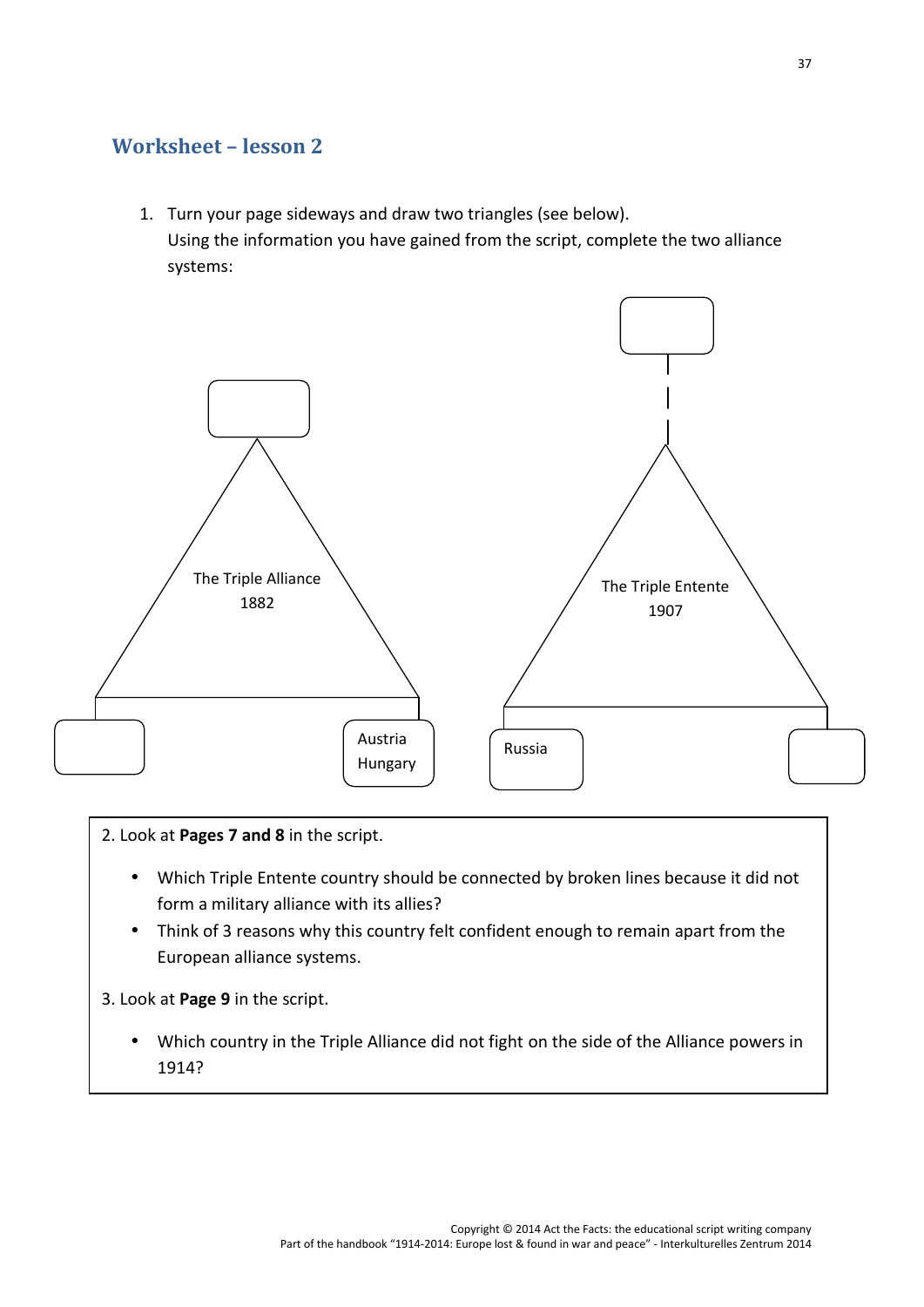- 4. Use different coloured pens and connect Serbia, Bosnia, Slovenia, the Ottoman Empire and Belgium to the main alliance systems.
- 5. Use coloured pens and draw an explosion in the space between Russia and Austria Hungary. Label it:



This is the spark that ignites the First World War.

- 6. Find **Page 14.** Explain how Great Britain became involved in the war.
- 7. Bring up a map of Europe 1914 on the whiteboard for reference. Split into the groups below, based on your characters and the countries to which you belonged.

| France, Poincaré, Narrator 1,              | Russia, Sukhomlinov, Narrator 2,          |
|--------------------------------------------|-------------------------------------------|
| Jean Claude fan Damn                       | <b>Arnold Schwarzenfeffer</b>             |
| Great Britain, Sir Edward Grey Narrator 3, | Germany, Von Moltke, Narrator 4,          |
| <b>Sound Effects Operator</b>              | <b>Chuck Morris</b>                       |
| Franz Ferdinand, Andrássy, Austria and     | Serbia, Bosnia, Slovenia, Gavrilo Princip |
| <b>Hungary, Ottoman Empire</b>             |                                           |

You acted out the events of 1914, so you have an inside view of your country's fears, feelings and behaviour; however, you are back in the  $21<sup>st</sup>$  century and your job is to look at your country's behaviour objectively.

**Narrators, Sound Effects Operator, Chuck Morris, Arnold Schwarzenfeffer and Jean Claude fan Damn** will help to maintain an objective, unbiased view.

**Remember, you are trying to understand, explain and ultimately discover whether it is possible to defuse the situation that led to the First World War.**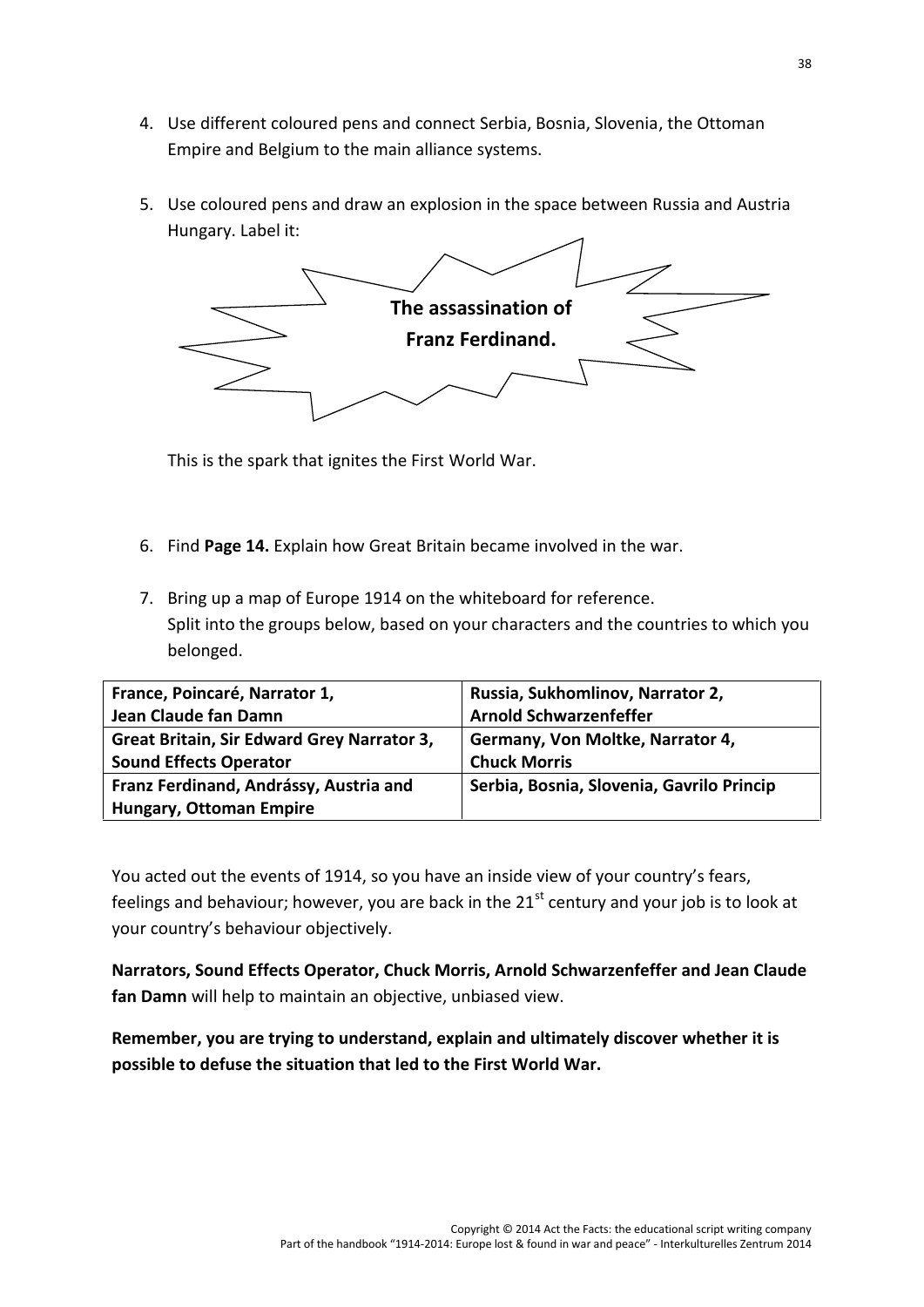| <b>HIGHEST THREAT LEVEL 6</b> | <b>THREAT LEVEL 5</b>        |
|-------------------------------|------------------------------|
| <b>THREAT LEVEL 4</b>         | <b>THREAT LEVEL 3</b>        |
| <b>THREAT LEVEL 2</b>         | <b>LOWEST THREAT LEVEL 1</b> |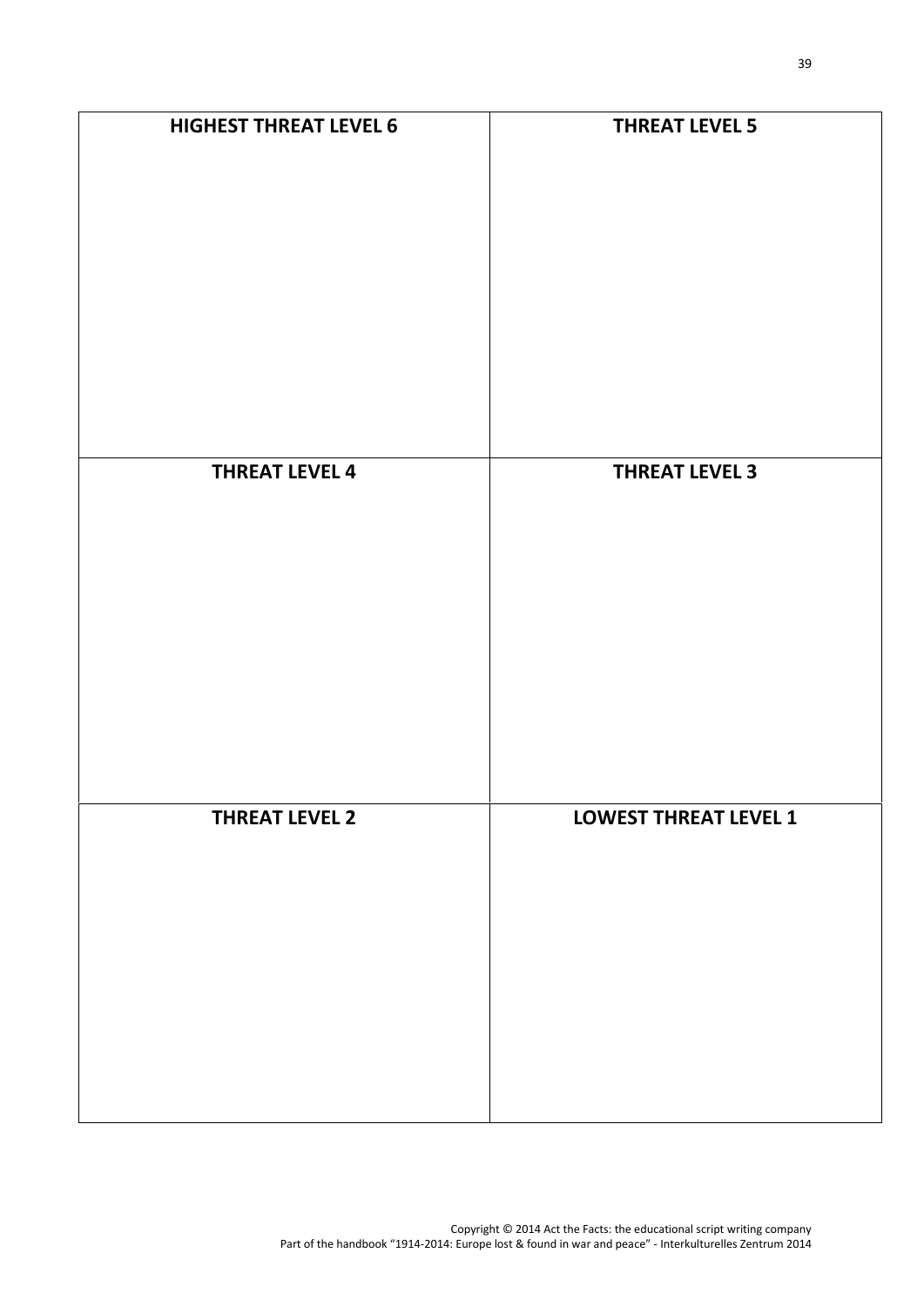#### **Collaborative Card Game:**

#### **Task 1:**

Design a mind map or make a list of all the countries you are afraid of and briefly explain the reasons why.

In a different colour, make a list of all the nebulous things that your country is afraid of: loss of power, status, territory, economic strength, independence, influence and so on.

#### *Pages 7 to 18 of the script will help you with this task*

#### **Task 2:**

Cut out the six threat cards on the preceding page. Most groups will not need all their cards. Serbia's group may need extra cards.

Rank the countries you feel most threatened by and decide on the level of threat you feel: Highest Threat Level 6 to Lowest Threat Level 1.

Place your cards in order.

#### **Task 3:**

Now look at all the things your country has put in place to defend itself against its enemies. You should be prepared to dismantle these defences if other acceptable assurances for your safety can be offered.

*Pages 18 to 22 of the script will help you with this task*

- Sit in a circle. You are about the play a collaborative game of cards.
- The aim of the game is to avoid going to war as Europe did in 1914.
- **•** Remember you are no longer in character  $-$  you bring your own personalities to bear on this exercise.
- Throw a dice. Whichever group gets the highest number goes first. All the other groups follow on in a clockwise direction.
- The first group selects the country that poses the biggest threat to them and places that card into the middle of the circle, briefly explaining the issues involved.
- The country on the card must do what it can to reduce the threat they pose to the first group.
- The other groups follow in a clockwise direction.